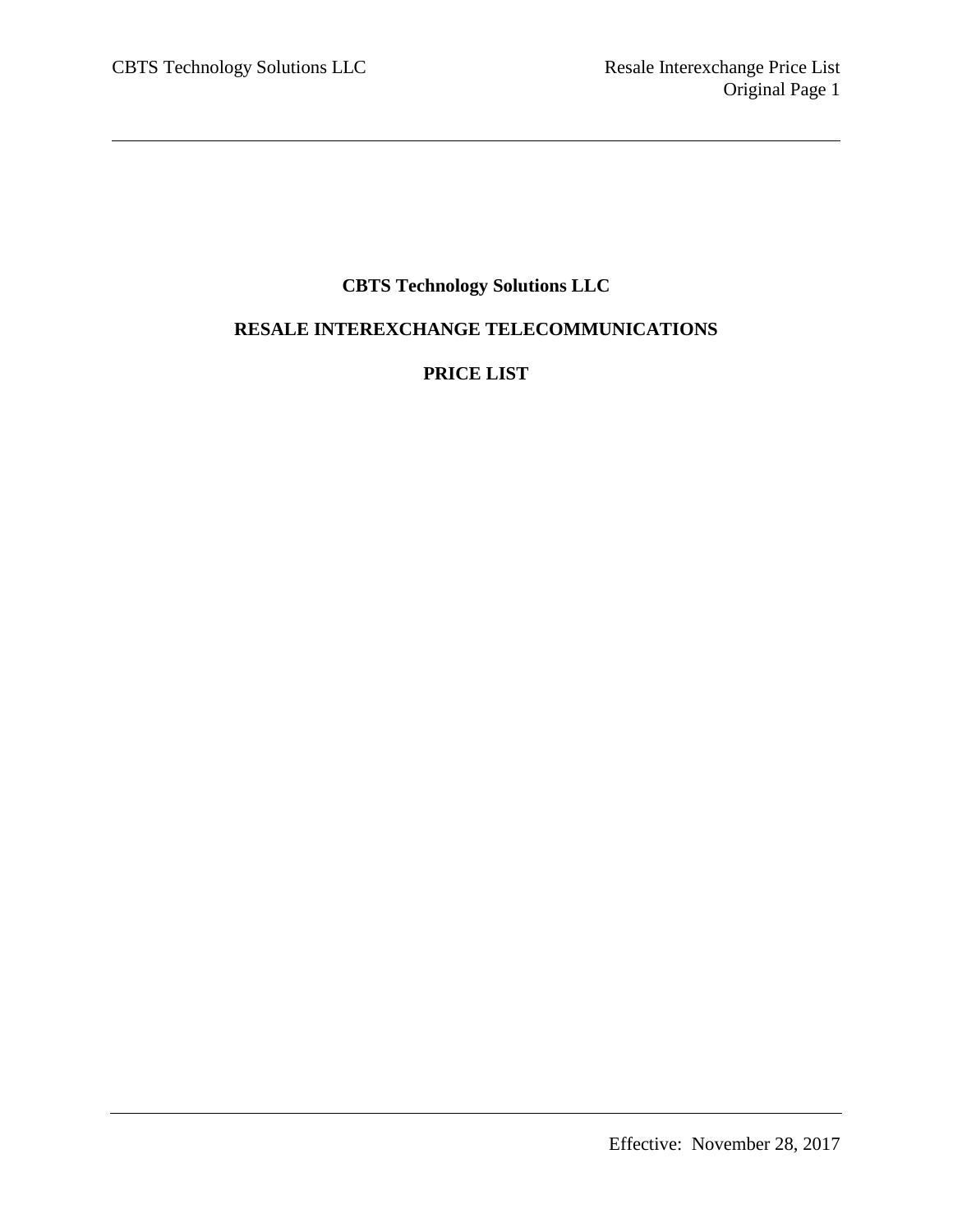# **CHECK SHEET**

Pages of this tariff, as indicated below, are effective as of the date shown at the bottom of the respective pages. Original and revised pages, as named below, comprise all changes from the original tariff and are currently in effect as of the date on the bottom of this page.

| <b>PAGE</b>              | <b>REVISION</b> | <b>PAGE</b> | <b>REVISION</b>    | <b>PAGE</b> | <b>REVISION</b> |
|--------------------------|-----------------|-------------|--------------------|-------------|-----------------|
| $\mathbf{1}$             | Original        | 26          | Original           | 39          | Second *        |
| $\overline{2}$           | *<br>Fourth     | 27          | First              | 40          | First           |
| 2.1                      | First           | 28          | First              | 41          | First           |
| 3                        | First           | 28.1        | First              | 42          | First           |
| $\overline{\mathcal{A}}$ | Original        | 29          | First              | 43          | First           |
| 5                        | Original        | 30          | First              | 44          | First           |
| 6                        | First           | 31          | Third <sup>*</sup> | 45          | First           |
| 7                        | Original        | 32          | Second *           | 46          | First           |
| 8                        | Original        | 33          | First              | 47          | First           |
| 9                        | Original        | 34          | Original           | 48          | First           |
| 10                       | Original        | 35          | First              | 49          | First           |
| 11                       | Original        | 36          | First              | 50          | First           |
| 12                       | Original        | 37          | Third <sup>*</sup> | 51          | First           |
| 13                       | Original        | 38          | Third <sup>*</sup> | 52          | First           |
| 14                       | Original        | 38.1        | Third <sup>*</sup> | 53          | First           |
| 15                       | Original        | 38.2        | Second *           | 54          | First           |
| 16                       | Original        | 38.3        | Second             | 55          | First           |
| 17                       | Original        | 38.4        | Second             | 56          | First           |
| 18                       | Original        | 38.5        | Third <sup>*</sup> | 57          | First           |
| 19                       | Original        |             |                    | 58          | First           |
| 20                       | Original        |             |                    | 59          | First           |
| 21                       | First *         |             |                    |             |                 |
| 22                       | Original        |             |                    |             |                 |
| 23                       | Original        |             |                    |             |                 |
| 23.1                     | Original        |             |                    |             |                 |
| 24                       | Original        |             |                    |             |                 |
| 25                       | Original        |             |                    |             |                 |
|                          |                 |             |                    |             |                 |

Assistant Secretary & Managing Director, Regulatory Affairs, Cincinnati, Ohio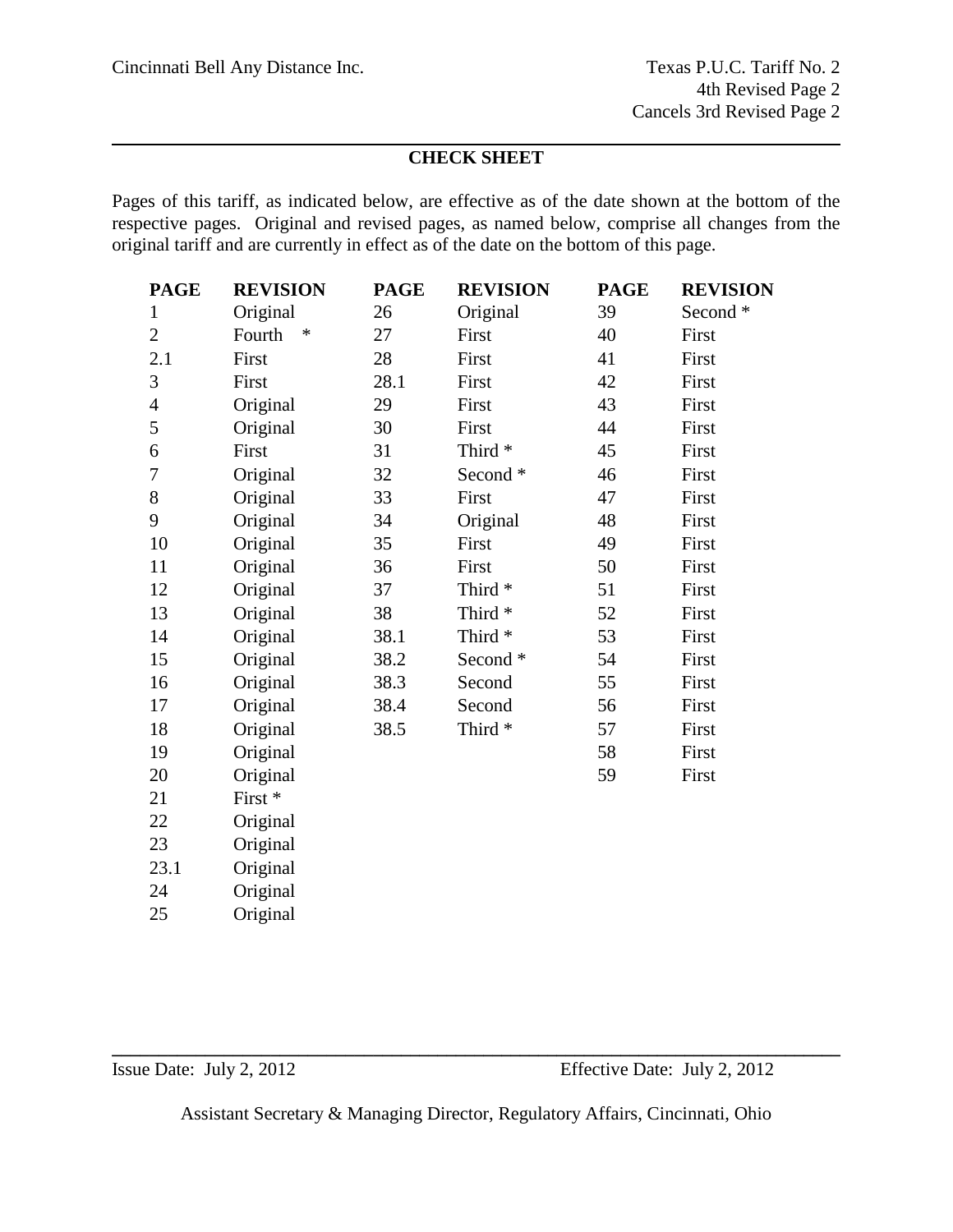# **CHECK SHEET**

Pages of this tariff, as indicated below, are effective as of the date shown at the bottom of the respective pages. Original and revised pages, as named below, comprise all changes from the original tariff and are currently in effect as of the date on the bottom of this page.

| <b>PAGE</b> | <b>REVISION</b> | <b>PAGE</b> | <b>REVISION</b> | <b>PAGE</b> | <b>REVISION</b> |
|-------------|-----------------|-------------|-----------------|-------------|-----------------|
| 60          | First *         | 75          | First *         |             |                 |
| 61          | First *         | 76          | First *         |             |                 |
| 62          | First *         | 77          | First *         |             |                 |
| 63          | First *         | 78          | First *         |             |                 |
| 64          | First *         | 79          | First *         |             |                 |
| 65          | First *         | 80          | First *         |             |                 |
| 66          | First *         | 81          | Original        |             |                 |
| 67          | First *         |             |                 |             |                 |
| 68          | First *         |             |                 |             |                 |
| 69          | First *         |             |                 |             |                 |
| 70          | First *         |             |                 |             |                 |
| 71          | First *         |             |                 |             |                 |
| 72          | First *         |             |                 |             |                 |
| 73          | First *         |             |                 |             |                 |
| 74          | First *         |             |                 |             |                 |

Assistant Secretary & Director Regulatory Affairs, Cincinnati, Ohio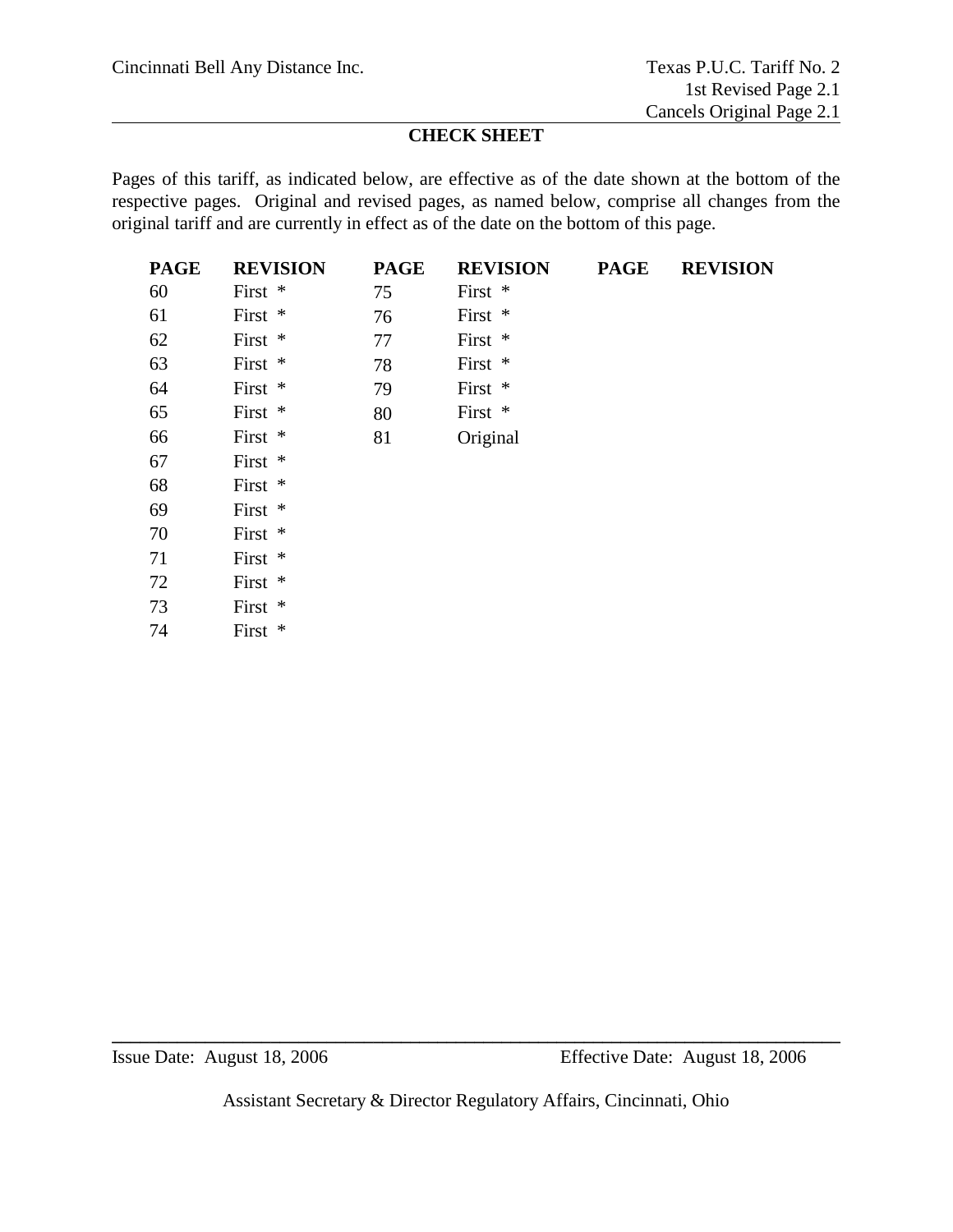# **TABLE OF CONTENTS**

| (T) |
|-----|
| (T) |
|     |
|     |

Issue Date: August 18, 2006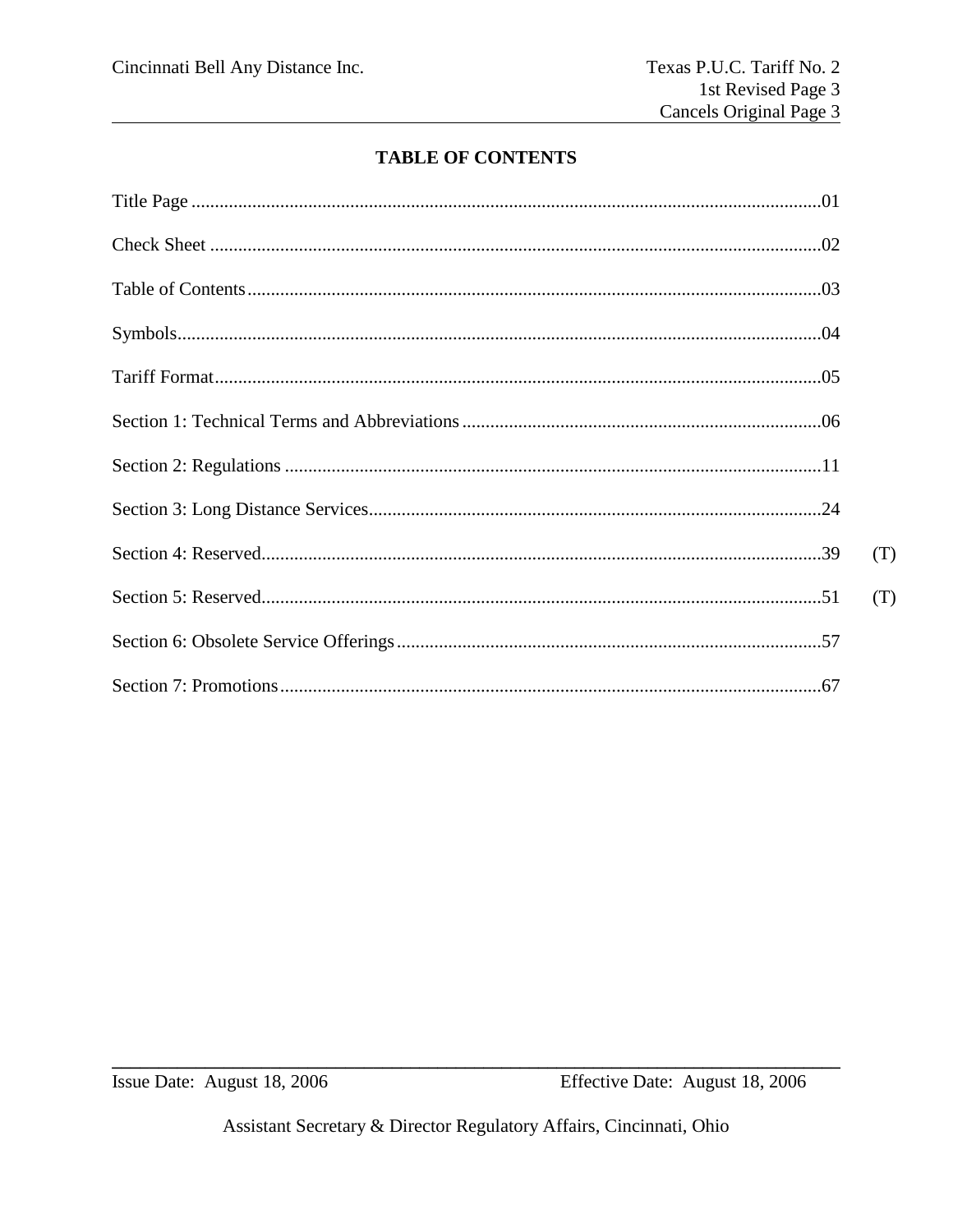#### **SYMBOLS**

The following are the only symbols used for the purposes indicated below:

- C Change in regulation or rate structure.
- D Delete or discontinue
- I Increase in rate.
- M Moved from another tariff location.
- N New rate or regulation.
- R Reduction in rate.
- T Change in text or regulation but no change in rate or charge.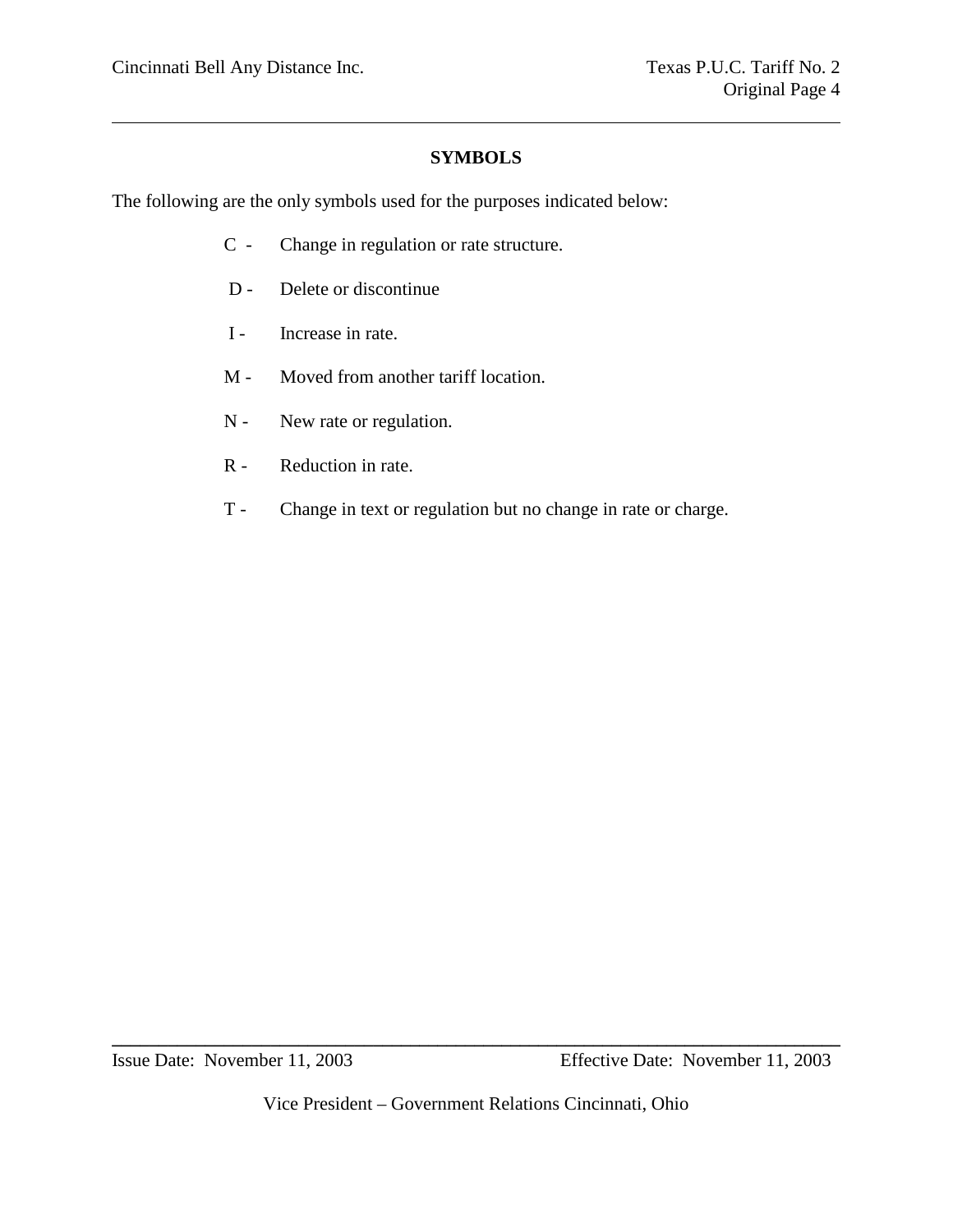# **TARIFF FORMAT**

- **A. Page Numbering** Page numbers appear in the upper right corner of the sheet. Pages are numbered sequentially. However, new pages are occasionally added to the tariff. When a new page is added between existing pages with whole numbers, a decimal is added. For example, a new page added between pages 34 and 35 would be page 34.1.
- **B. Page Revisions** Revision numbers also appear in the upper right corner of the page. These numbers are used to determine the most current page version on file with the Commission. For example, 4th Revised Page 34 cancels the 3rd Revised Page 34. Consult the check sheet for the page currently in effect.
- **C. Paragraph Numbering Sequence** There are nine levels of paragraph coding. Each level of coding is subservient to its next higher level of coding.
	- 2 2.1 2.1.1 2.1.1.A 2.1.1.A.1 2.1.1.A.1.(a) 2.1.1.A.1.(a).I  $2.1.1.A.1.(a).I.(i)$
- **D. Check Sheet** When a tariff is filed with the commission, an updated check sheet accompanies the filing. The check sheet lists the tariff pages, with a cross reference to the current revision number. When new sheets are added, the check sheet is changed to reflect the revision. All revisions made in a given filing are designated by an asterisk (\*). There will be no other symbols used on this sheet if these are the only changes made. The tariff user should refer to the latest check sheet to find out if a particular page is the most current on file with the Commission.

Vice President – Government Relations Cincinnati, Ohio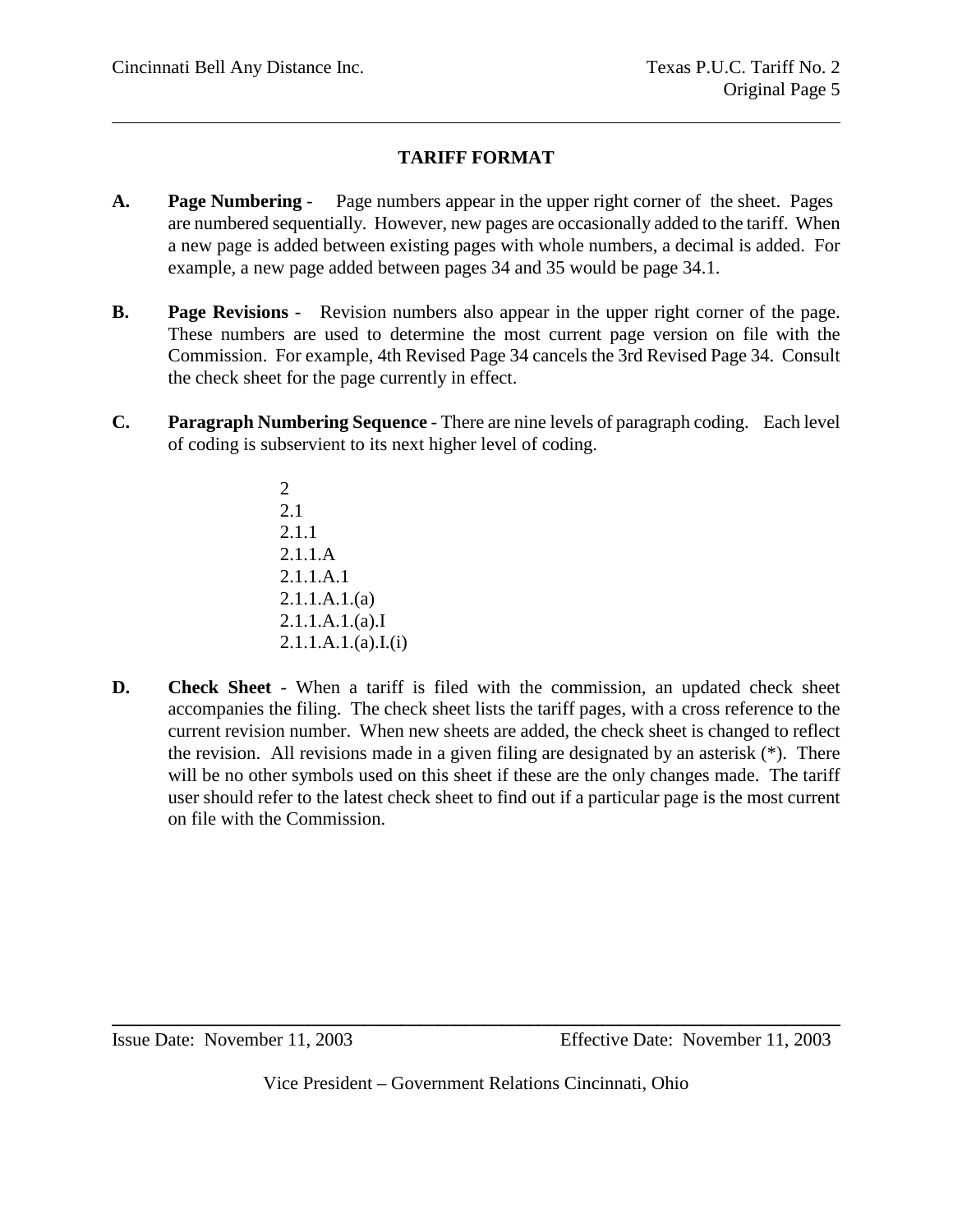# **SECTION 1 - TECHNICAL TERMS AND ABBREVIATIONS**

#### **1.1 Definitions**

**Application for Service** - a standard order form which includes all pertinent billing, technical and other descriptive information which will enable the carrier to provide the communication service.

**ASR (Access Service Request)** - Service ordered processed to the underlying local exchange or interexchange carrier.

**Authorization Code** - a numerical code, one or more of which are assigned to a customer to enable a reseller to identify use of service on its account and to bill the customer accordingly for such service. Multiple authorization codes may be assigned to a customer to identify individual users or groups of users on its account.

**Authorized User** - a person, firm, corporation or other entity authorized by the customer to receive or send communications.

**Automatic Dialing Device** - an apparatus provided by the carrier which, when attached to customers telephone equipment, dials the carrier's facilities, emits an authorization code, and forwards the called number to the carrier's facilities.

**Bandwidth** - the total frequency band allocated for a channel.

**Busy Hour** - the two consecutive half hours during which the greatest volume of traffic is handled.

**Cancellation of Order** - a customer-initiated request to discontinue processing a service order, either in part or in its entirety, prior to its completion.

**Carrier** - Cincinnati Bell Any Distance Inc., unless specifically stated otherwise.

**Casual Caller** – A caller that has not affirmatively selected the Company as its choice of  $(N)$ a long distance service provider in advance of placing a long distance call. (N)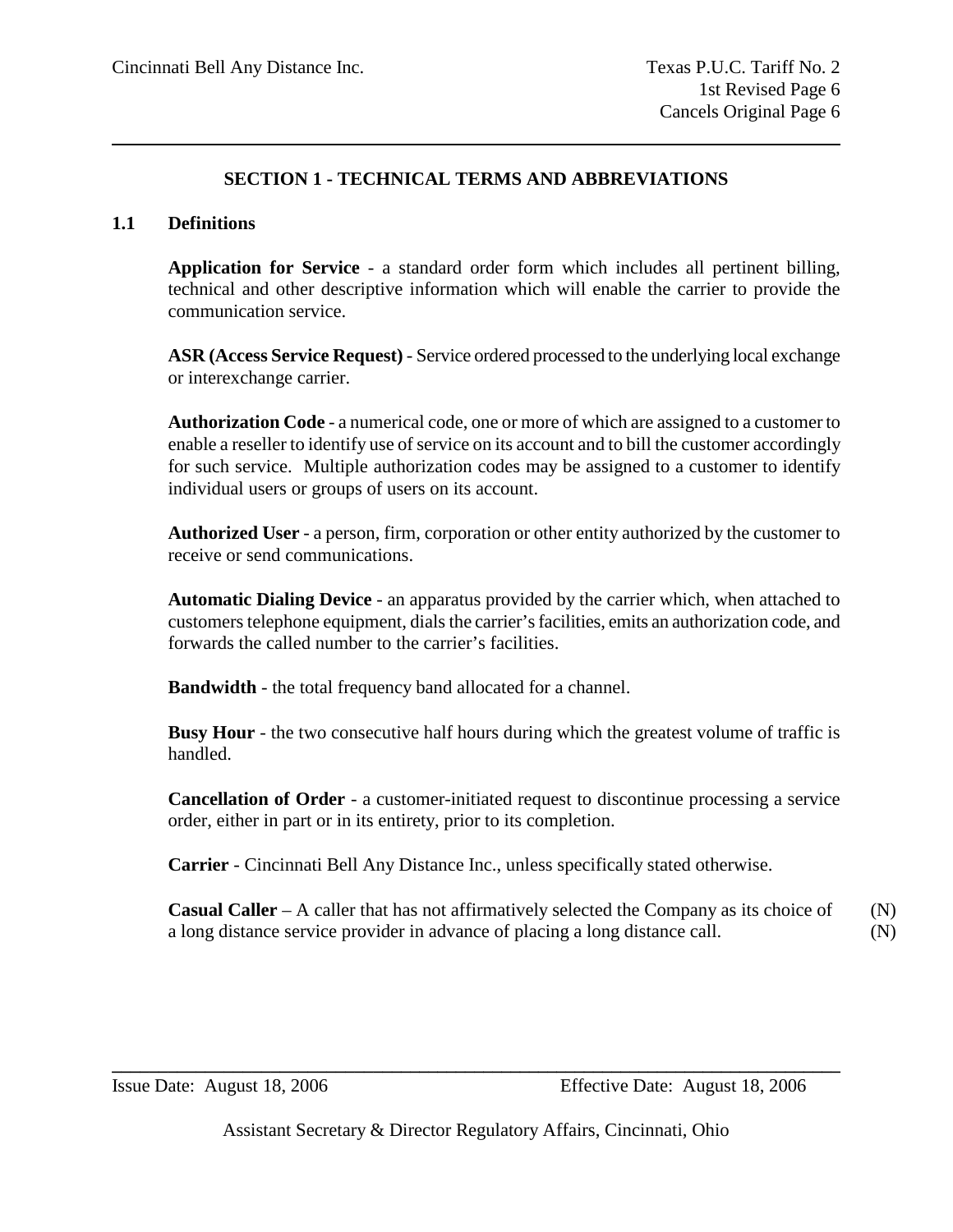#### **1.1 Definitions:** (continued)

**Company** - Cincinnati Bell Any Distance Inc., sometimes referred to as a carrier.

**Completed Calls** - calls answered at the distance end. If a customer is charged for an incomplete call, the Company will issue a one minute credit upon the customer's request.

**Custom Account Coding** - key, legend or table created by the customer for a unique project or account numbers for its private use.

**Customer** - the person, firm, corporation or other entity that orders or uses service and is responsible for payment of the rates and charges under a contract or this tariff.

**Customer Premises Equipment** - communications equipment located at the customer's premises. Such equipment may be provided by the customer or by The Company.

**Day Rate Period** - unless otherwise specified in this tariff, the Day Rate Period applies during the hours of 8:00 a.m. to, but not including 5:00 p.m., Monday through Friday.

**Dedicated Port** - a port on reseller's switch which is dedicated, at extra charge, to customer's exclusive use, and which is connected to the customer's premises by a private line furnished by the customer or the customer's serving local exchange company.

**Delinquent or Delinquency** - an account for which a bill or payment agreement for services or equipment has not been paid in full on or before the due date. Amounts due and unpaid after the due date may be subject to a late payment charge.

**Disconnect** - to render inoperable or to disable circuitry thus preventing outgoing and incoming toll communications service.

**Dialed Number Information Service (DNIS)** - A toll free service option, under which Carrier electronically transmits to Customer, identifying digits (up to 10 digits) that indicate which number was dialed when multiple numbers terminate on the same trunk group.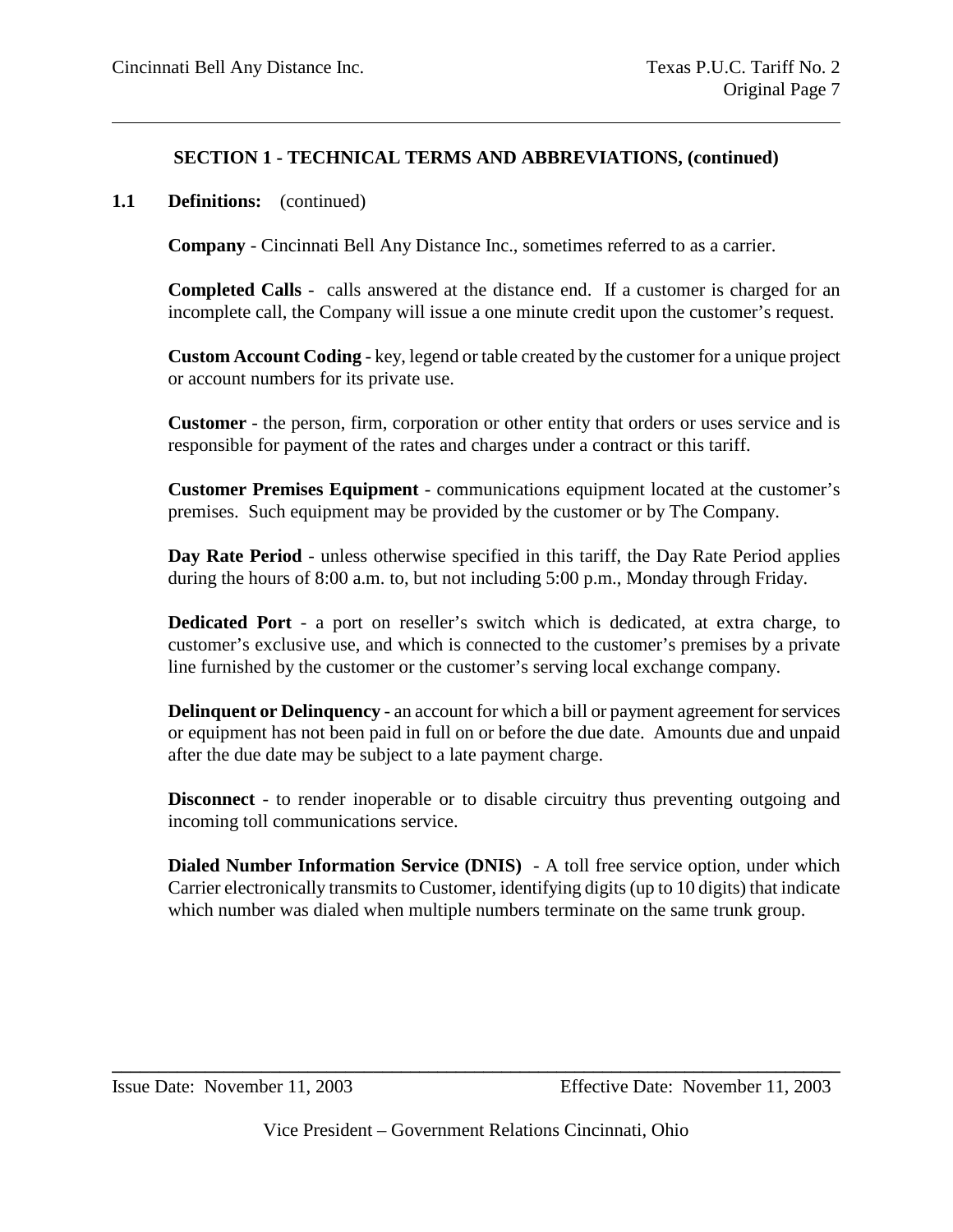# **1.1 Definitions:** (continued)

**Evening Rate Period** - unless otherwise specified in this tariff, the Evening Rate Period applies during the hours of 5:00 p.m. to, but not including 11:00 p.m., Sunday through Friday.

**Excessive Call Attempt** - a customer attempt to call over the carrier's network using an invalid authorization code during a measured 15 minute period, within which 10 or more incomplete call attempts are made by the customer from the same customer line, and where those attempts do not complete because the customer has not used a valid authorization code.

**Expedite** - The best effort acceleration of the installation date in advance of commitment date provided by the Company.

**Holidays** - for the purposes of this tariff recognized holidays are New Years Day, Memorial Day, Independence Day, Labor Day, Thanksgiving Day and Christmas day.

**Holiday Rate Period** - the evening rate will apply to calls made on the Company recognized holidays, provided, however, that calls made on holidays during the Night/Weekend Rate Period shall be billed at the lower of the Evening Rate and the Night/Weekend Rate.

**Interexchange Utility** - a utility, resale carrier or other entity that provides intrastate telecommunications services and facilities between exchanges within the state, without regard to how such traffic is carried. A local exchange utility that provides exchange service may also be considered an interexchange utility.

**Local Distribution Area** - metropolitan locations served by the Company which have been defined by the local exchange telephone company as a local calling area under its local exchange tariff.

**Measured Use Service** - the provision of long distance measured time communications telephone service to customers who access the carriers services at its switching and call processing equipment by means of access facilities obtained from another carrier by the customer or otherwise provided at its own expense (the customer is responsible for arranging for the access line).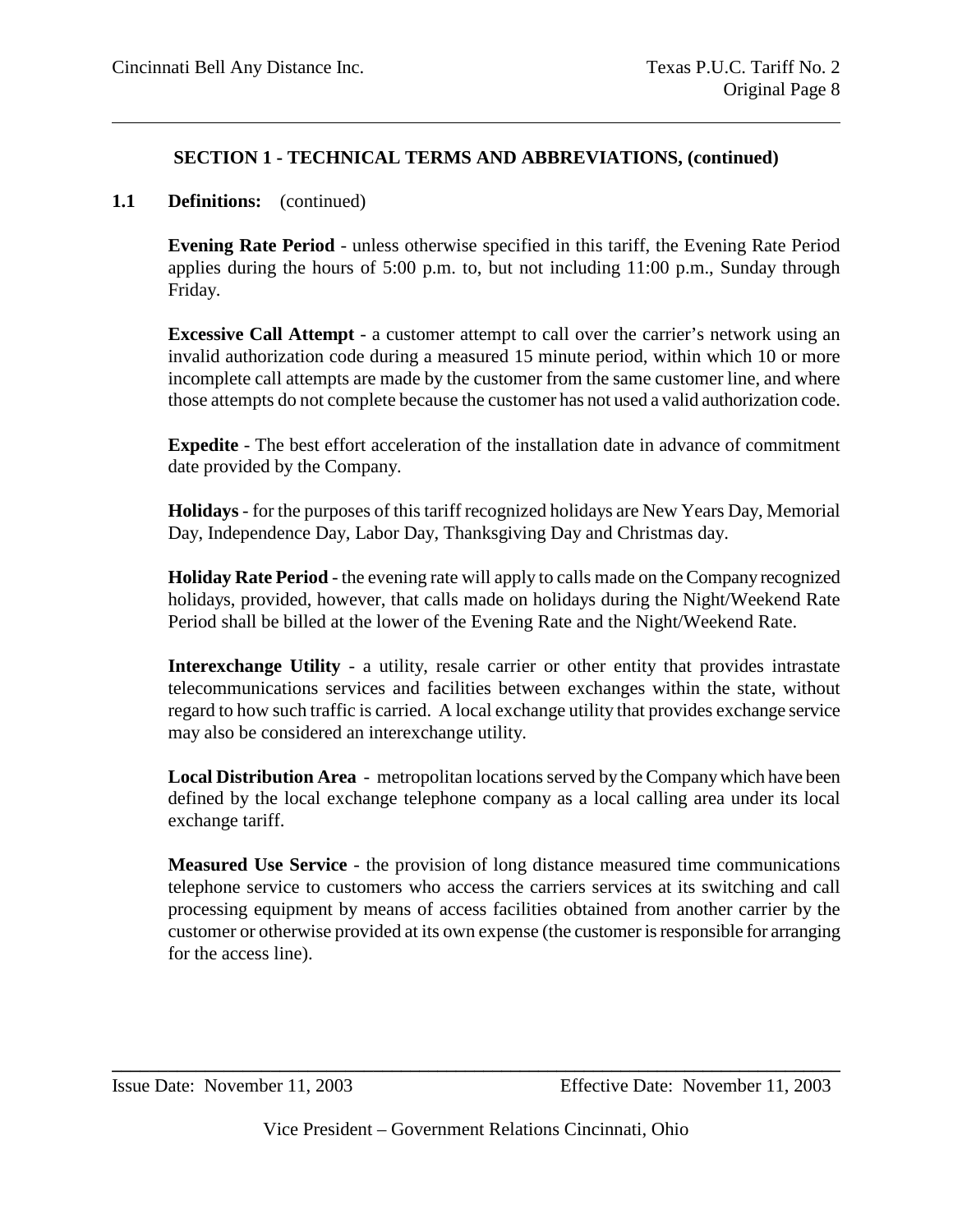#### **1.1 Definitions:** (continued)

**Message** - a completed telephone call by a customer or end user.

**Network Terminal** - any location where the Company provides services described herein.

**Night/Weekend Rate Period** - unless otherwise specified in this tariff, the Night/Weekend Rate Period applies during the hours of 11:00 p.m. to, but not including 8:00 a.m., Monday through Friday; all day Saturday; and from 8:00 a.m. to, but not including 5:00 p.m. Sunday.

**Normal Business Hours** - the hours of 8:00 a.m. to 5:00 p.m., Monday through Friday, excluding holidays.

**Physical Change** - the modification of a circuit, dedicated access line, or port at the request of the customer requiring an actual material change.

**Post-engineering** - After provisioning of service elements.

**Pre-engineering** - Prior to provisioning of service elements.

**Premises**- the space occupied by an individual customer in a building, in adjoining buildings occupied entirely by that customer, or on contiguous property occupied by the customer separated only by a public thoroughfare, a railroad right of way or a natural barrier.

**Rate** - money, charge, fee or other recurring assessment billed to customers for services or equipment.

**Routing Function** - terminating number for toll free service may be designated by time of day, day of the week, region of originating ANI or percentage of calls.

**Suspension** - temporary disconnection or impairment of service which disables either outgoing or incoming toll communications services provided by the Company.

**Speed Number** - a signaling arrangement by which a customer may elect to dial a preprogrammed four-digit number in place of a designated ten-digit number.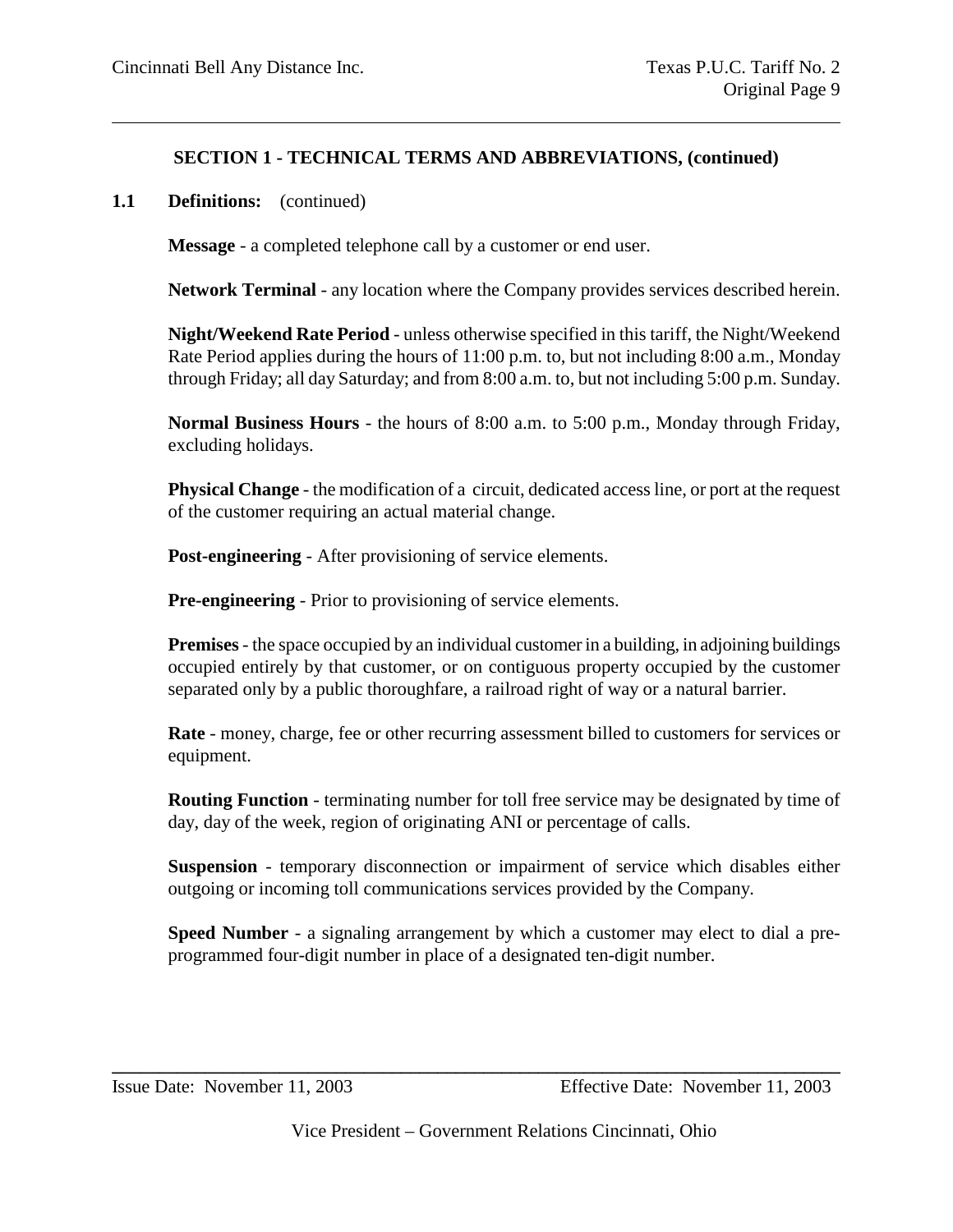#### **1.1 Definitions:** (continued)

**Terminal Equipment** - telephone instruments, including pay telephone equipment, the common equipment of large and small key and PBX systems and other devices and apparatus, and associated wiring, which are intended to be connected electrically, acoustically or inductively to the telecommunication system.

**Toll Free Service** - a service that provides long distance calling to a predesignated destination where charges are the responsibility of the call terminated party.

**United States** - the forty-eight contiguous United States and the District of Columbia.

**Validated Account Codes** - account codes that have restricted access.

#### **1.2 Abbreviations**:

**CPE** - Customer Premises Equipment

- **LATA** Local Access and Transport Area
- **LDA** Local Distribution Area
- **LEC** Local Exchange Carrier
- **MTS** Message Telecommunications Service
- **NSF** Non-sufficient funds
- **PBX** Private Branch Exchange
- **SAL** Special Access Line
- **V&H** Vertical and Horizontal Coordinates
- **WATS** Wide Area Telephone Service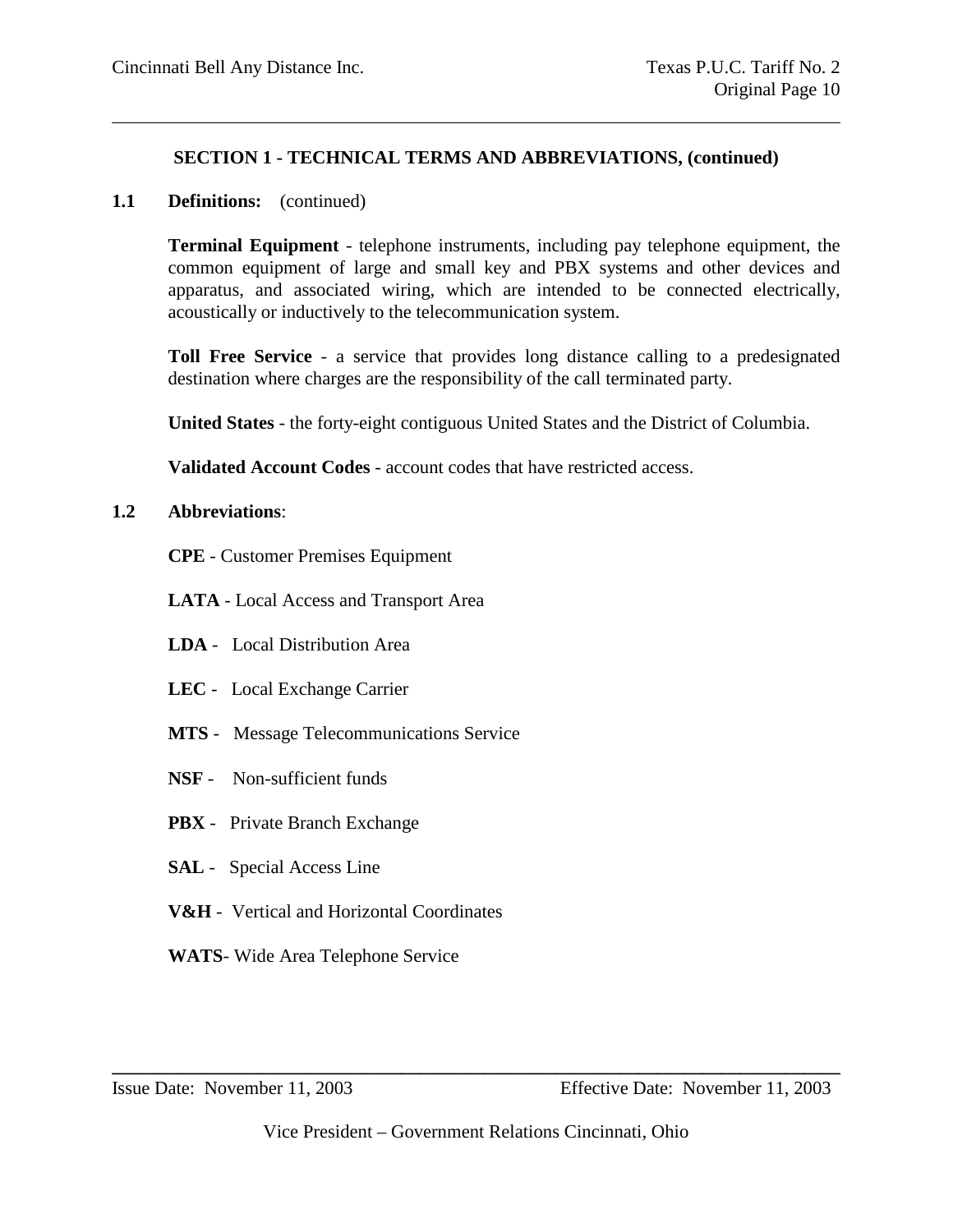# **SECTION 2 - REGULATIONS**

#### **2.1 Undertaking of the Company**

The Company provides long distance message telecommunications service to customers for their direct transmission of voice, data and other types of telecommunications.

Communications originate when the customer accesses the Company directly or through the facilities of another carrier via one or more access lines, equal access or on a dial-up basis. The Company may act as the customer's agent for ordering access connection facilities provided by other carriers or entities when authorized by the customer, to allow connection of a customer's location to the Company's network. The customer shall be responsible for all charges due for such service arrangements.

The Company's services are provided on a monthly basis, unless otherwise stated in this tariff. Services are available twenty-four (24) hours per day, seven (7) days per week.

#### **2.2 Limitations on Service**

- **2.2.1** Service is offered subject to the availability of the necessary facilities and/or equipment and subject to the provisions of this tariff.
- **2.2.2** The Company reserves the right to discontinue furnishing service upon written notice, when necessitated by conditions beyond its control or when the customer is using the service in violation of the provisions of this tariff or in violation of the law.
- **2.2.3** To the extent that any conflict arises between the terms and conditions of a service agreement or other contract and the terms and conditions of this tariff, the tariff shall prevail.
- **2.2.4** Title to all equipment provided by the Company under this tariff remains with the Company.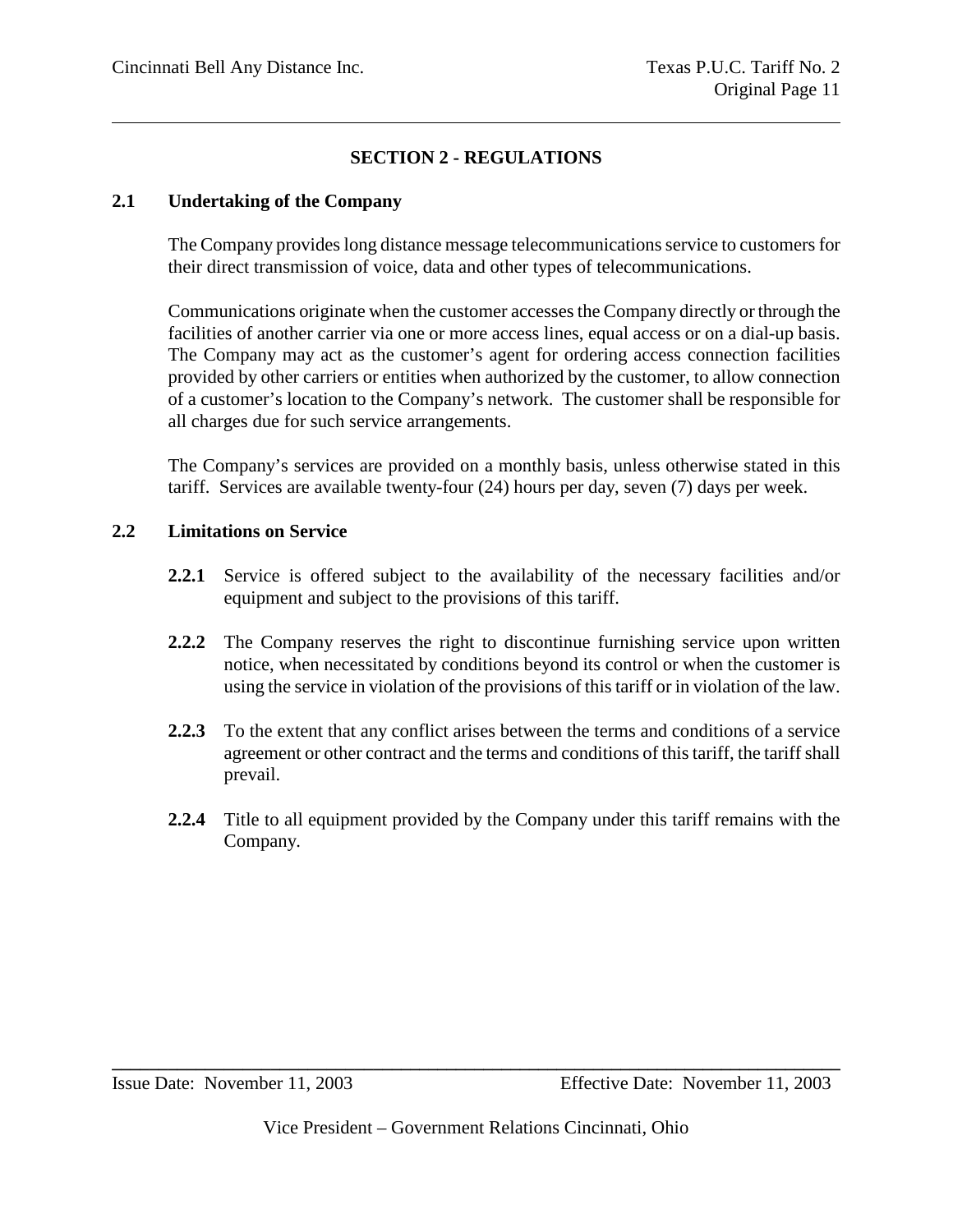#### **2.2 Limitations on Service,** (continued)

- **2.2.5** The customer may not transfer or assign the use of service provided under this tariff except with the prior written consent of the Company. Such transfer or assignment shall only apply where there is no interruption in the use or location of the service, and all regulations and conditions contained in this tariff, as well as all conditions for service, shall apply to all such permitted assignees or transferees.
- **2.2.6** Customer may request Carrier to assign one or more sub-accounts for billing purposes, and to direct sub-account invoices to customer's affiliates or other designated entities for payment. Such requests shall not affect the liability of the customer, who shall remain solely liable to the Company for payment of all invoices for service requested and obtained by customer, whether invoiced by the Company to the customer, the customer's affiliates, or other designated entities.

#### **2.3 Use of Service**

Service may not be used for any unlawful purposes or for any purpose for which any payment or other compensation is received by the customer, except where the customer is a duly authorized and regulated common carrier.

# **2.4 Limitation of Liability**

**2.4.1** In view of the fact that the customer has exclusive control of its communications over the facilities furnished by the Company, and other uses for which facilities may be furnished by the Company, and because of the unavoidableness of errors incident to the services and to the use of such facilities of the Company, the services and facilities furnished by the Company are subject to the regulations and limitations specified herein.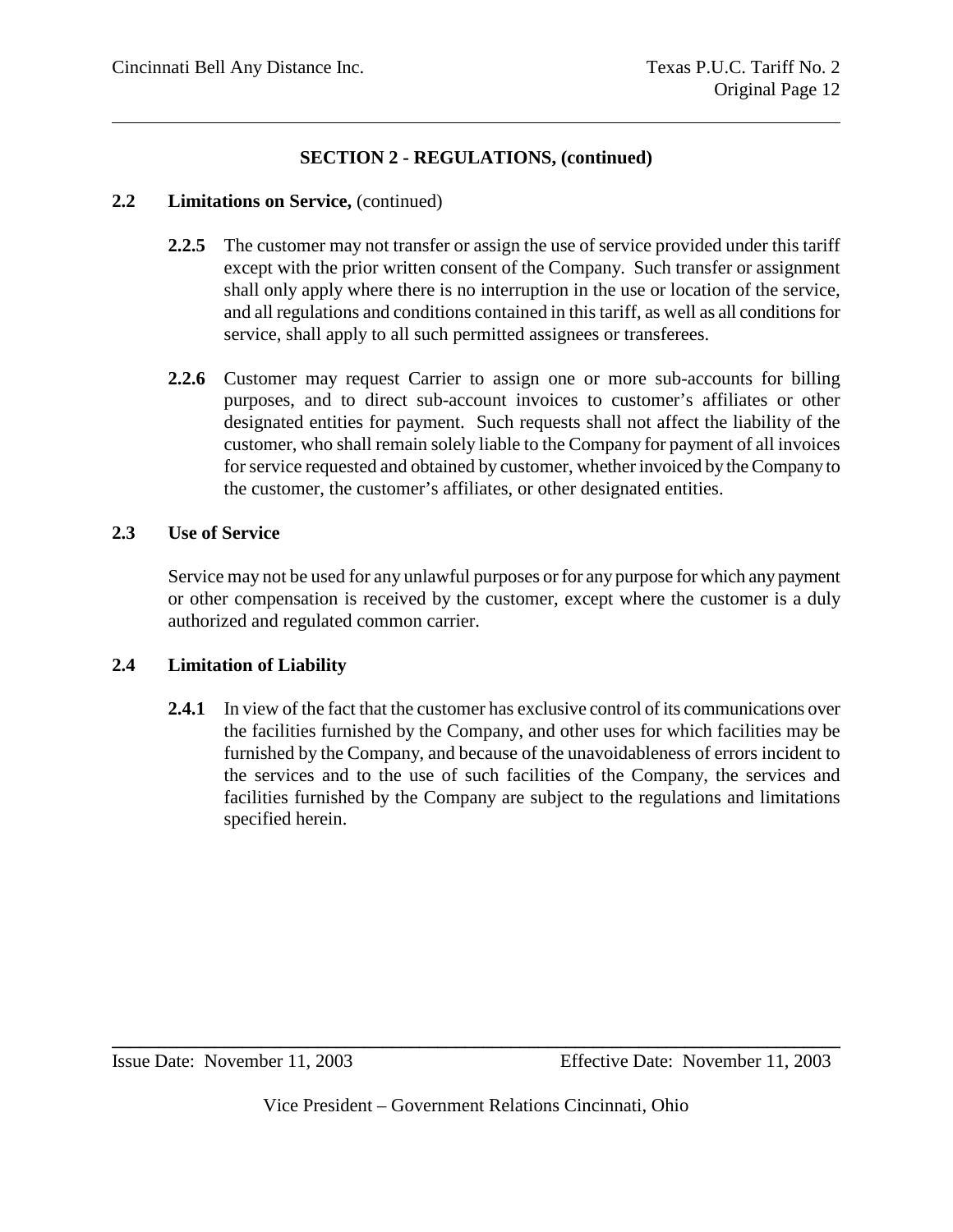#### **2.4 Limitation of Liability,** (continued)

- **2.4.2** The Company's failure to provide or maintain facilities under this tariff shall be excused by labor difficulties, governmental orders, civil commotions, acts of God and other circumstances beyond the Company's reasonable control, subject to the interruption allowance provisions under this tariff.
- **2.4.3** Defacement of premises No liability shall attach to the Company by reason of any defacement or damage to the customer's premises resulting from the existence of the Company's equipment or facilities on such premises, or by the installation or removal thereof, when such defacement or damage is not the result of the negligence of the Company or its employees.
- **2.4.4** Indemnification The Company's liability, if any, for its gross negligence or willful misconduct is not limited by this tariff. With respect to any other claim or suit by a customer or by any others, the customer indemnifies and saves harmless the Company against claims, losses or suits for injury to or death of any person, or damage to any property which arises from the use, placement or presence of the Company's equipment, facilities and associated wiring of the customers premises and further the customer indemnifies and saves harmless the Company against claims for libel, slander, invasion of privacy or the infringement of copyright arising directly or indirectly from the material transmitted over the facilities of the Company or the use thereof by the customer; against claims for infringement of patents arising from combining with or using in connection with, facilities furnished by the Company and apparatus, equipment and systems provided by the customer; and against all other claims arising out of any act or omission of the customer in connection with the services or facilities provided by the Company. No agents or employees of other carriers shall be deemed to be agents or employees of the Company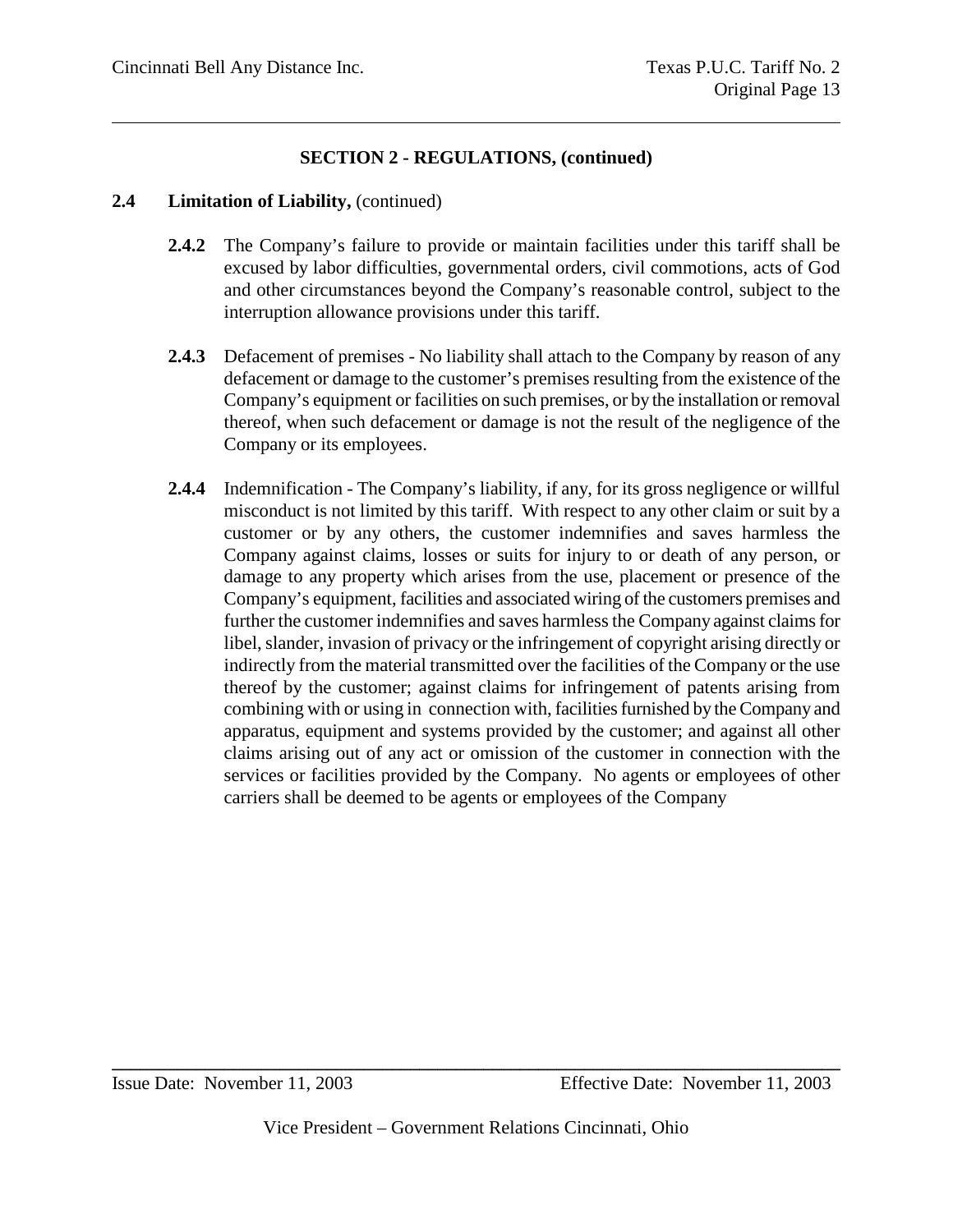#### **2.4 Limitation of Liability**, (continued)

- **2.4.5** The Company's liability, if any, for its gross negligence or willful misconduct is not limited by this tariff. With respect to any other claim or suit, by a customer or any others, for damages arising out of mistakes, omissions, interruptions, delays or errors, or defects in transmission occurring in the course of furnishing service hereunder, the Company's liability, if any, shall not exceed an amount equivalent to the proportionate charge to the customer for the period of service during which such mistake, omission, interruption, delay, error, or defect in transmission or service occurs and continues. This liability shall be in addition to any amounts that may otherwise be due to the customer under this tariff as an allowance for interruptions. However, any such mistakes, omission, interruptions, delays, errors, or defects in transmission or service which are caused or contributed to by the negligence or willful act of the customer, or authorized user, or joint user, or which arise from the use of customer provided facilities or equipment shall not result in the imposition of any liability whatsoever upon the Company.
- **2.4.6** The Company shall not be liable for any damages, including usage charges, that the customer may incur as a result of the unauthorized use of authorization codes or communications equipment. The unauthorized use of communications equipment includes, but is not limited to, the placement of calls from the customer's premises, and the placement of calls through equipment controlled and/or provided by the customer, that are transmitted over the Company's network without the authorization of the customer. The customer shall be fully liable for all such usage charges.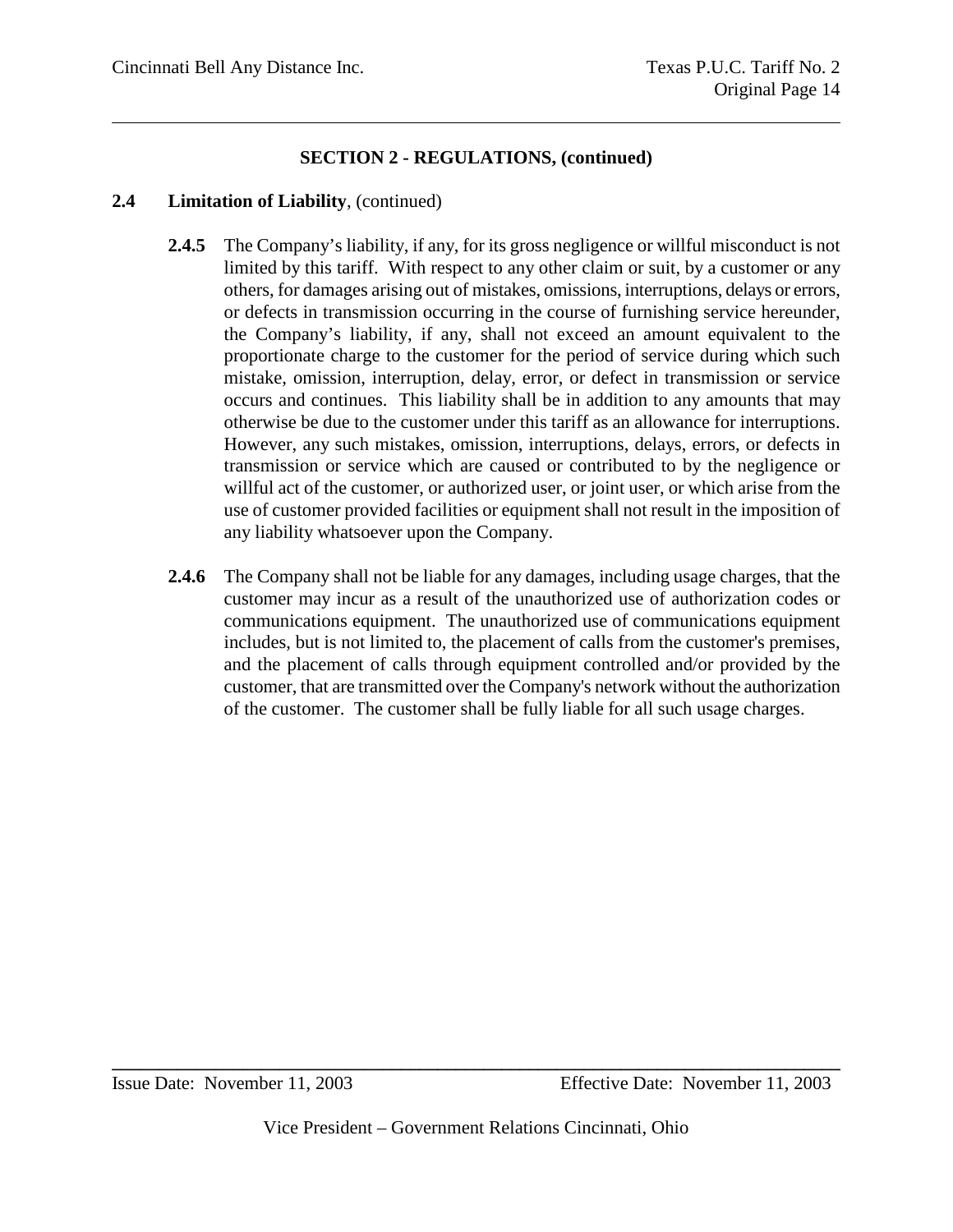#### **2.5 Interruption of Service**

- **2.5.1** If a customers service is interrupted other than by the negligence or willful act of the customer, and it remains out of order for eight normal working hours or longer after access to the premises is made available and after being reported to be out of order, appropriate adjustments or refunds shall be made to the customer. The amount of adjustment or refund shall be determined on the basis of the known period of interruption, generally beginning from the time the service interruption is first reported. The refund to the customer shall be a pro rata part of the monthly recurring charges (but not for per minute or per call charges) for the period of days and that portion of the service facilities rendered useless or inoperative. The refund may be accomplished by a credit on a subsequent bill for the service.
- **2.5.2** A credit allowance for interruptions of service which are not due to the Companys testing or adjusting, to the negligence of the customer, or to the failure of the channels, equipment, and/or communications systems provided by the customer, are subject to the general liability provisions set forth herein. It shall be the obligation of the customer to notify the carrier of any interruption in service. Before giving such notice, the customer shall ascertain that the trouble is not being caused by any action or omission by or within the customers control and is not in wiring or equipment connected to the carrier terminal.

#### **2.6 Restoration of Service**

The use and restoration of service in emergencies shall be in accordance with the Part 64, Sub-part D of the Federal Communications Commissions rules and Regulations which specifies the priority system for such activities.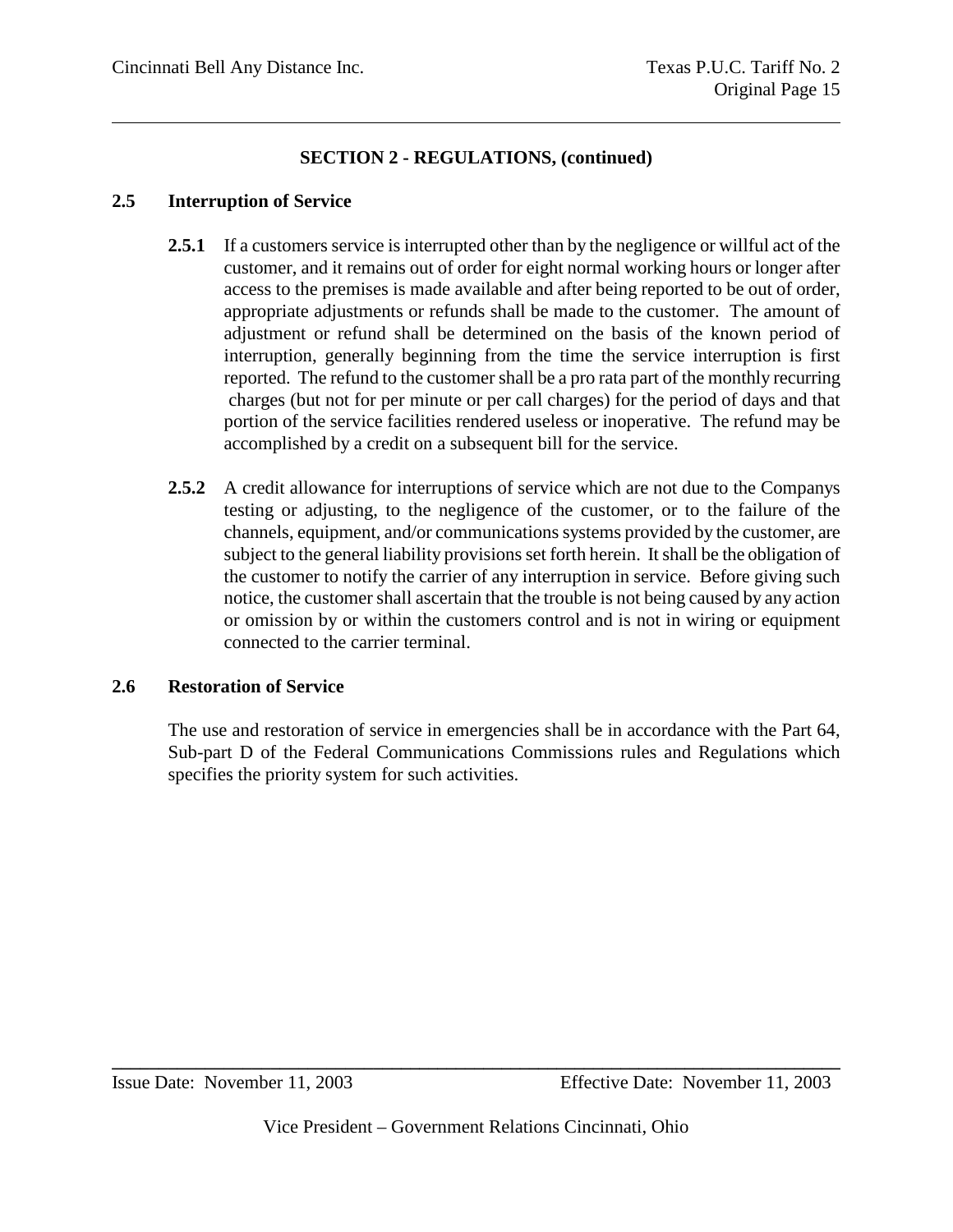#### **2.7 Customer Responsibility**

- **2.7.1** All customers assume general responsibilities in connection with the provisions and use of the Company's service. When facilities, equipment, and/or communication systems provided by others are connected to the Company's facilities, the customer assumes additional responsibilities. All customers are responsible for the following:
	- **A.** The customer is responsible for placing orders for service, paying all charges for service rendered by the Company and complying with all of the Companys regulations governing the service. The customer is also responsible for assuring that its users comply with regulations.
	- **B.** When placing an order for service, the customer must provide:
		- **1**. The names and addresses of the persons responsible for the payment of service charges, and
		- **2.** The names, telephone numbers, and addresses of the customer contact persons.
	- **C.** The customer must pay the Company for the replacement or repair of the Company's equipment when the damage results from:
		- **1.** The negligence or willful act of the customer or user;
		- **2.** Improper use of service; and
		- **3.** Any use of equipment or service provided by others.
	- **D.** After receipt of payment for the damages, the Company will cooperate with the customer in prosecuting a claim against any third party causing damage.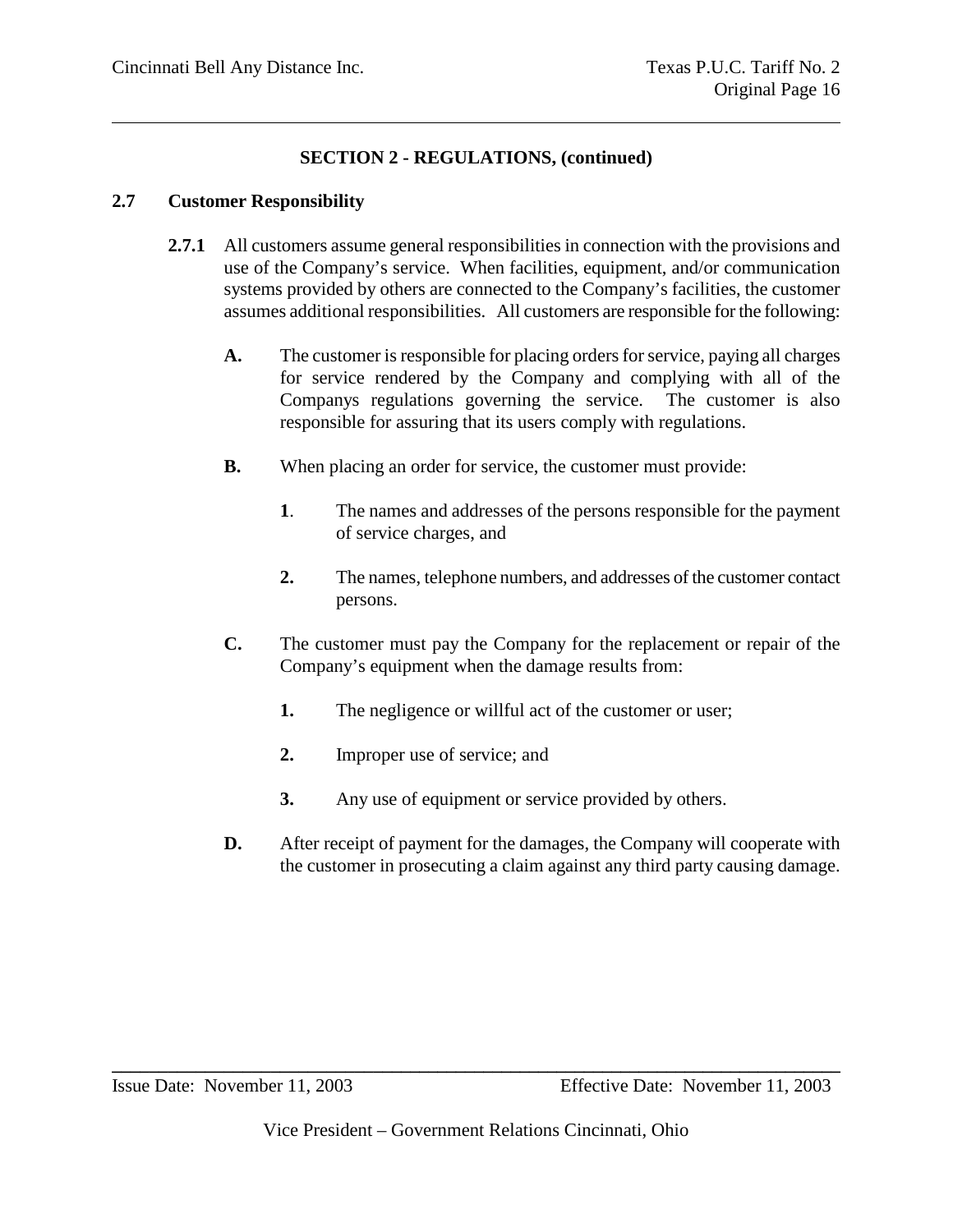#### **2.7 Customer Responsibility**, (continued)

**2.7.2** Upon reasonable notice, the equipment provided by the Company shall be made available for such tests and adjustments as may be necessary to maintain them in satisfactory condition. No interruption allowance will be granted for the time during which such tests and adjustments are made.

# **2.7.3 Deposits**

Applicants or customers whose financial condition is not acceptable to the Company or is not a matter of general knowledge, may be required to make, at any time, a cash deposit up to an amount equaling two and one-half times (2.5x) one (1) months actual or estimated charges for the purpose of guaranteeing final payment for service, in accordance with the rules of the Commission. Interest on cash deposits will be payable per the deposit rules and regulations prescribed by the Commission for the period during which the deposit is held. Such deposit will be refunded or credited to the customer upon termination or after one year of prompt payment for service.

# **2.7.4 Credit Allowance**

Credit for failure of service or equipment will be allowed only when failure is caused by or occurs in equipment owned, provided and billed for, by the Company.

- **A.** Credit allowances for failure of service or equipment starts when the customer notifies the Company of the failure or when the Company becomes aware of the failure and ceases when the operation has been restored and an attempt has been made to notify the customer.
- **B.** The customer shall notify the Company of failures of service or equipment and make reasonable attempts to ascertain that the failure is not caused by the customer or in wiring or equipment connected to the terminal.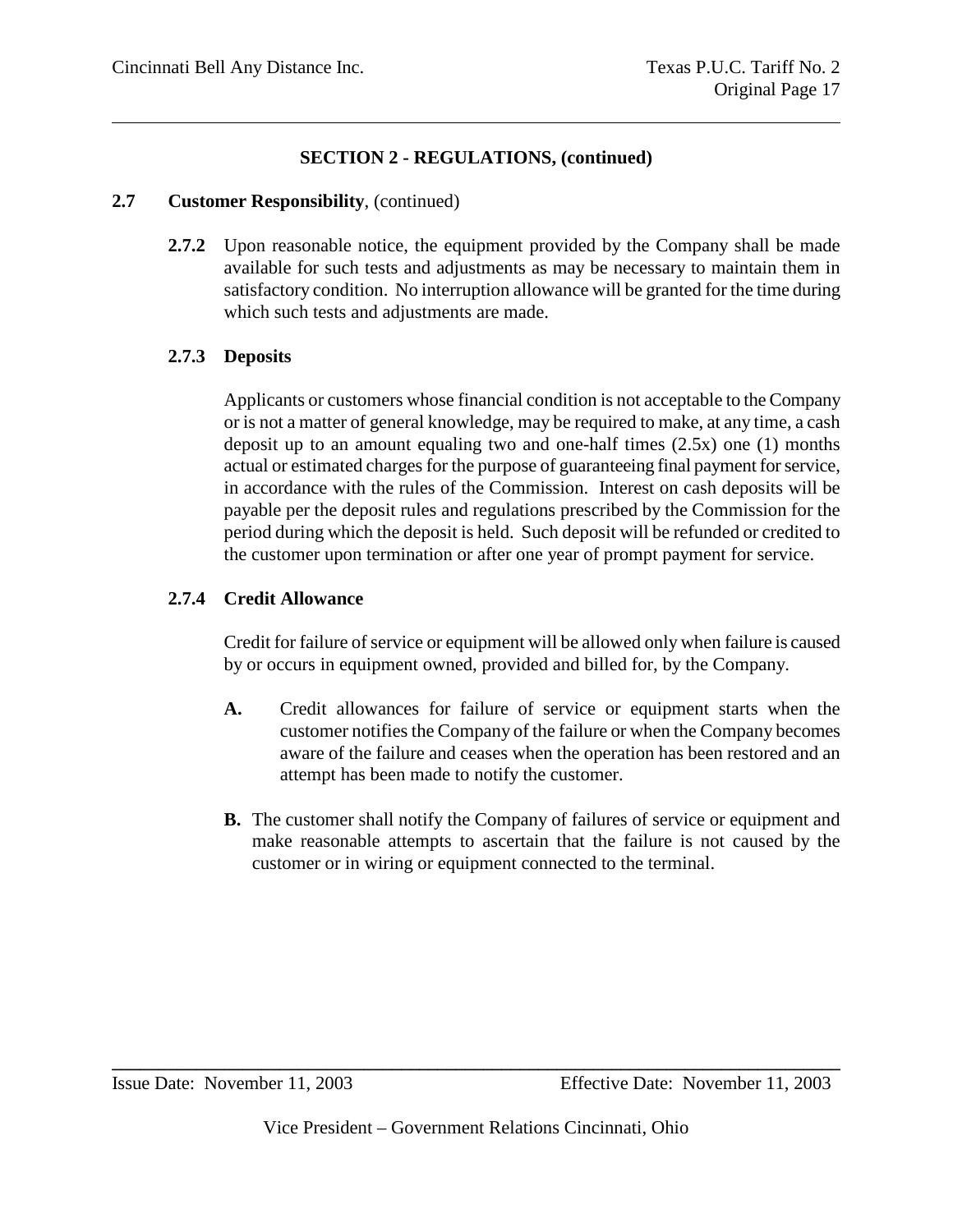#### **2.7 Customer Responsibility**, (continued)

#### **2.7.4 Credit Allowance**, (continued)

- **C.** Only those portions of the service or equipment operation disabled will be credited. No credit allowances will be made for:
	- **1.** Interruptions of service resulting from the Company performing routine maintenance;
	- **2.** Interruptions of service for implementation of a customer order for a change in the service;
	- **3.** Interruption caused by the negligence of the customer or an authorized user;
	- **4.** Interruptions of service because of the failure of service or equipment due to the customer or authorized user provided facilities.

#### **2.7.5 Cancellation by Customer**

If a customer orders services requiring special equipment and/or facilities dedicated to the customers use and then cancels its order before the service begins, before a completion of the minimum period mutually agreed upon by the customer and the Company, a charge will be made to the customer for the non-recoverable portions of expenditures or liabilities incurred expressly on behalf of the customer by the Company and not fully reimbursed by installation and monthly charges. If, based on such an order, any construction has either begun or been completed, but no such services provided, the non-recoverable cost of such construction shall be borne by the customer.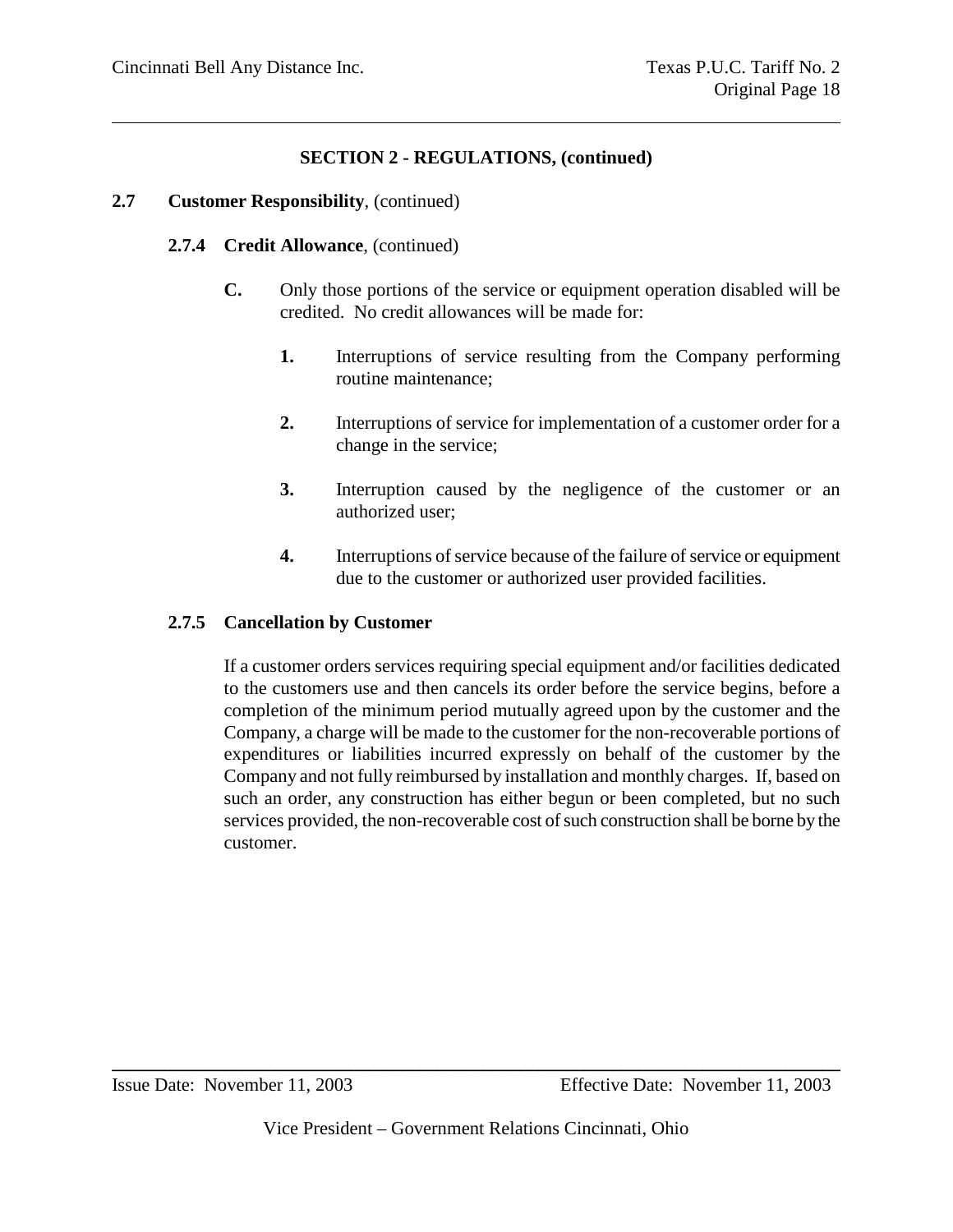#### **2.7 Customer Responsibility**, (continued)

#### **2.7.6 Payment and Charges for Services**

Charges for service are applied on a recurring and nonrecurring basis. Service is provided and billed on a monthly basis. Service continues to be provided until disconnection is requested by the customer in writing, or until canceled by the Company pursuant to this tariff.

# **A. Payment of Charges**

Payment will be due upon receipt of the statement. A payment is considered delinquent thirty (30) days after rendition of the bill. A bill is considered rendered when deposited in the U.S. Mail for delivery to customers last known address.

- **1.** The customer is responsible for payment of all charges for service furnished to the customer. Charges based on actual usage during a month will be billed monthly in arrears. All fixed monthly and nonrecurring charges for services ordered will be billed monthly in advance.
- **2.** Service may be denied or discontinued by the Company for nonpayment of past due or delinquent amounts due the Company. Restoration of service will be subject to all applicable installation charges. Disconnection may not occur before thirty (30) days from invoice and the Company must give five (5) days written notice before any disconnection can occur.

# **2.7.7 Application of Rates**

The rates for service are those in effect for the period that service is furnished.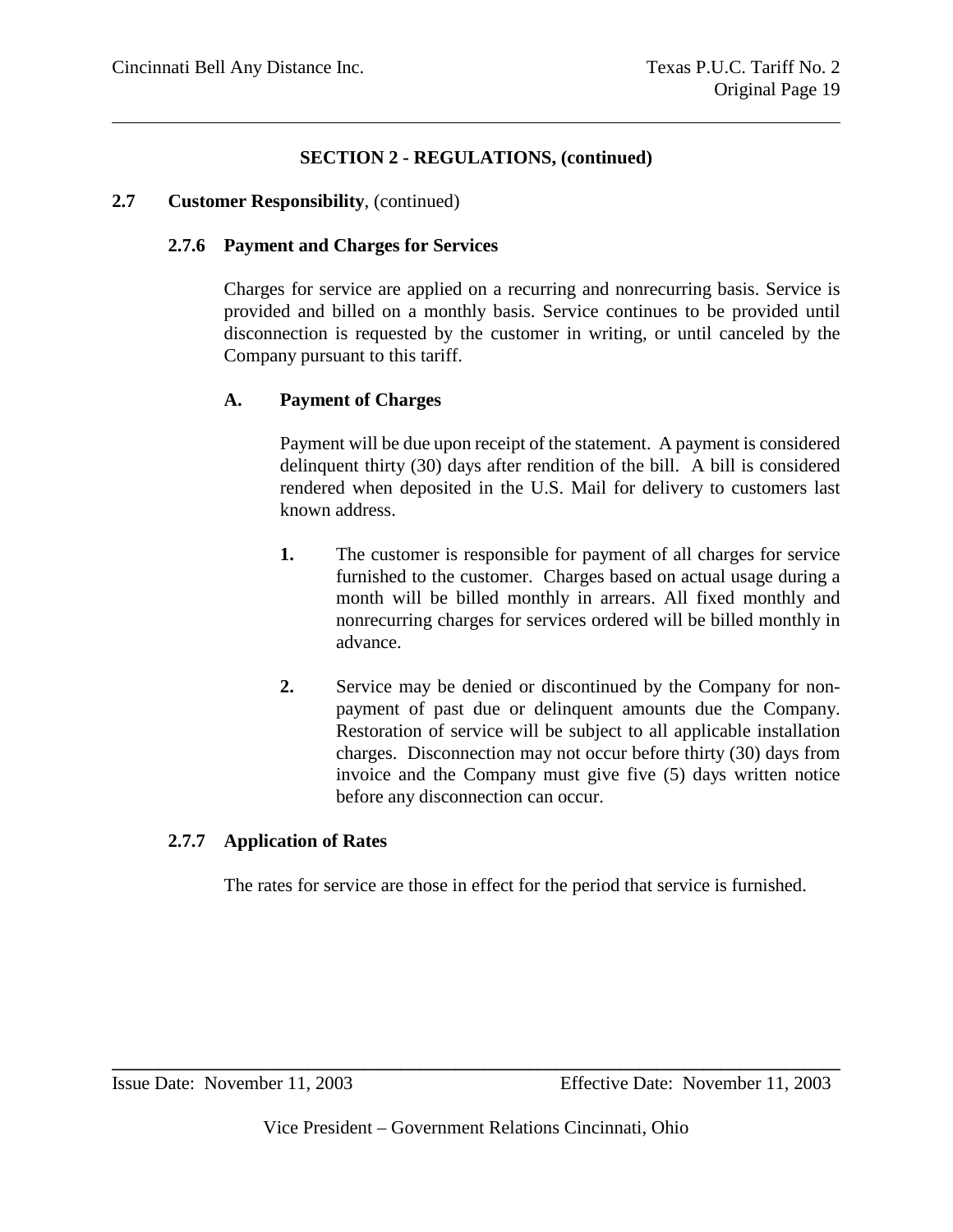#### **2.8 Responsibility of the Company**

- **2.8.1 Calculation of Credit Allowance** Under the limitations of section 2.7.4, when service is interrupted the credit allowance will be computed on the following basis.
	- **A.** No credit shall be allowed for an interruption of less than two hours.
	- **B.** The customer shall be credited for an interruption of two hours or major fraction thereof that the interruption continues.
	- **C.** Where there has been an outage, and a minimum usage charge applies, and the customer fails to meet the minimum usage, a credit shall be applied against that minimum. The credit shall equal 1/360th of the monthly minimum charges associated with the portion of service disabled for each period of two hours or major fraction thereof that the interruption continues.

# **2.8.2 Cancellation of Credit**

Where the Company cancels a service or the provision of equipment and the final service period is less than the monthly billing period, a credit will be issued for any amounts billed in advance, prorated at 1/30th of the monthly recurring charge for each day the service was rendered or the equipment was provided. This credit will be issued to the customer or applied against the balance remaining on the customers account.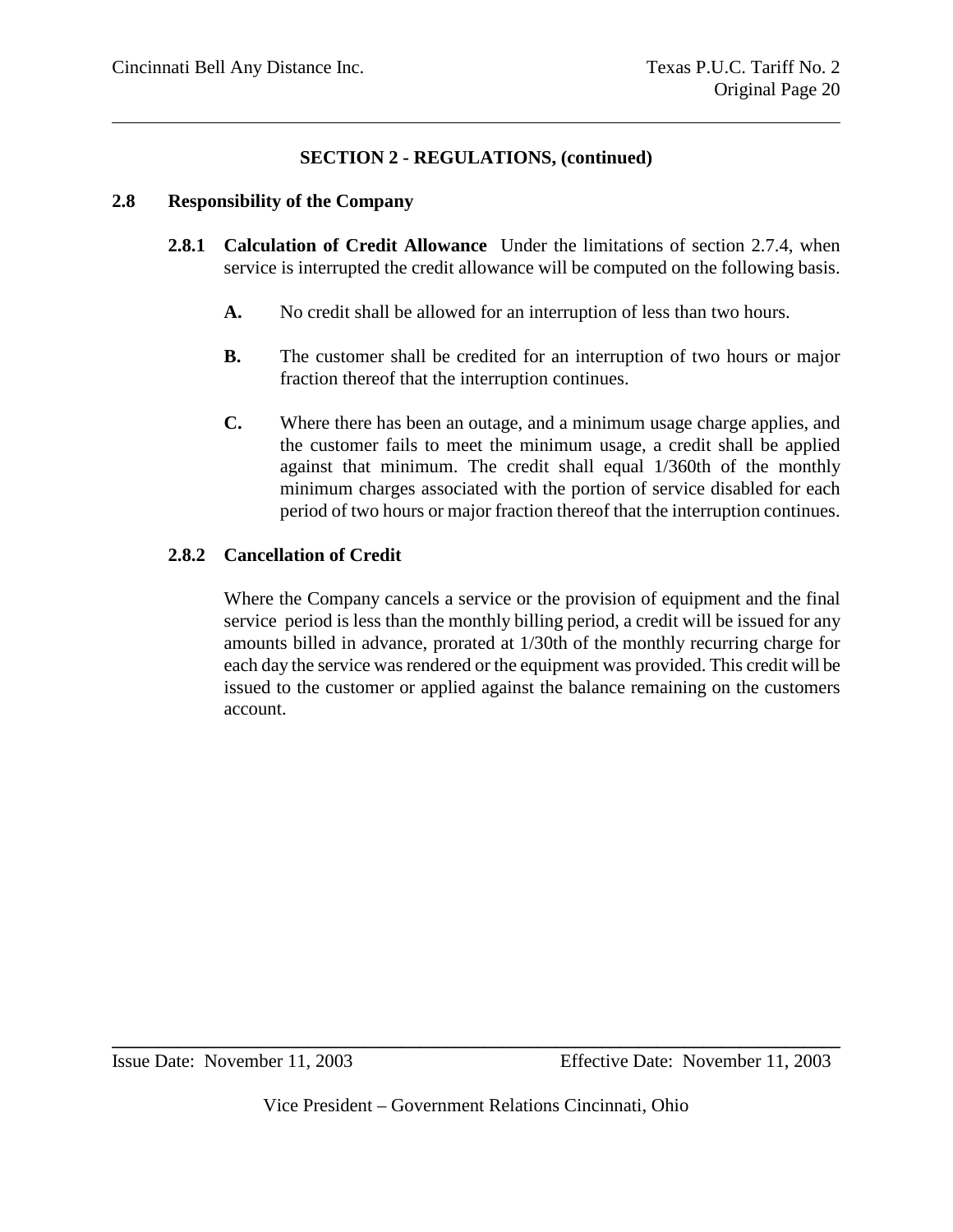# **2.8 Responsibility of the Company**, (continued)

# **2.8.3 Disconnection of Service by the Company**

Upon five (5) days written notice, the Company may discontinue service or cancel an application for service without incurring any liability for any of the following reasons:

- **A.** Non-payment of any sum due to the Company for service for more than thirty days beyond the date of rendition of the bill for such service;
- **B.** Violation of any regulation governing the service under this tariff;
- **C.** Violation of any law, rule, or regulation of an government authority having jurisdiction over the service; or
- **D.** The Company is prohibited from furnishing services by order of a court or other government authority having jurisdiction.
- **E.** Customer uses equipment is such a manner as to adversely affect the Company's equipment or service to others.

# **2.8.4 Fractional Charges**

Charges for a fractional part of a month (which follows a full month) are calculated by counting the number of days remaining in the billing period after service is furnished or has been discontinued. The number of days remaining in the billing period are counted starting with the day after the service was furnished or discontinued. Divide that figure by thirty days. The resultant fraction is then multiplied by the monthly charge to arrive at the fractional monthly charge.

# **2.8.5 Insufficient Fund Checks**

Customers will be charged \$25.00 on all checks issued to the Company which are (I) returned due to insufficient funds. At the discretion of the Company, the insufficient funds check charge may be waived under appropriate circumstances (e.g. a bank error).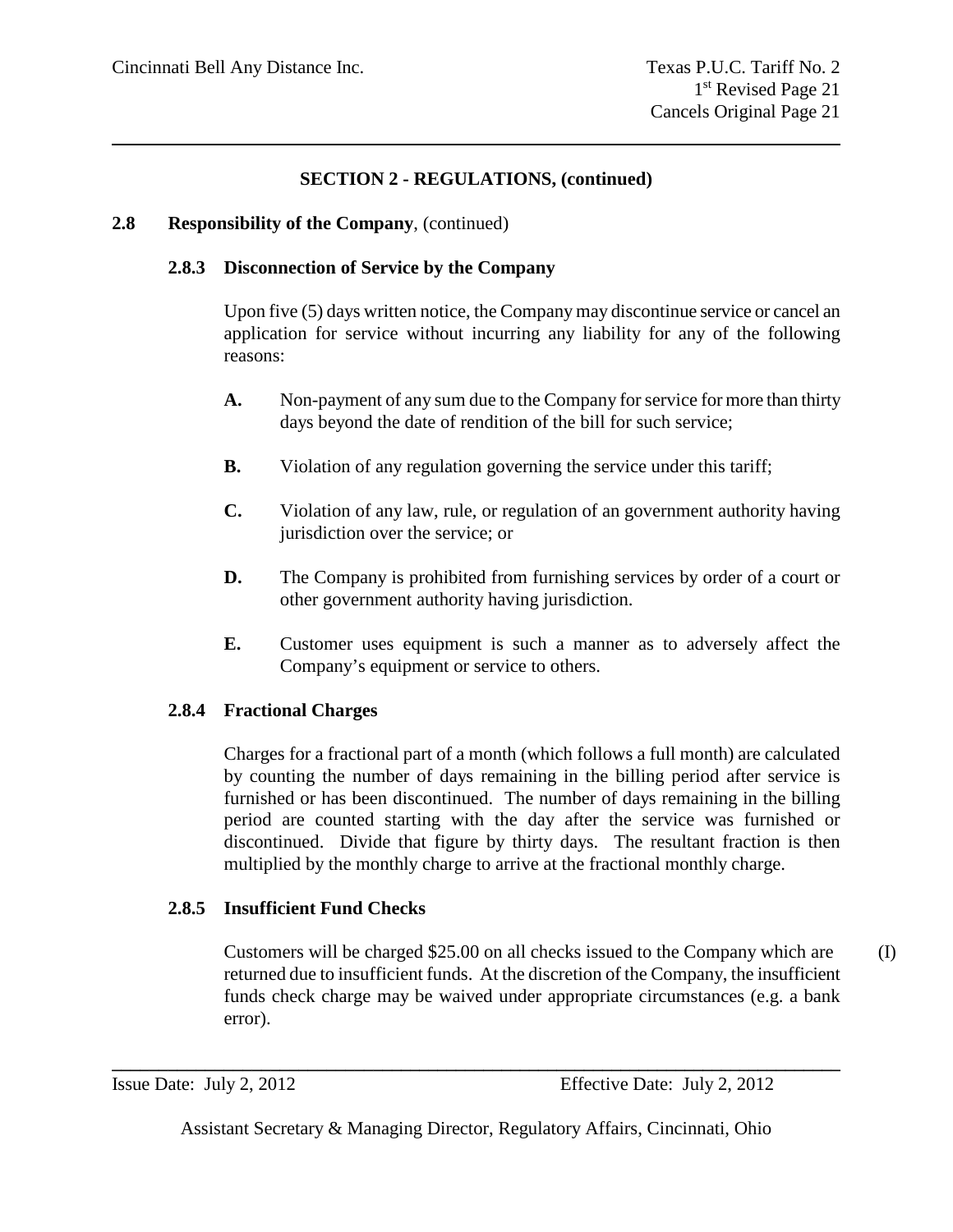#### **2.9 Taxes and Fees**

- **2.9.1** All state and local taxes (e.g., gross receipts tax, sales tax, municipal utilities tax) are not included in the rates under this tariff, but shall be listed as separate line items on the customer's bill.
- **2.9.2** To the extent that a municipality, other political subdivision or local agency of government, or commission imposes and collects from the Company a gross receipts tax, occupation tax, license tax, permit fee, franchise fee, or regulatory fee, such taxes and fees shall, as allowed by law, be billed pro rata to the customer receiving service from the Company within the territorial limits of such municipality, other political subdivision or local agency of government.
- **2.9.3** Service shall not be subject to taxes for a given taxing jurisdiction if the customer provides the Company with written verification, acceptable to the Company and to the relevant taxing jurisdiction, that the customer has been granted a tax exemption.
- **2.9.4** The Company may adjust its rates or impose additional rates on its customer to recover amounts it is required by governmental or quasi-governmental authorities to collect from or pay to others. The Company may also adjust its rates or impose additional rates to cover the administrative cost of collecting such charges or paying compensation to other entities. Examples of such programs include, but are not limited to, the Universal Service Fund (USF), the Presubscribed Interexchange Carrier Charge (PICC), and compensation to pay telephone service providers for the use of their pay telephones to access the Company's services.

# **2.10 Schools and Libraries Discount Program**

Qualifying schools, libraries, and consortia are entitled to receive percentage discount rates equivalent to those adopted for interstate services pursuant to Texas Substantive Rule '23.107(c) and 47 Code of Federal Regulations Part 54, subpart F (relating to Universal Service Support for schools and libraries) on intrastate telecommunications services purchased from this price list.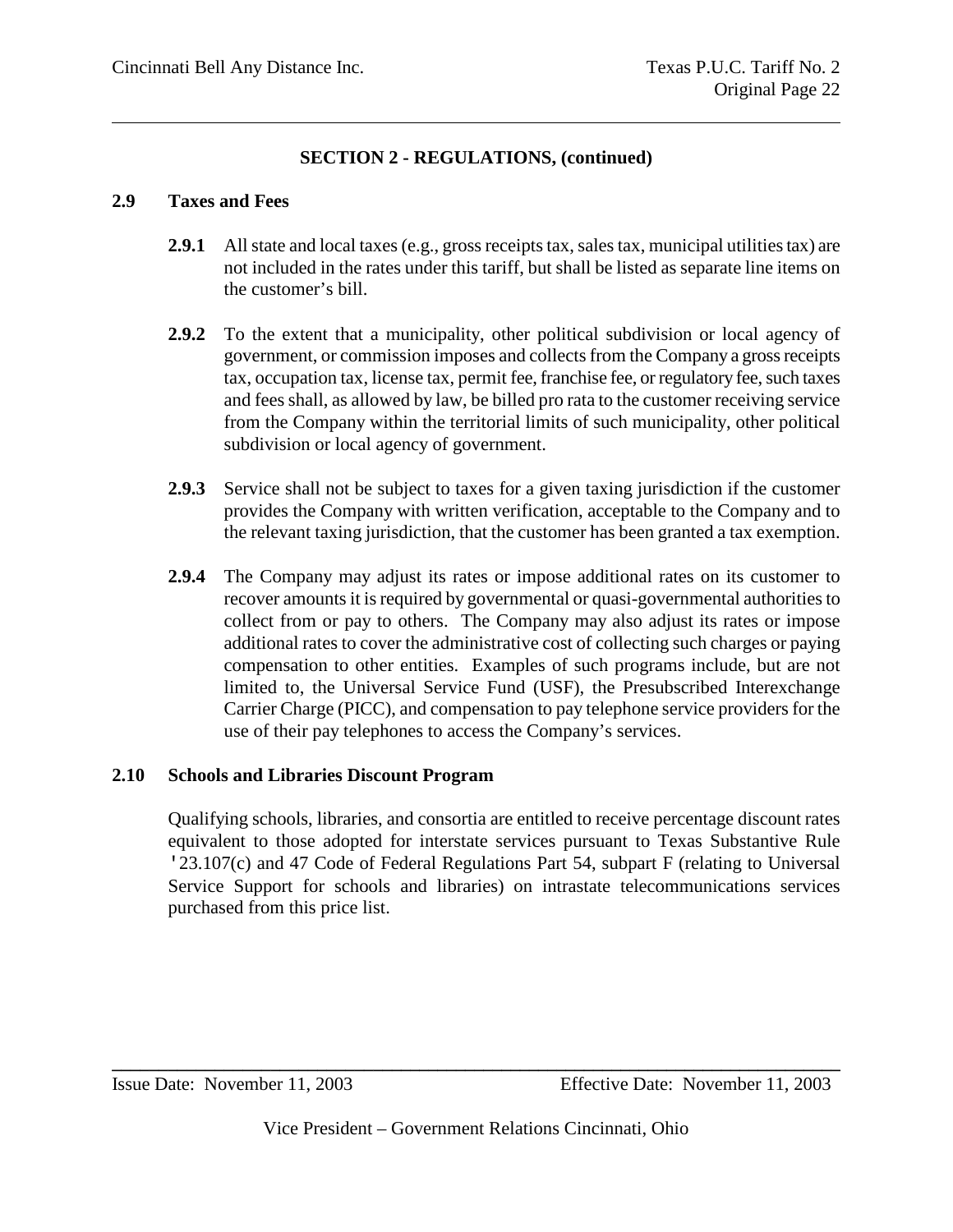#### **2.11 Unauthorized Carrier Change Charge**

Carrier will assess Reseller a \$200 Unauthorized Carrier Change Charge (UCCC) for each Primary Interexchange Carrier (PIC) made without prior valid authorization which results in Carrier being named in a compliant filed with a state or federal regulatory authority or counsel. Continued acts of unauthorized PICs by any Reseller shall be considered grounds for refusing to provide service to that Reseller.

#### **2.12 Unauthorized Service Change Charge**

Carrier will assess Reseller a \$200 Unauthorized Service Change Charge (USCC) for each unauthorized addition of services on an end users bill which results in Carrier being named in a complaint filed with a state or federal regulatory authority or counsel. Continued acts of unauthorized service changes by any Reseller shall be considered grounds for refusing to provide service to that Reseller.

#### **2.13 Universal Service Fund**

A monthly Universal Service Fund charge will be added to each bill based upon the total interstate, international and intrastate billed revenues. This charge shall in no event exceed the amount of the Public Utility Commission of Texas assessment levied upon the Company.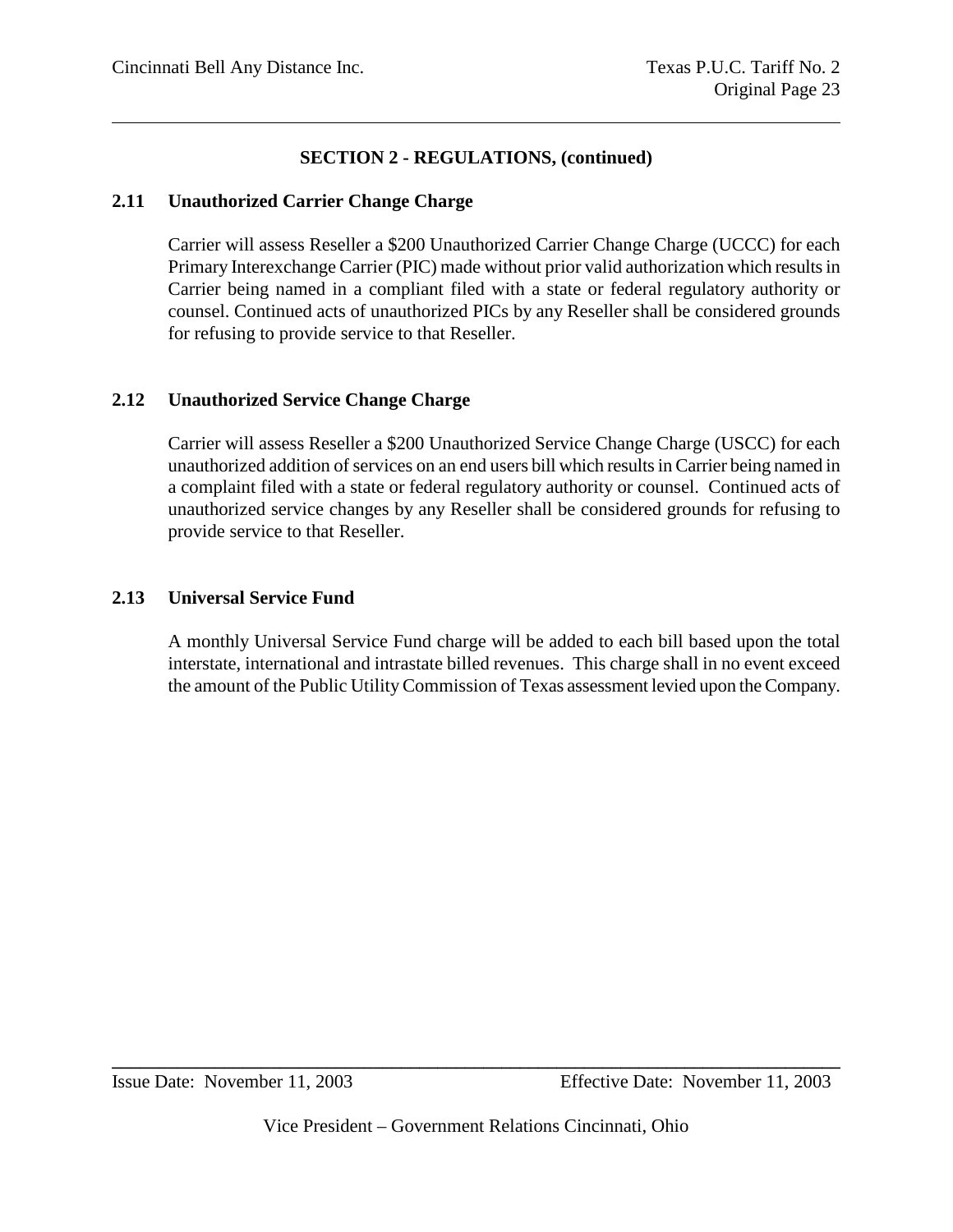#### **2.14 Universal Service (TUS) Charge**

Services provided pursuant to this Rate Sheet are subject to an undiscountable monthly Texas Universal Service (TUS) Charge. Based on billing availability, the TUS charge is applied to the Customer's total net intrastate, interstate or international charges for calls that both originate and are billed within the State of Texas, after application of all applicable discounts and credits. Intrastate, interstate or international charges are assessed the TUS Charge under order by the Public Utility Commission of Texas. The TUS Charge will be waived to the extent a Customer is exempt from payment of the Texas sales tax. For Customer invoices effective January 1, 2001, the TUS Charge will be 3.600%.These percentages and amounts will be subject to periodic adjustment by the Company.

Issue Date: November 11, 2003 Effective Date: November 11, 2003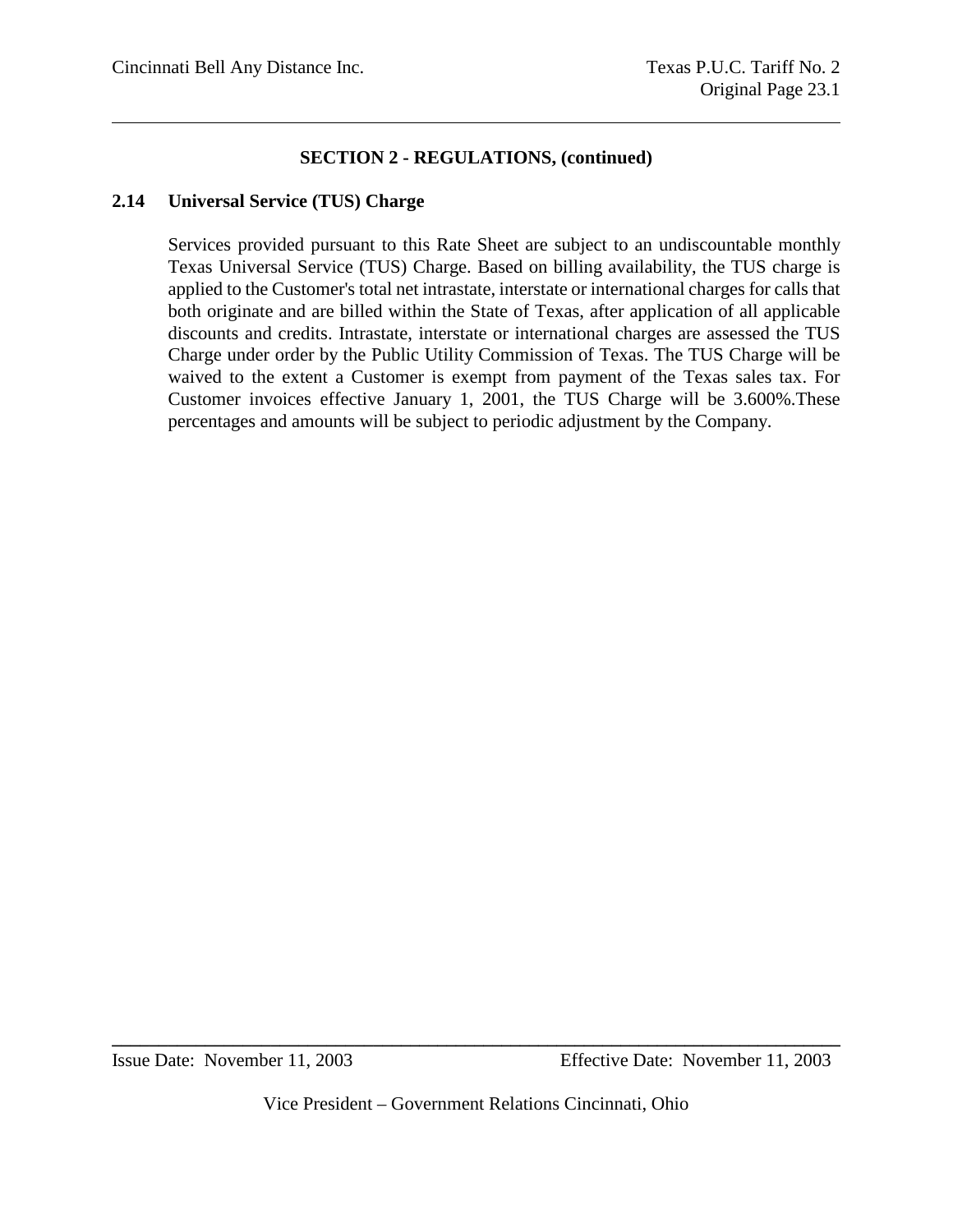# **SECTION 3 - LONG DISTANCE SERVICES**

# **3.1 Timing of Calls**

- **3.1.1** The customer's monthly usage charges for the Company service are based upon the total number of minutes the customer uses and the service options to which the customer subscribes. Chargeable time begins when the connection is established between the calling station and the called station or PBX. Chargeable time ends when the either party hangs up. If the called station hangs up but the calling station does not, chargeable time ends when the connection is released by automatic timing equipment within the telecommunications network.
- **3.1.2** No charges apply if a call is not completed.

# **3.2 Start of Billing**

For billing purposes, the start of service is the day following acceptance by the customer of the Company service or equipment. The end of service date is the last day of the minimum notification of cancellation or any portion of the last day, after receipt by the Company of notification of cancellation as described in Section 2 of this tariff.

# **3.3 Interconnection**

Service furnished by the Company may be interconnected with services or facilities of other authorized communications common carriers and with private systems, subject to the technical limitations established by the Company. Service technical limitations established by the Company. Service furnished by the Company is not part of a joint undertaking with such other carriers. Any special interface equipment of the Company and other participating carriers shall be provided at the customers expense.

Interconnection with the facilities or services of other carriers shall be under the applicable terms and conditions of other carriers' tariffs. The customer is responsible for taking all necessary legal steps for inter connecting its customer-provided terminal equipment or communications systems with the Company's. The customer shall secure all licenses, permits, right-of-ways, and other arrangements necessary for such interconnection.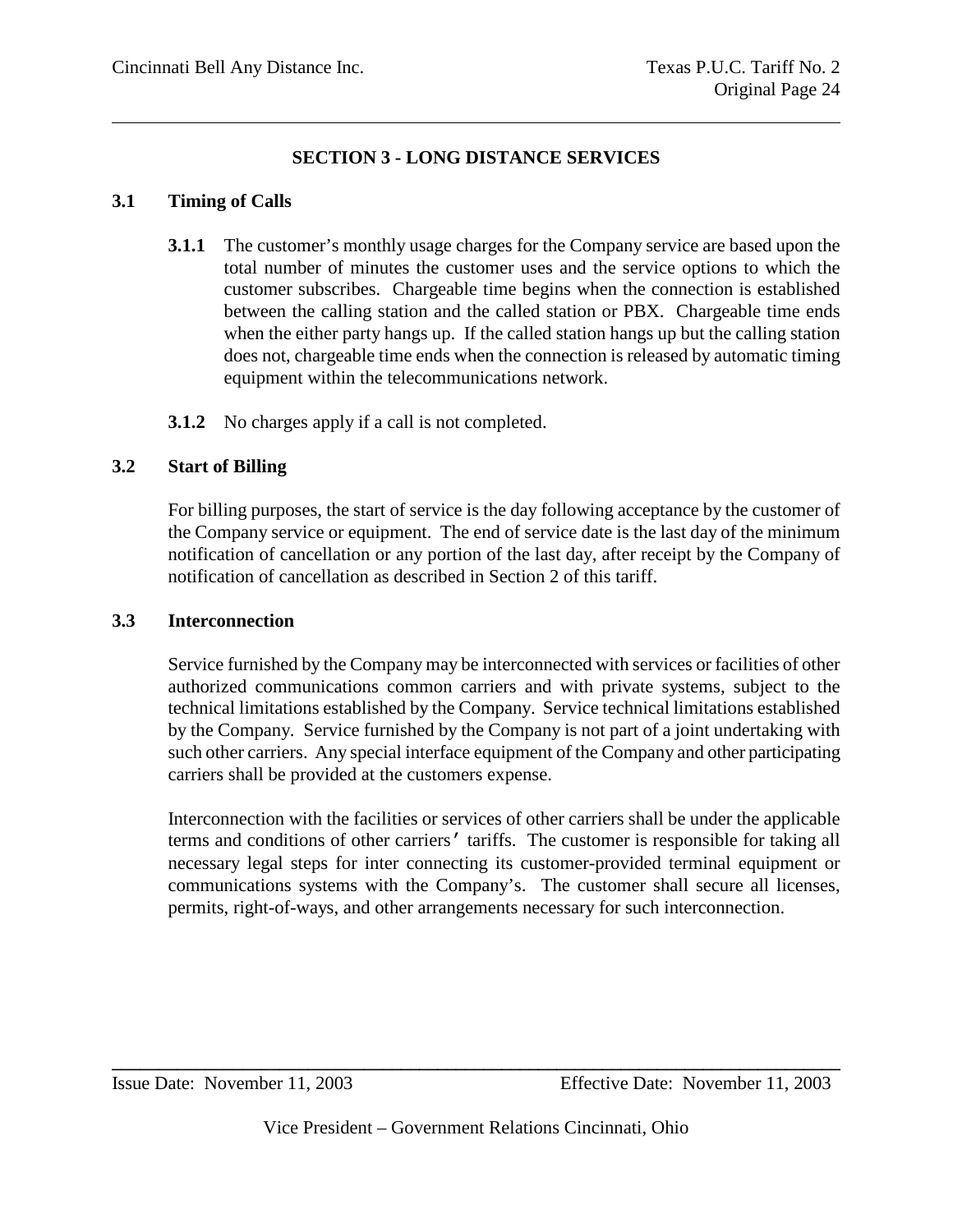#### **3.4 Terminal Equipment**

The Company's service may be used with or terminated in customer provided terminal equipment or customer provided communication systems, such as teleprinter, handsets, or data sets. Such terminal equipment shall be furnished and maintained at the expense of the customer, except as otherwise provided. The customer is responsible for all costs at its premises, including customer personnel, wiring, electrical power, and the like incurred in its use of the Company's service.

The customer shall ensure that its terminal facilities are of the proper mode, band-width, power, data, speed, and signal level for the intended use of the customer, and that the signals do not damage the Company's equipment, injure personnel or degrade service to other customers.

If the customer fails to maintain and operate its terminal equipment properly, resulting in the occurrence or possibility of harm to the Company's equipment or personnel, or impairment to the quality of service to other customers, the Company may, upon written notice, require the use of protective equipment at the customers expense. If this fails to produce satisfactory quality and safety of service, the Company may, upon written notice, terminate the customers service.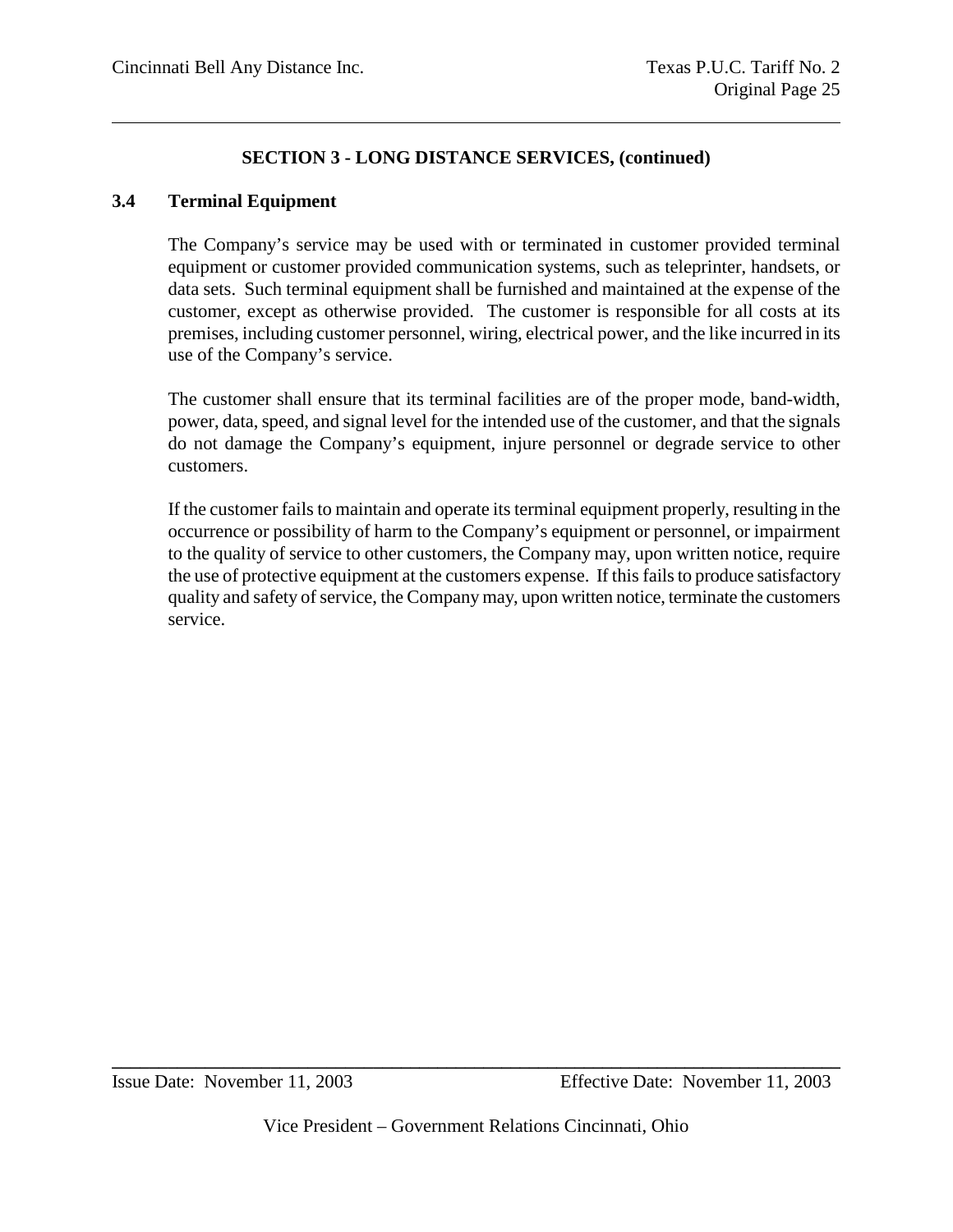#### **3.5 Calculation of Distance**

Usage charges for all mileage sensitive products are based on the airline distance between rate centers associated with the originating and terminating points of the call.

The airline mileage between rate centers is determined by applying the formula below to the vertical and horizontal coordinates associated with the rate centers involved. The Company uses the rate centers and associated vertical and horizontal coordinates that are currently being used within the industry.

Formula:

# **3.6 Minimum Call Completion Rate**

The customer can expect a call completion rate of 99% per 100 calls attempted during peak use periods for all Feature Group  $D(1+)$  services. The Company will engineer its switching systems on the basis that ninety-nine percent (99%) of the customers accessing their system will be served during the busy hour.

#### **3.7 Special Service Arrangements**

Special Service Arrangement charges will be based on the estimated cost of furnishing such services including the cost of operating and maintaining such a service, the cost of equipment and materials used in providing such a service, the cost of installation including engineering, labor supervision, transportation, and the cost of any other specific item associated with the particular Special Service Arrangement request.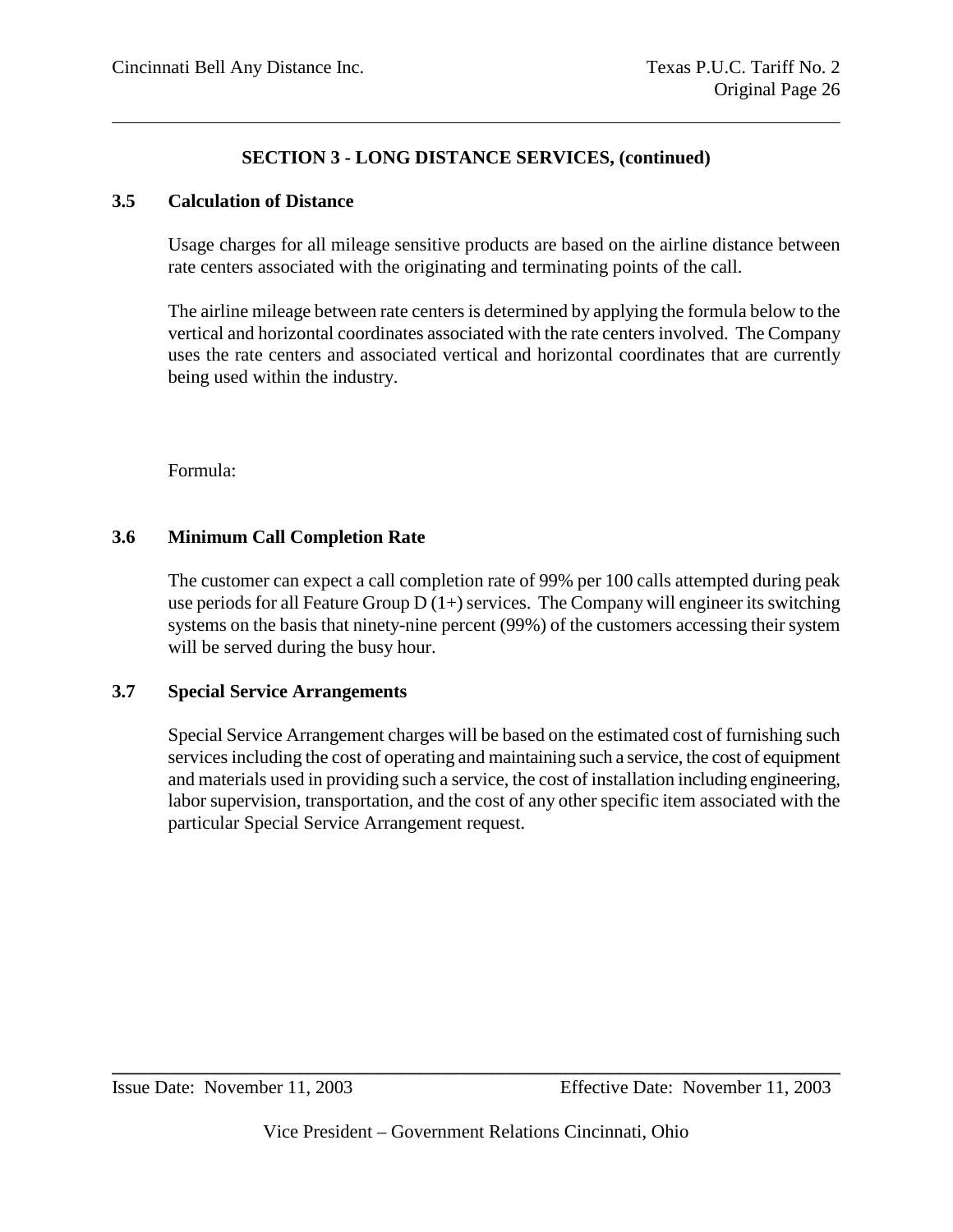#### **3.8 General**

The Company offers Message Telecommunications Service or MTS, Inbound 800 (C) Service, Calling Card Service and Operator Assisted calling programs. The customer's (C) total monthly use of Carrier's service is charged at the applicable rates per minute set forth herein.

#### **3.8.1 Message Telecommunications Service (MTS)**

MTS or 1+ dialing is achieved by when the LEC programs the customer's telephone lines to automatically route 1+ calls to the Company's network. Service is billed in six (6) second increments with a minimum of 30 seconds for business services and (60) second increments with a minimum of 60 seconds for (T) residential service. (T)

#### **3.8.2 Toll Free (i.e., 800/888) Service**

Toll Free Service is inbound telecommunications service which permits calls to be completed to the customers location without charge to the calling party. Access to the service is gained by dialing a ten-digit telephone number which terminates at the customers location. Toll Free Services originate via normal shared use facilities and are terminated via the customer's local exchange service access line.

The Company will accept a prospective Toll Free Service at customers request for up to ten (10) toll free telephone numbers and will reserve such numbers on a first-come first-served basis. All request for Toll Free Service number reservations must be written, dated and signed by the customer. The Company does not guarantee the availability of numbers until assigned. The requested Toll Free Service telephone numbers, if available, will be reserved for and furnished to the customer.

If a customer who has received a Toll Free Service number does not subscribe to Toll Free Service within thirty (30) days, the Company reserves the right to re-assign the number to another customer.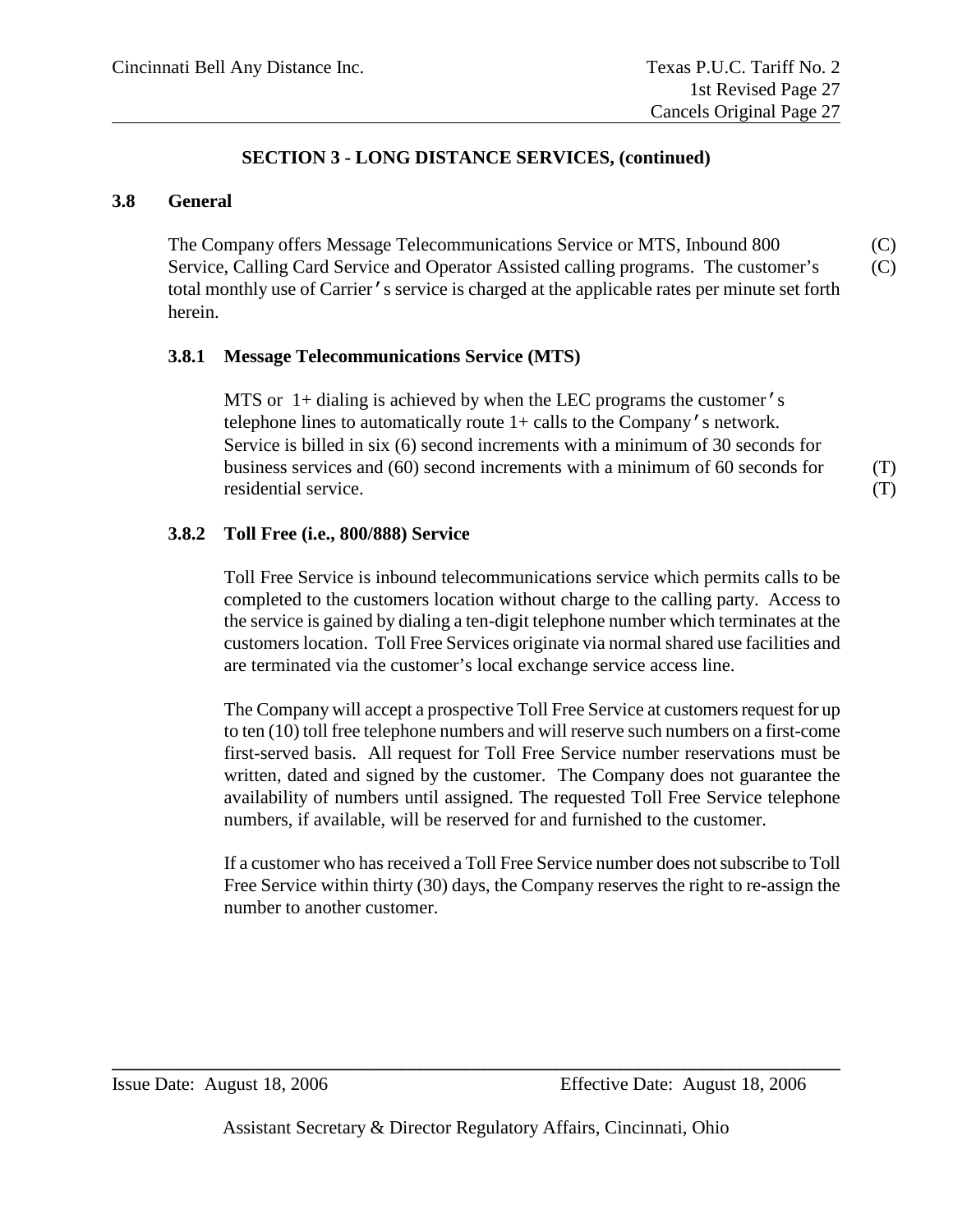#### **3.8 General**, (continued)

#### **3.8.3 Calling Card Service** (T)

Calling Card Service allows subscribers who are away from home or office to  $(T)$ place calls by gaining access to the Company's network via an 800 number. Calling Card Service is provided upon request to presubscribed customer and is  $(1)$ not a stand-alone product.

#### **3.8.4 Directory Assistance**

Listed telephone numbers will be provided to requesting customers at a per call charge.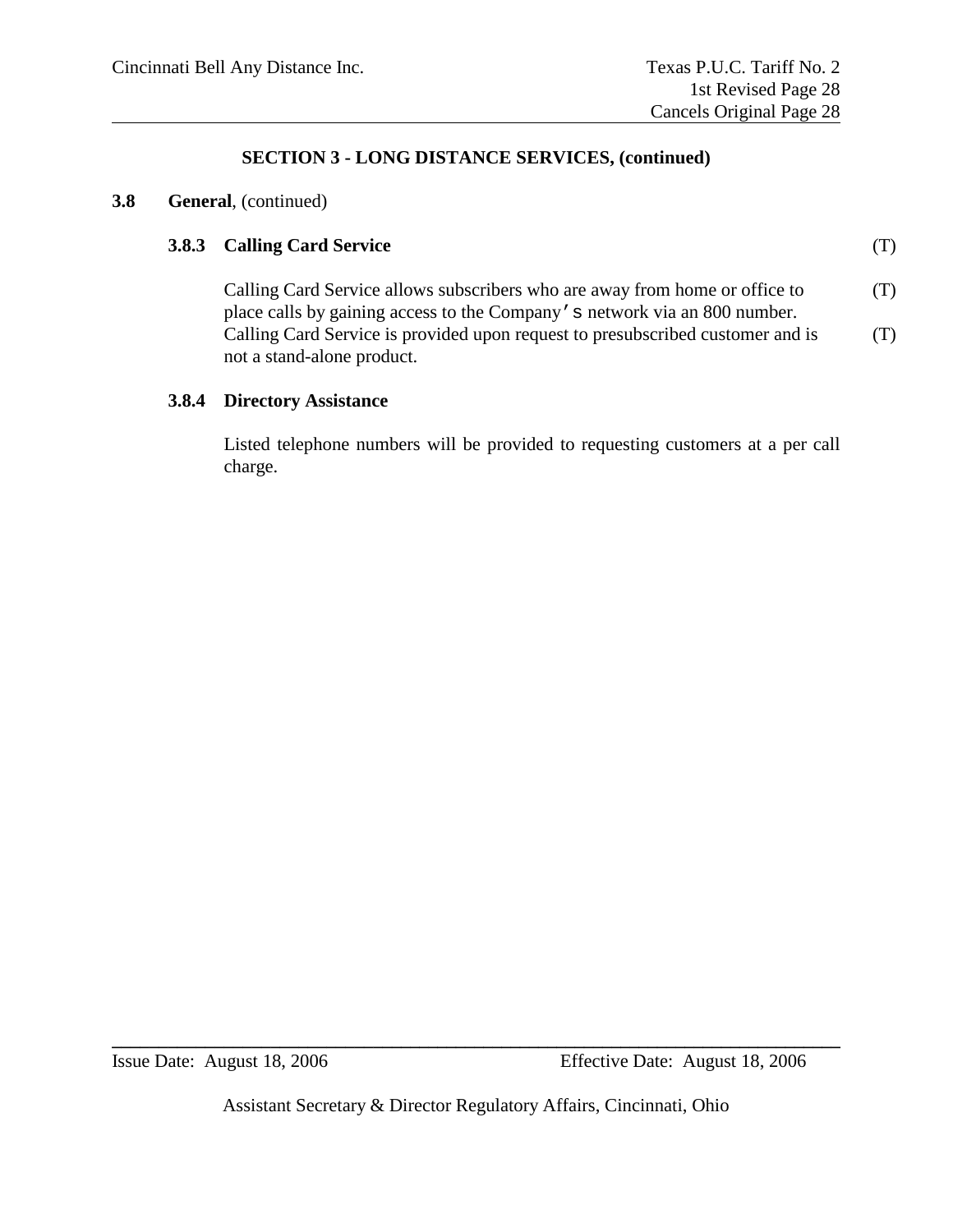**3.8 General**, (continued)

**3.8.5 [Reserved]** (T)(D)

(D)

Assistant Secretary & Director Regulatory Affairs, Cincinnati, Ohio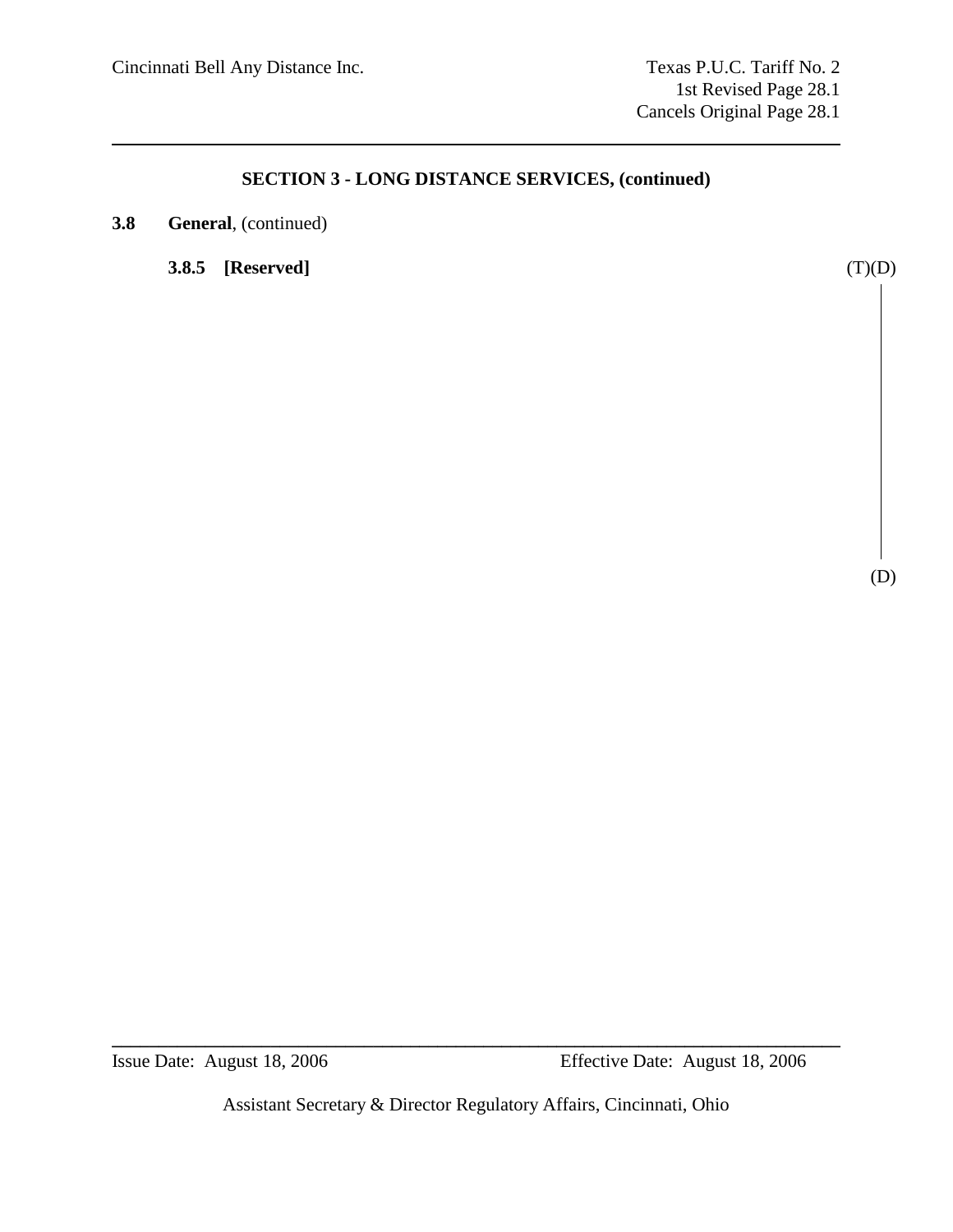| 3.8 |  | General, (continued) |
|-----|--|----------------------|
|-----|--|----------------------|

**3.8.5 [Reserved]** (T)(D)

**3.8.6 [Reserved]** (T)(D)

(D)

(D)

**\_\_\_\_\_\_\_\_\_\_\_\_\_\_\_\_\_\_\_\_\_\_\_\_\_\_\_\_\_\_\_\_\_\_\_\_\_\_\_\_\_\_\_\_\_\_\_\_\_\_\_\_\_\_\_\_\_\_\_\_\_\_\_\_\_\_\_\_\_\_\_\_\_\_\_\_\_\_\_**

Assistant Secretary & Director Regulatory Affairs, Cincinnati, Ohio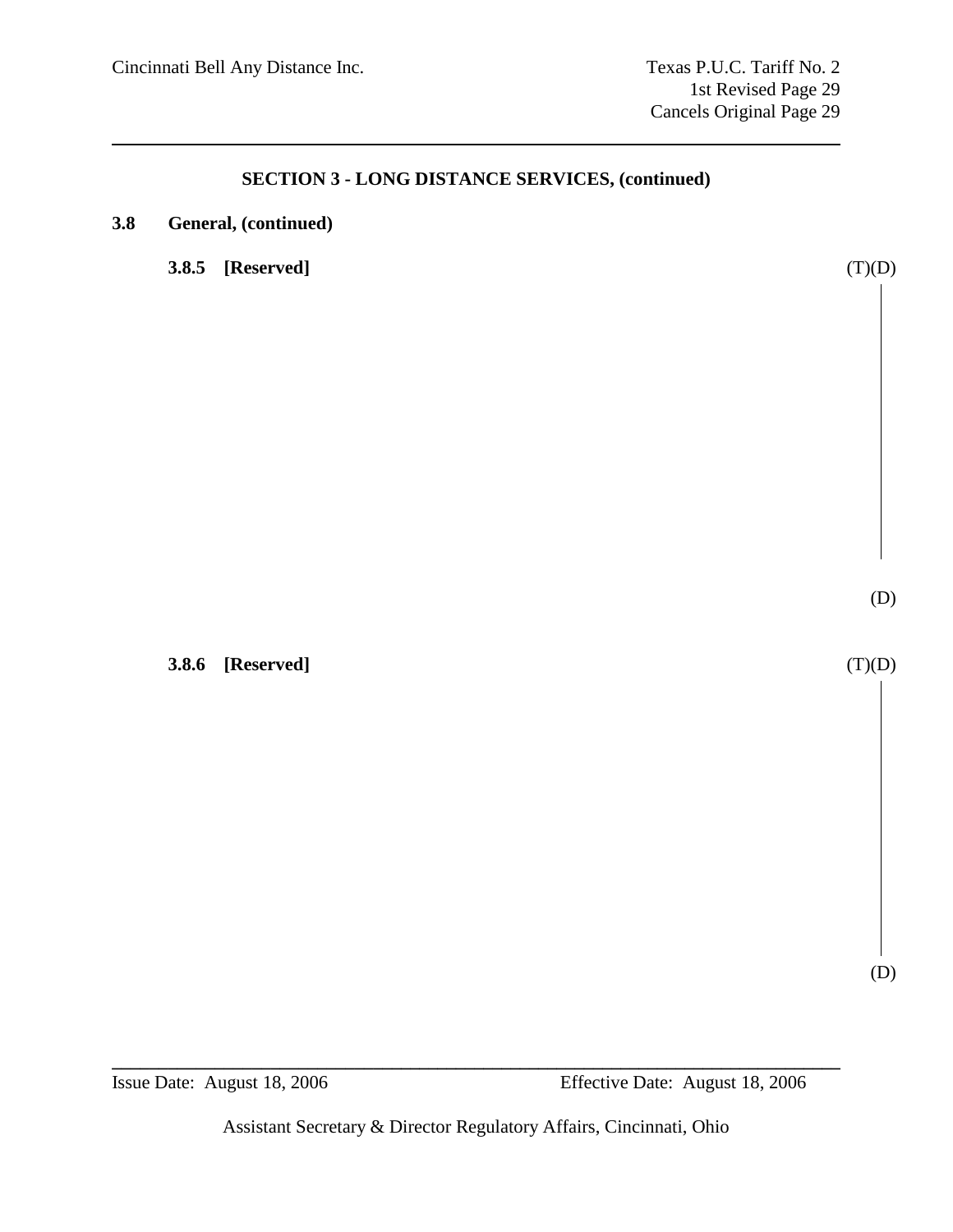#### **3.9 Usage Charges and Billing Increments**

#### **3.91 Usage Charges**

Usage charges are determined by the time of day rate periods and minutes of use within each rate period. The rate period is determined by the time and day of call origination at the customer's location.

#### **3.9.2 Billing Increments**

Unless specifically stated in the product description, usage is billed in sixty (60) second increments.

#### **3.10 Casual Calling Plan** (N)

Allows an end user who does not have a current account with the Company, to have access to the Company's network and the subsequent use of service. Access is obtained by dialing the Company's access code.

Per Minute Rate: \$0.20 (N)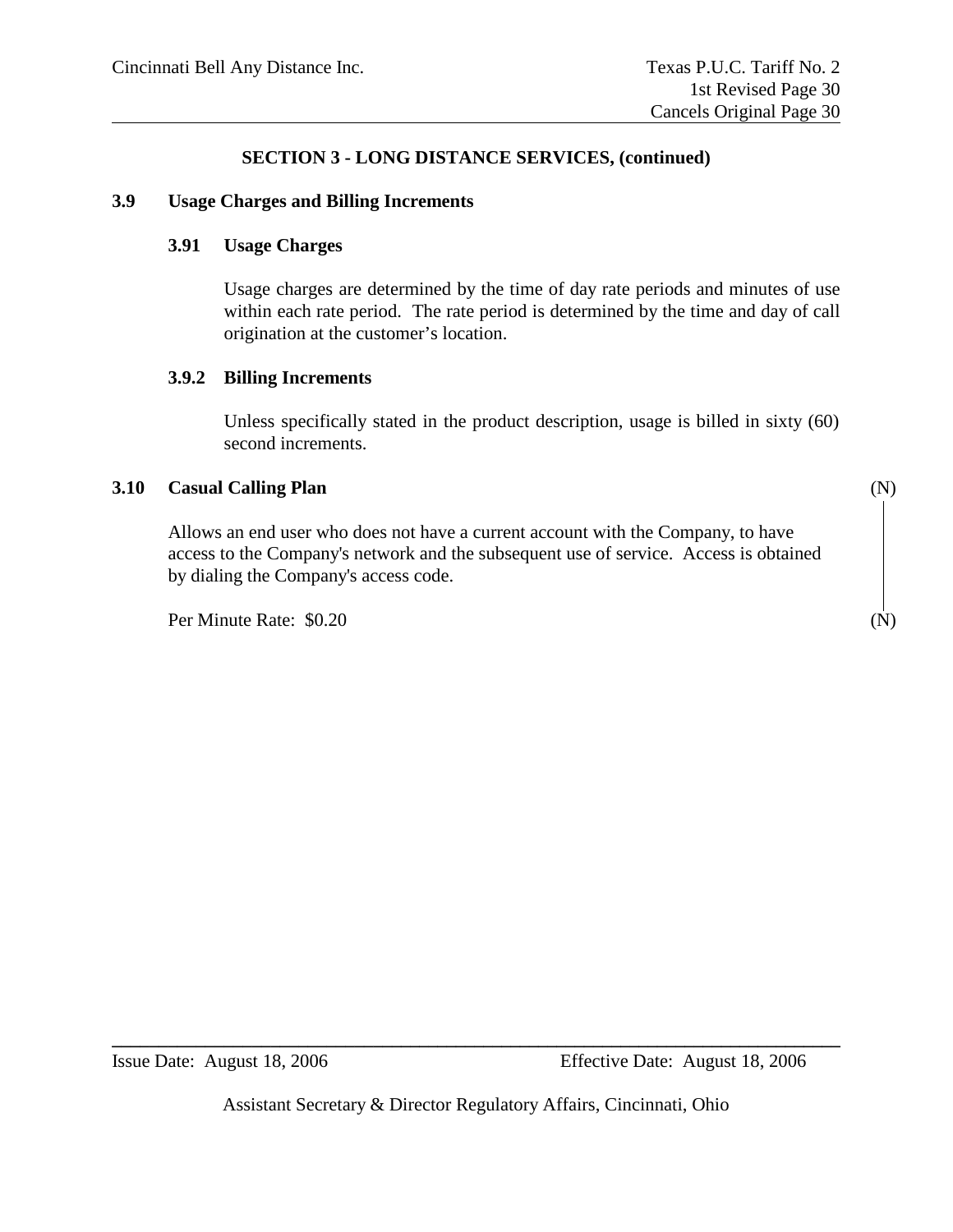#### **3.11 Pay Telephone (Payphone) Surcharge**

A surcharge shall be assessed for each call made from a pay telephone to a Companyprovided toll-free number or placed by using a travel card and dialing the Companys prefix in the form 101XXXX. This charge is to compensate the Company for the Federal Communications Commission assessment which is paid by the Company to pay telephone service providers for the use of their pay telephone instruments.

Per Call Charge:  $$0.65$  (I)

Assistant Secretary & Managing Director, Regulatory Affairs, Cincinnati, Ohio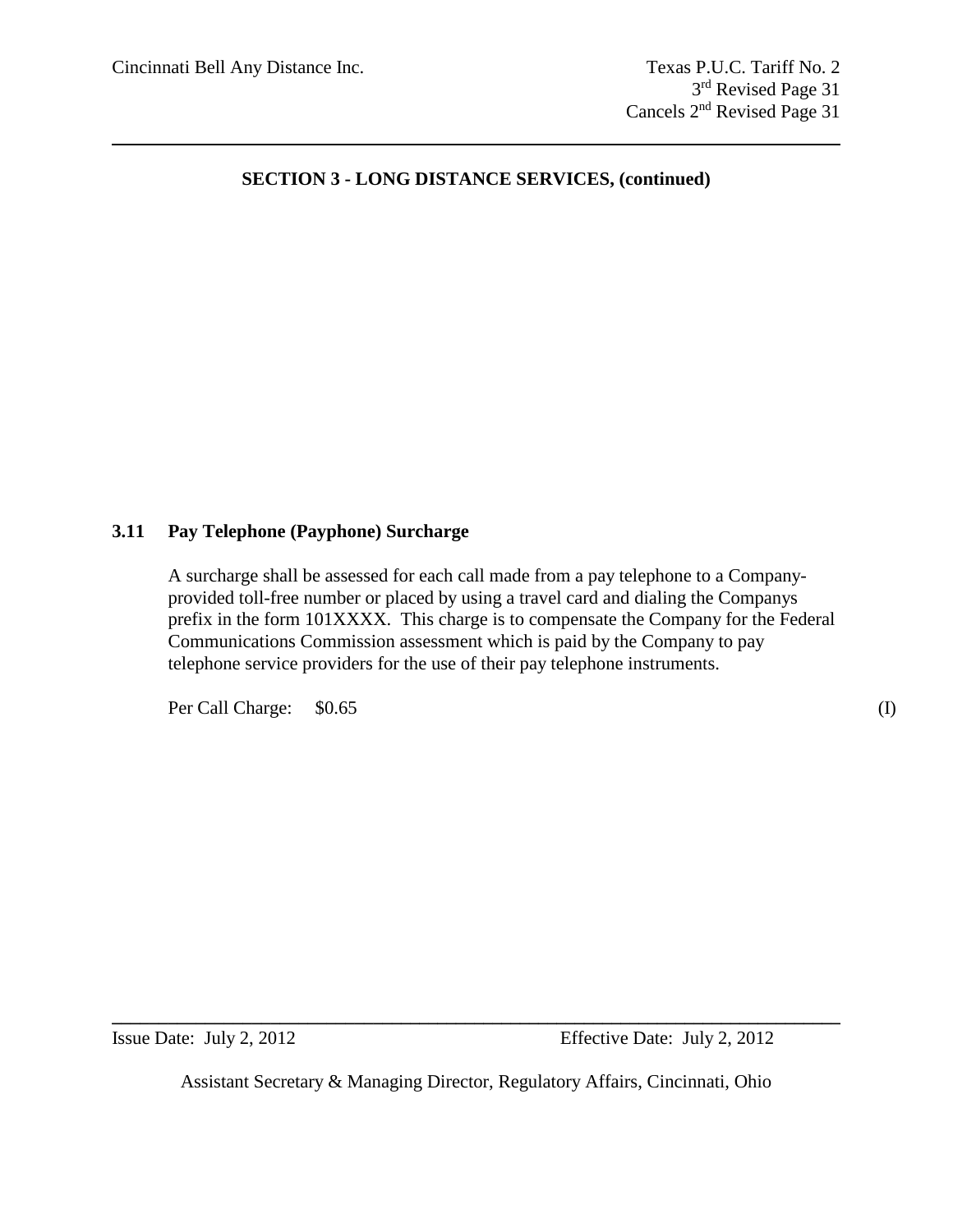# **3.12 Calling Card Services**

Per Minute Rates (unless stated otherwise in toll plan rates)

| Residence<br><b>Business</b> | $0.25/m$ inute<br>$0.23/m$ inute |     |
|------------------------------|----------------------------------|-----|
| Domestic Surcharge           |                                  |     |
| Residential                  | 0.69 per call                    | (T) |
| Nonresidential               | 1.69 per call                    | (I) |

Assistant Secretary & Managing Director, Regulatory Affairs, Cincinnati, Ohio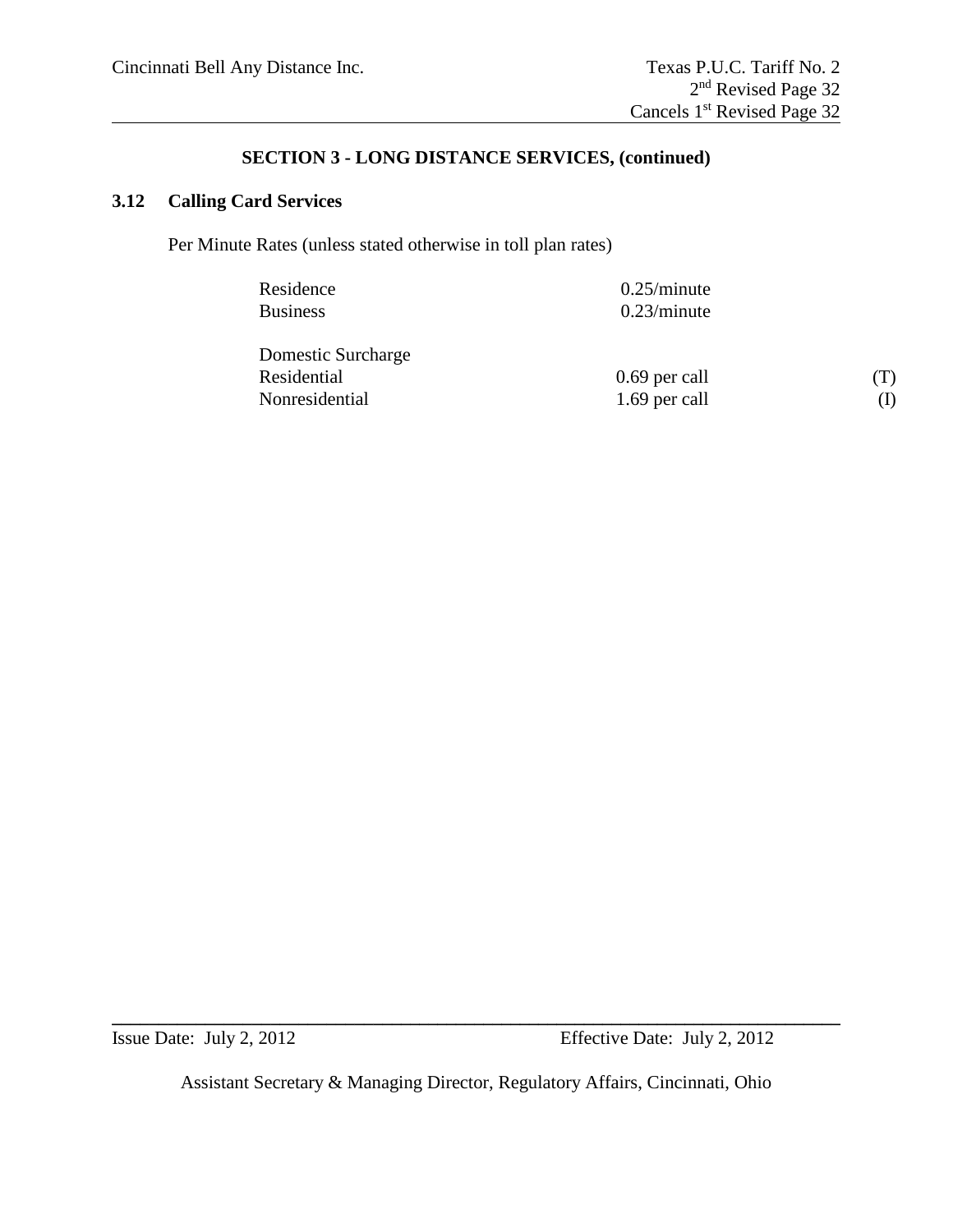# **3.13 Toll Free (i.e., 800/888) Service Rates** (N)(D) Monthly Service Charge 7.50 Time of Day Routing Service: 100.00 per setup, change or removal Area Code blocking: 100.00 per setup, change or removal 800 Directory Service: Monthly Service Charge – 13.69 Initial Charge – 15.00 (N)( $\overrightarrow{D}$ )

#### **3.14 Directory Assistance Charge**

Per Call Charge \$1.99

Assistant Secretary & Director Regulatory Affairs, Cincinnati, Ohio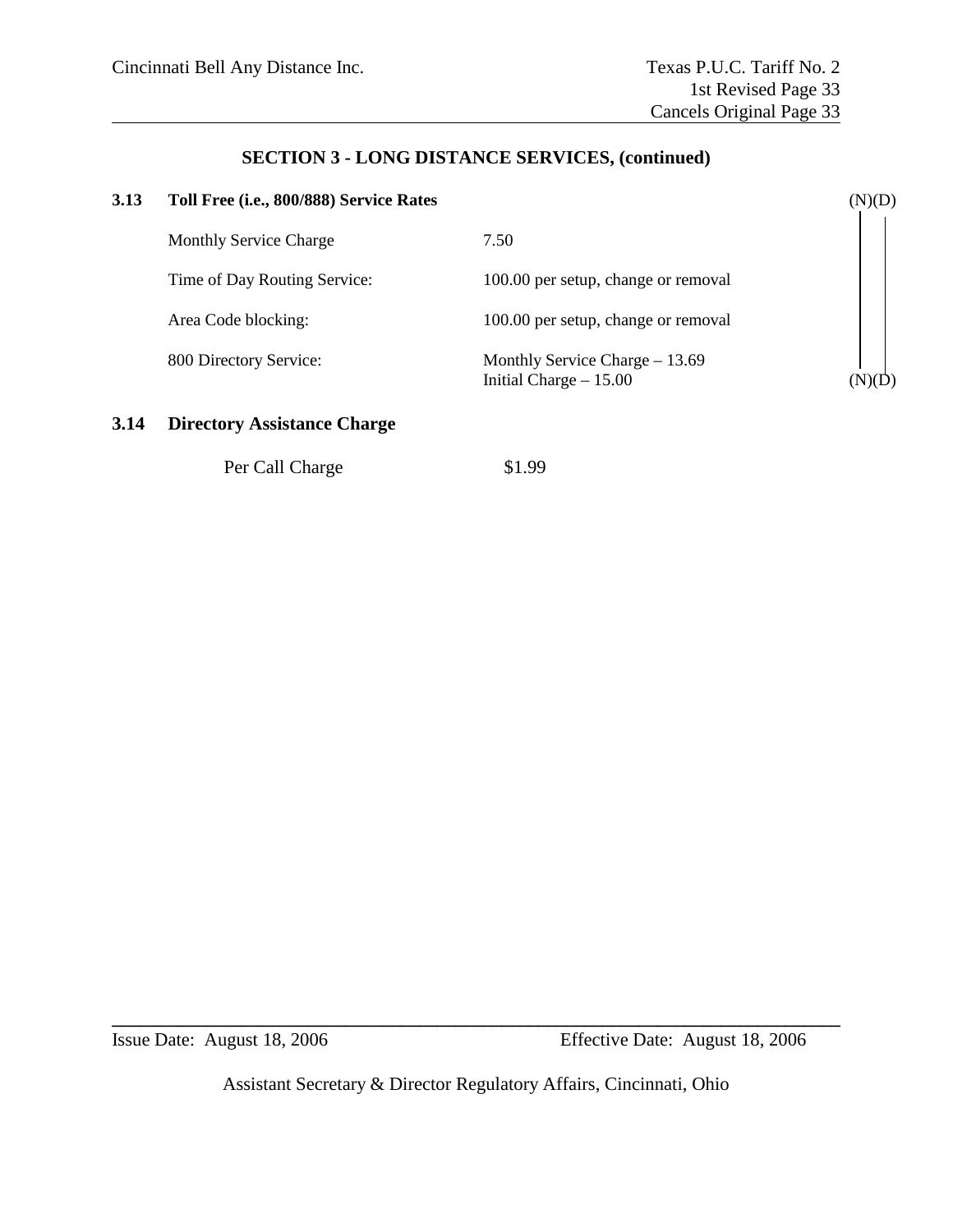#### **3.15 Operator Services**

Operator services are available to Consumers from any Customer location. Operator Services allows the Consumer to place a call from a Customer location and arrange for billing other than to the originating telephone number. Calls are rounded up to the next whole minute for billing purposes and are billed to the Consumer through the monthly bill of the Consumers local exchange carrier.

The following billing arrangements are available to Consumers through the Company's Operator Services:

### a) Customer Dialed Calling/Credit Card

This is a service whereby the end user dials all of the digits necessary to route and bill the call without any operator assistance. Such calls may be billed either to a telephone company issued calling card or a commercial credit card.

### b) Operator Station

This is a service whereby the caller places a non-person-to-person call with the assistance of an operator (live or automated). When placing an operator station call, the caller is connected to a non-specified individual at the terminating end. Such calls may be billed to a calling card, credit card, the called number (collect) or a valid third party telephone number.

#### c) Person-to-Person

This is a service whereby the person originating the call specifies to IXC Long Distance's operator a particular person to be reached, or a particular person, station, room number, department, or office to be reached through a PBX attendant. Person-to-person calls may be billed to a calling card, credit card, the called number (collect) or a valid third party telephone number.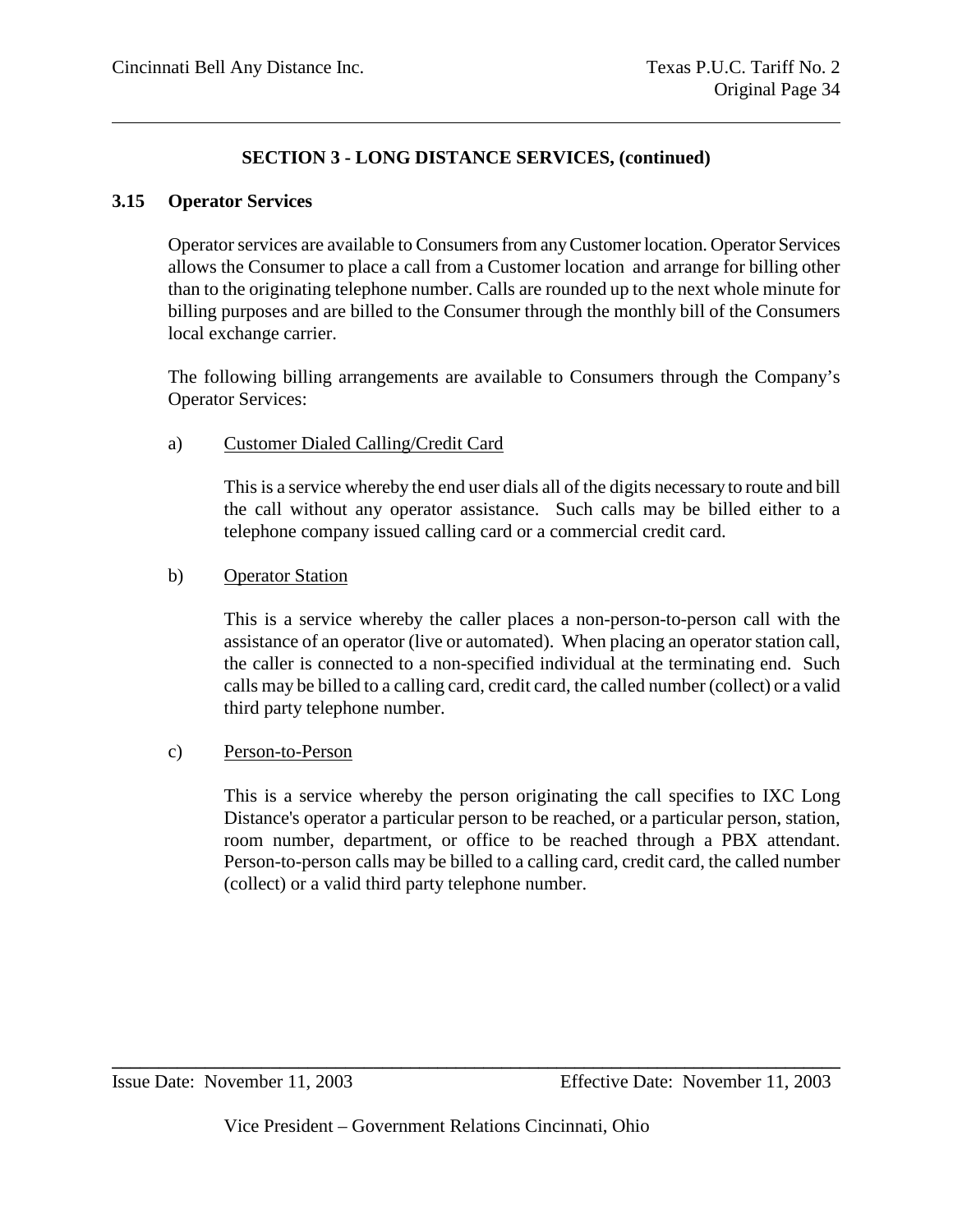## **3.15 Operator Services,** Continued

## **3.15.1 Rates**

InterLATA Per Minute Rates: \$1.15 (I)

InterLATA Operator Assisted Surcharges:

| <b>Customer Dialed Calling Card Station</b> | \$4.99  | (I) |
|---------------------------------------------|---------|-----|
| <b>Operator Dialed Calling Card</b>         | \$7.50  | (I) |
| <b>Operator Station</b>                     | \$12.50 | (I) |
| <b>Billed to Third Party</b>                | \$9.99  | (I) |
| Person to Person                            | \$12.50 | (I) |

Assistant Secretary & Director Regulatory Affairs, Cincinnati, Ohio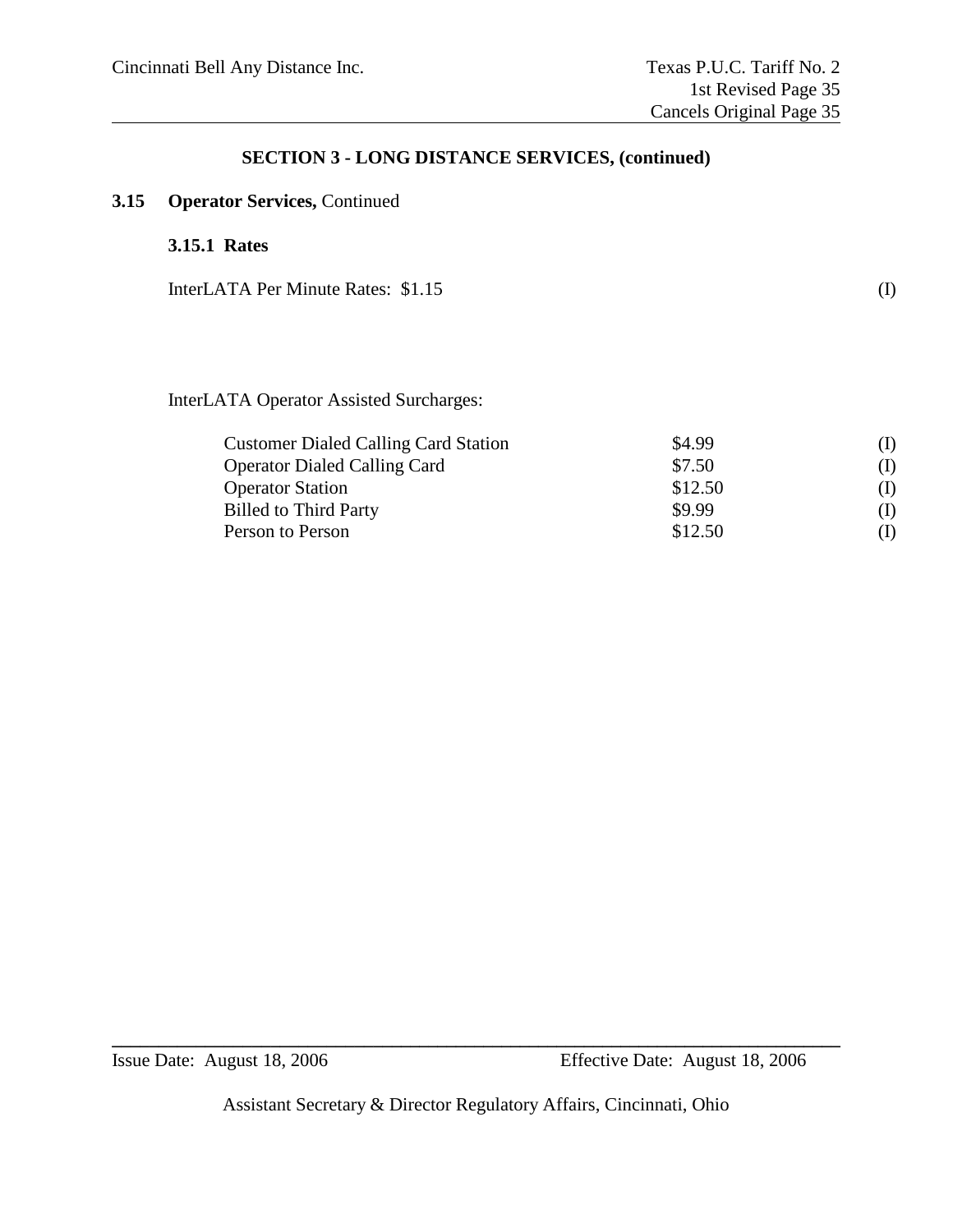## **3.15 Operator Services,** Continued

### **3.15.1 Rates,** continued

IntraLATA Per Minute Rates: \$1.15 (I)

InterLATA Operator Assisted Surcharges:

| <b>Customer Dialed Calling Card Station</b> | \$4.99  | (I) |
|---------------------------------------------|---------|-----|
| <b>Operator Dialed Calling Card</b>         | \$7.50  | (I) |
| <b>Operator Station</b>                     | \$12.50 | (I) |
| <b>Billed to Third Party</b>                | \$9.99  | (I) |
| Person to Person                            | \$12.50 | (I) |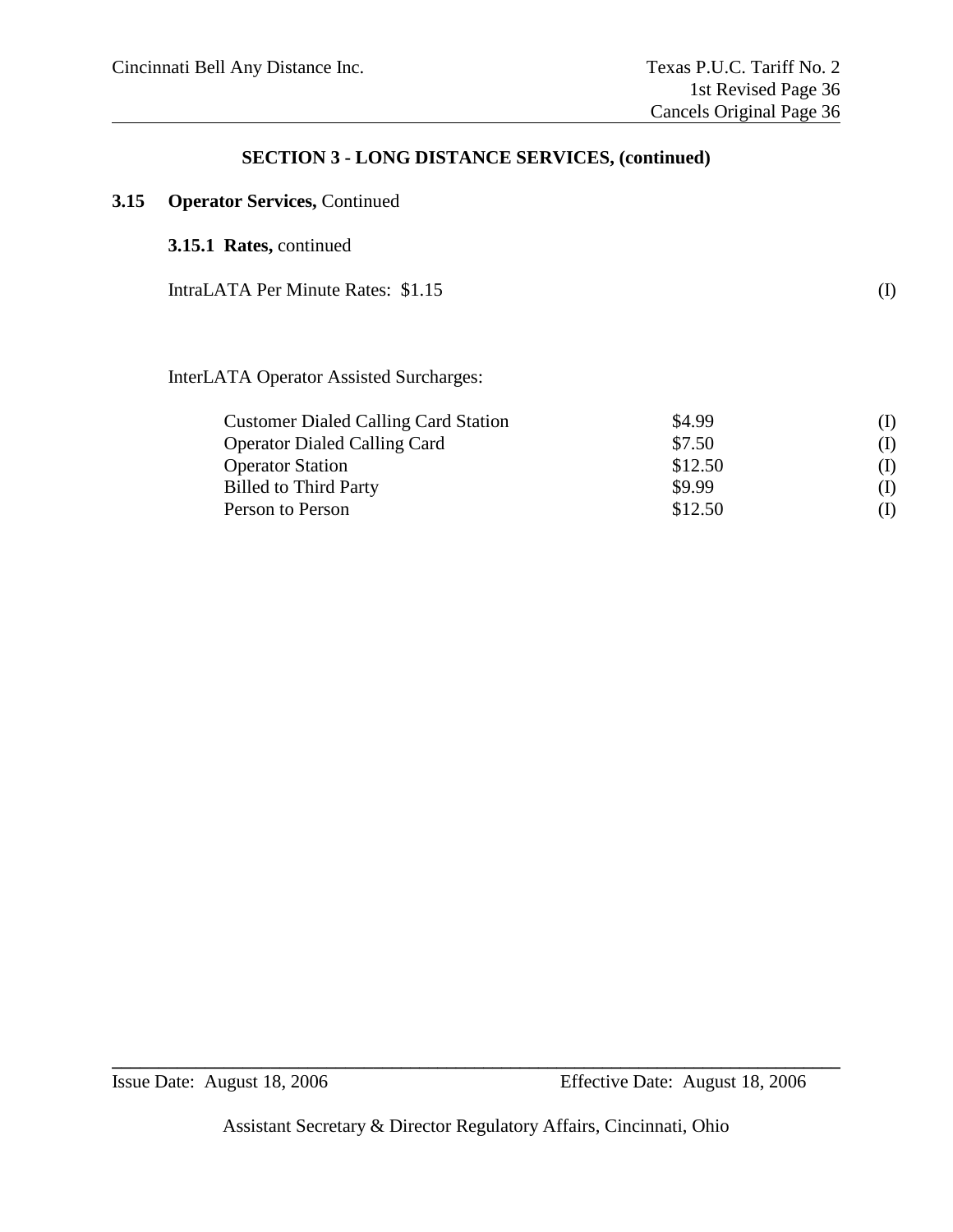#### **3.16 Residential Toll Plans**

### **3.16.1 Service Descriptions**

3.16.1.1 AnyTime 500 (Product 64)

For a monthly service fee, customers subscribing to this plan will receive 500 minutes of outbound domestic long distance each month. A per minute rate will apply after the initial 500 minutes. Plan includes a calling card. 8XX service is available for a monthly fee. Call detail will be provided on monthly bills only when plan minutes are exceeded or upon customer's request.

3.16.1.2 AnyTime 750 (Product 189)

For a monthly service fee, customers subscribing to this plan will receive 750 minutes of outbound domestic long distance each month. A per minute rate will apply after the initial 750 minutes. Plan includes a calling card. 8XX service is available for a monthly fee. Call detail will be provided on monthly bills only when plan minutes are exceeded or upon customer's request.

### 3.16.1.3 AnyTime 1000 (Product 198)

For a monthly service fee, customers subscribing to this plan will receive 1000 minutes of outbound domestic long distance each month. A per minute rate will apply after the initial 1000 minutes. Plan includes a calling card. 8XX service is available for a monthly fee. Call detail will be provided on monthly bills only when plan minutes are exceeded or upon customer's request.

### 3.16.1.4 Basic II (Product 368)

Customers subscribing to this plan will receive a \$.15 per minute rate (I) on Intrastate 1+ outbound service. There is a monthly, minimum usage charge associated with this plan. Calls that will be applied to the minimum usage include inbound and outbound toll calls, calling card calls; collect calls, and operator-assisted calls. Plan includes a calling card.

Issue Date: July 2, 2012 Effective Date: July 2, 2012

Assistant Secretary & Managing Director, Regulatory Affairs, Cincinnati, Ohio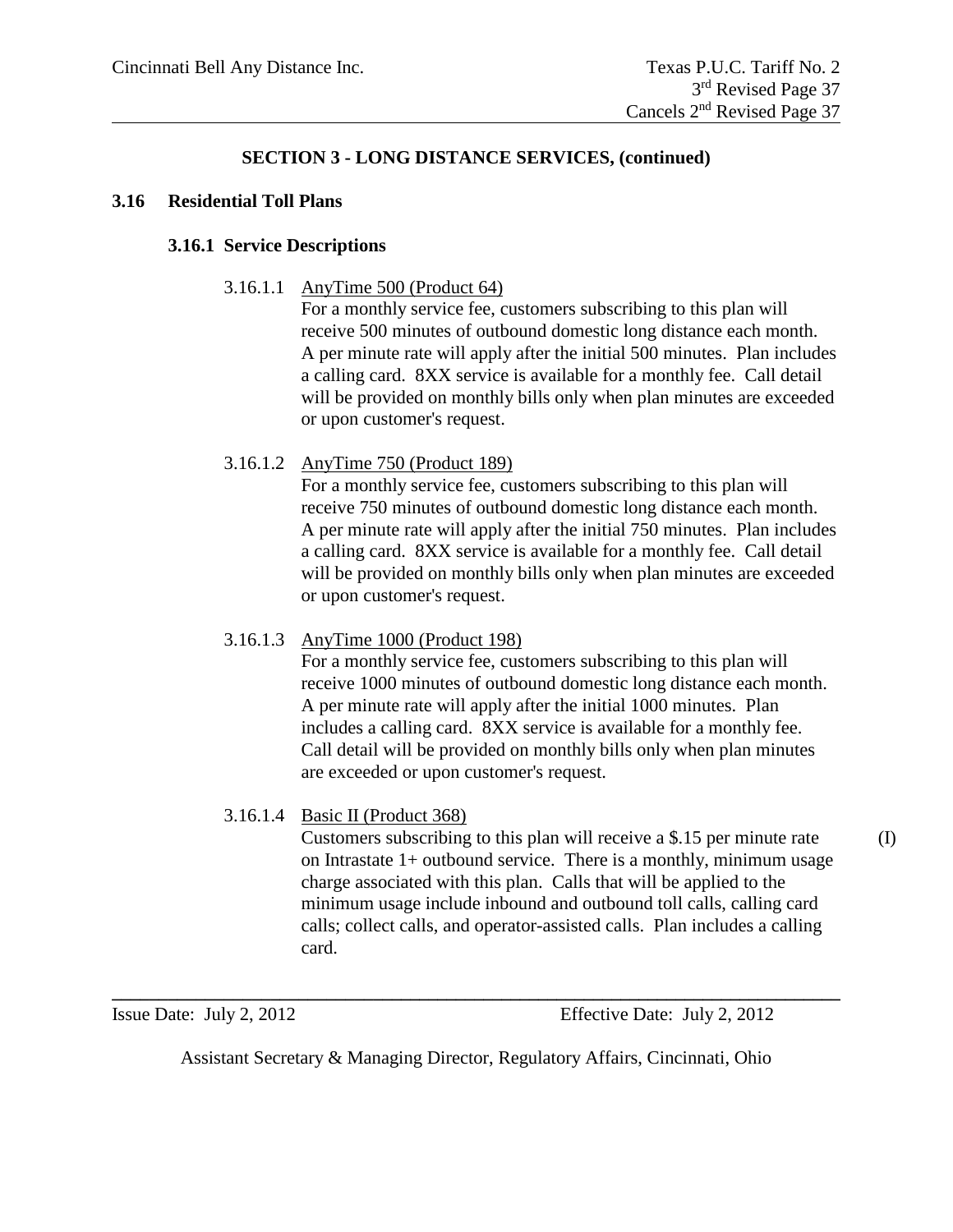### **3.16 Residential Toll Plans (Continued)**

### **3.16.1 Service Descriptions (Continued)**

3.16.1.5 AnyTime 150 (Product 591) (C)

For a monthly service fee, customers subscribing to this plan will receive 150 minutes of outbound domestic long distance each month. (C) A per minute rate will apply after the initial 150 minutes. Plan includes (C) a calling card. 8XX service is available for a monthly fee. Call detail will be provided on monthly bills only when plan minutes are exceeded or upon customer's request.

### 3.16.1.6 AnyTime 5000 (Product 597)

For a monthly service fee, customers subscribing to this plan will receive 5000 minutes of outbound domestic long distance each month. A per minute rate will apply after the initial 5000 minutes. Plan includes a calling card. 8XX service is available for a monthly fee. Call detail will be provided on monthly bills only when plan minutes are exceeded or upon customer's request.

### 3.16.1.7 AnyTime 375 (Product 951)

For a monthly service fee, customers subscribing to this plan will receive 375 minutes of outbound domestic long distance each month. A per minute rate will apply after the initial 375 minutes. Plan includes a calling card. 8XX service is available for a monthly fee. Call detail will be provided on monthly bills only when plan minutes are exceeded or upon customer's request.

Assistant Secretary & Managing Director, Regulatory Affairs, Cincinnati, Ohio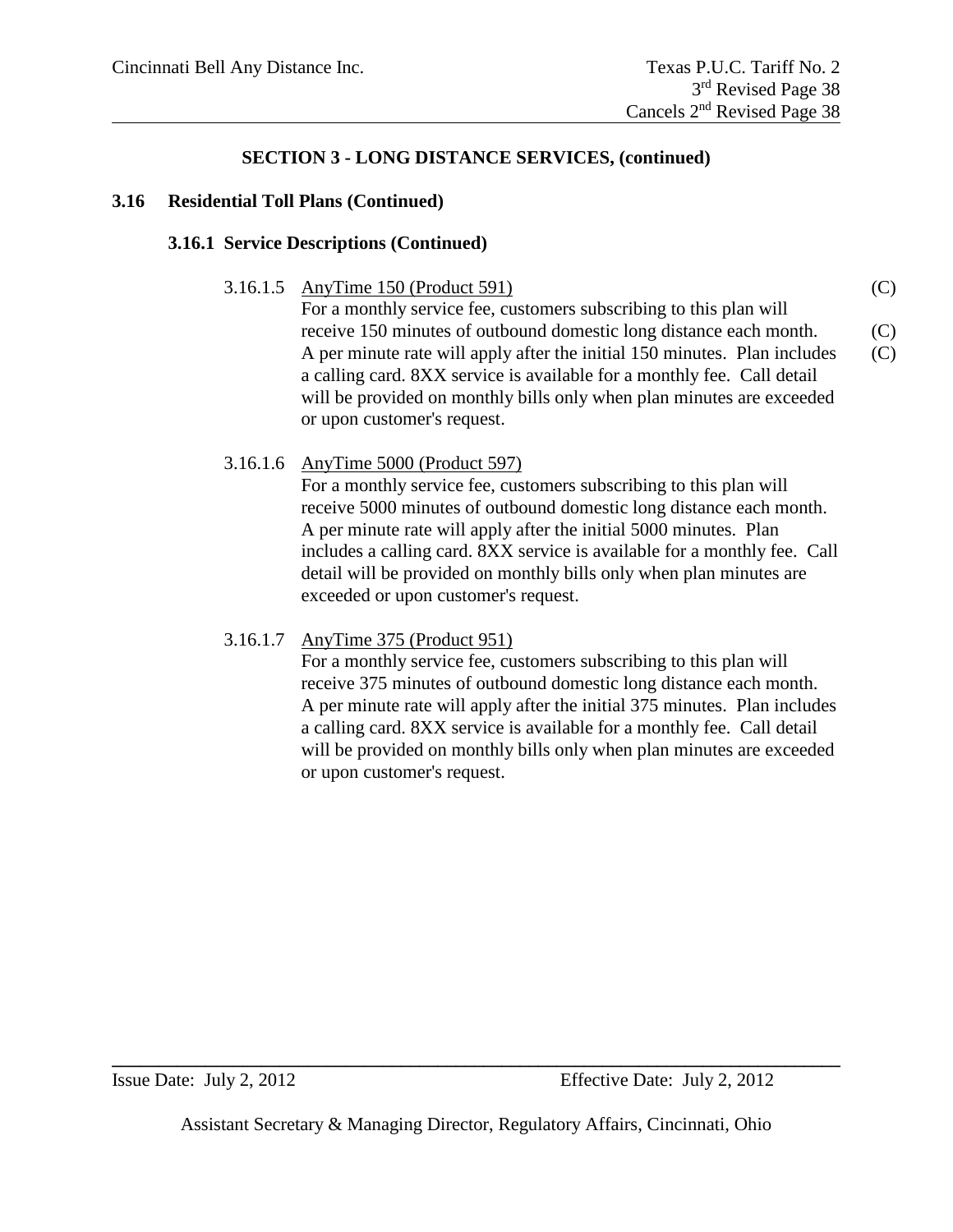#### **3.16 Residential Toll Plans (Continued)**

### **3.16.2 Rates and Charges**

3.16.2.1 AnyTime 500 (Product 64)

|                                                                          | <b>Rates Per Minute</b> |  |
|--------------------------------------------------------------------------|-------------------------|--|
| $1+$ Outbound                                                            | \$0.06                  |  |
| 8XX Inbound                                                              | 0.06                    |  |
| Monthly Service Fee: \$35.00                                             |                         |  |
| Outbound rate applies after the first 500 domestic direct dialed minutes |                         |  |

## 3.16.2.2 AnyTime 750 (Product 189)

|                                                                          | <b>Rates Per Minute</b> |
|--------------------------------------------------------------------------|-------------------------|
| $1+$ Outbound/8XX Inbound                                                | \$0.06                  |
| 8XX Inbound                                                              | 0.06                    |
| Monthly Service Fee: \$30.00                                             |                         |
| Outbound rate applies after the first 750 domestic direct dialed minutes |                         |

### 3.16.2.3 AnyTime 1000 (Product 198)

| $1 \text{ m}$ , $1 \text{ m}$ $1 \text{ s}$ $\text{ s}$ $\text{ s}$ $\text{ t}$ $\text{ t}$ $\text{ s}$ $\text{ s}$ |                                                                           |
|---------------------------------------------------------------------------------------------------------------------|---------------------------------------------------------------------------|
|                                                                                                                     | <b>Rates Per Minute</b>                                                   |
| $1+$ Outbound                                                                                                       | \$0.06                                                                    |
| 8XX Inbound                                                                                                         | 0.06                                                                      |
| Monthly Service Fee: \$40.00                                                                                        |                                                                           |
|                                                                                                                     | Outbound rate applies after the first 1000 domestic direct dialed minutes |

#### 3.16.2.4 Basic II (Product 368)

|                                      | Rates Per minute |  |
|--------------------------------------|------------------|--|
| $1+$ Outbound                        | \$0.15           |  |
| 8XX Inbound                          | 0.15             |  |
| Monthly minimum usage charge: \$7.95 |                  |  |

Assistant Secretary & Managing Director, Regulatory Affairs, Cincinnati, Ohio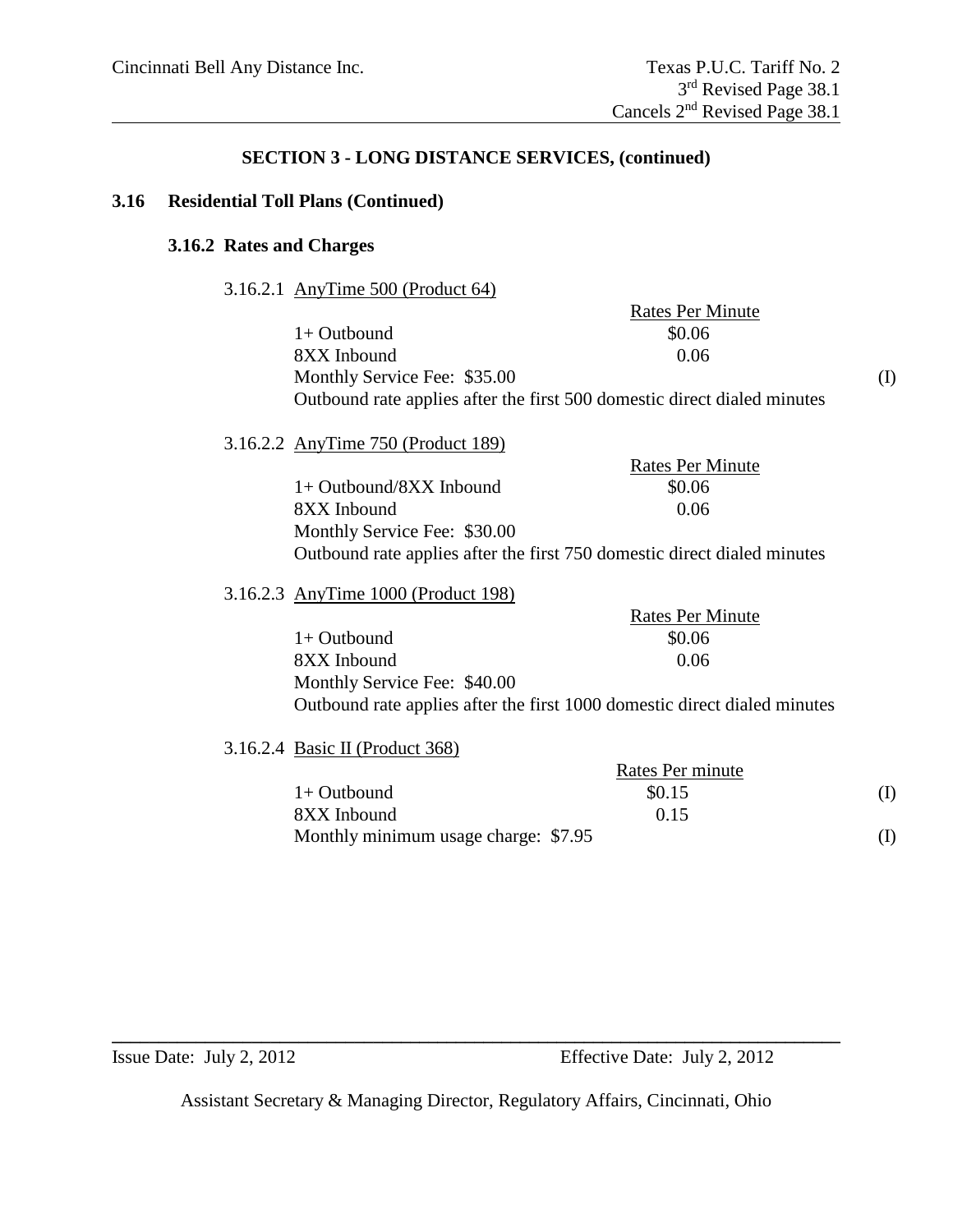## **3.16 Residential Toll Plans (Continued)**

## **3.16.2 Rates and Charges (Continued)**

| 3.16.2.5 AnyTime 150 (Product 591)                                       |                                                                           | (C) |
|--------------------------------------------------------------------------|---------------------------------------------------------------------------|-----|
|                                                                          | Rates Per minute                                                          |     |
| $1+$ Outbound                                                            | \$0.07                                                                    |     |
| 8XX Inbound                                                              | 0.07                                                                      |     |
| Monthly Service Fee: \$13.00                                             |                                                                           | (I) |
| Outbound rate applies after the first 150 domestic direct dialed minutes |                                                                           | (C) |
| 3.16.2.6 AnyTime 5000 (Product 597)                                      |                                                                           |     |
|                                                                          | Rates Per minute                                                          |     |
| $1+$ Outbound                                                            | \$0.06                                                                    |     |
| 8XX Inbound                                                              | 0.06                                                                      |     |
| Monthly Service Fee: \$200.00                                            |                                                                           |     |
|                                                                          | Outbound rate applies after the first 5000 domestic direct dialed minutes |     |
| 3.16.2.7 AnyTime 375 (Product 951)                                       |                                                                           |     |
|                                                                          | Rates Per minute                                                          |     |
| $1+$ Outbound                                                            | \$0.07                                                                    |     |
| 8XX Inbound                                                              | 0.07                                                                      |     |
| Monthly Service Fee: \$18.00                                             |                                                                           | (I) |

Outbound rate applies after the first 375 domestic direct dialed minutes

Assistant Secretary & Managing Director, Regulatory Affairs, Cincinnati, Ohio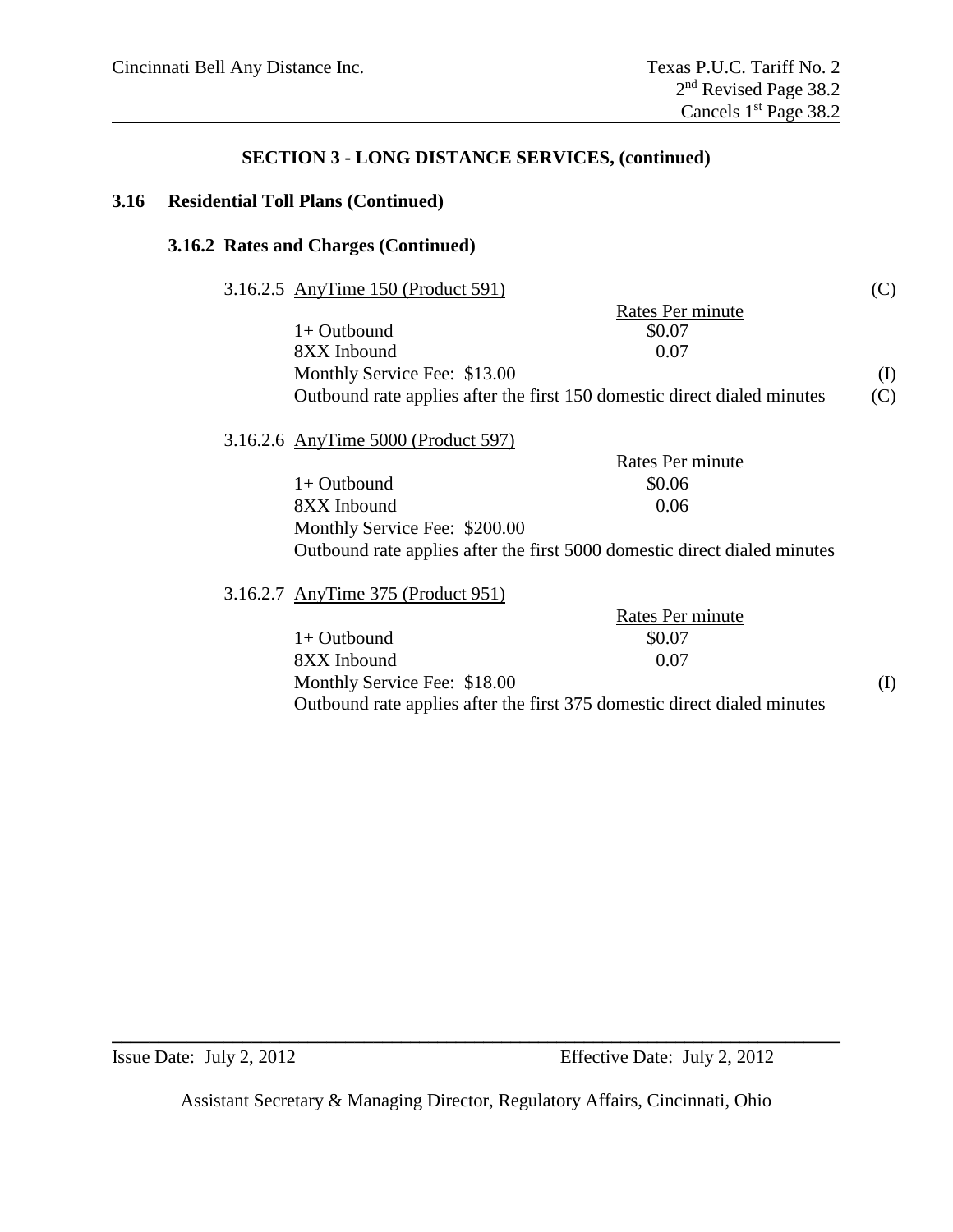#### **3.17 Business Toll Plans**

#### **3.17.1 Service Descriptions**

3.17.1.1 AnyTime 500 (Product 391)

For a monthly service fee, customers subscribing to this plan will receive 500 minutes of outbound domestic long distance each month. A per minute rate will apply after the initial 500 minutes. Plan includes a calling card. 8XX service is available for a monthly fee. Call detail will (C) be provided on monthly bills only when plan minutes are exceeded or upon customer's request.

3.17.1.2 AnyTime 750 (Product 393)

For a monthly service fee, customers subscribing to this plan will receive 750 minutes of outbound domestic long distance each month. A per minute rate will apply after the initial 750 minutes. Plan includes a calling card. 8XX service is available for a monthly fee. Call detail will (C) be provided on monthly bills only when plan minutes are exceeded or upon customer's request.

3.17.1.3 AnyTime 1000 (Product 395)

For a monthly service fee, customers subscribing to this plan will receive 1000 minutes of outbound domestic long distance each month. A per minute rate will apply after the initial 1000 minutes. Plan includes a calling card. 8XX service is available for a monthly fee. Call detail will (C) be provided on monthly bills only when plan minutes are exceeded or upon customer's request.

3.17.1.4 Business Basic II (Product 358) – Business

Customers subscribing to this plan will receive a \$.09 per minute rate on Intrastate  $1+$  outbound service. There is a monthly, minimum usage charge associated with this plan. Calls that will be applied to the minimum usage include inbound and outbound toll calls, calling card calls; collect calls, and operator-assisted calls. Plan includes a calling card.

Issue Date: September 25, 2007 Effective Date: September 25, 2007

Assistant Secretary & Director Regulatory Affairs, Cincinnati, Ohio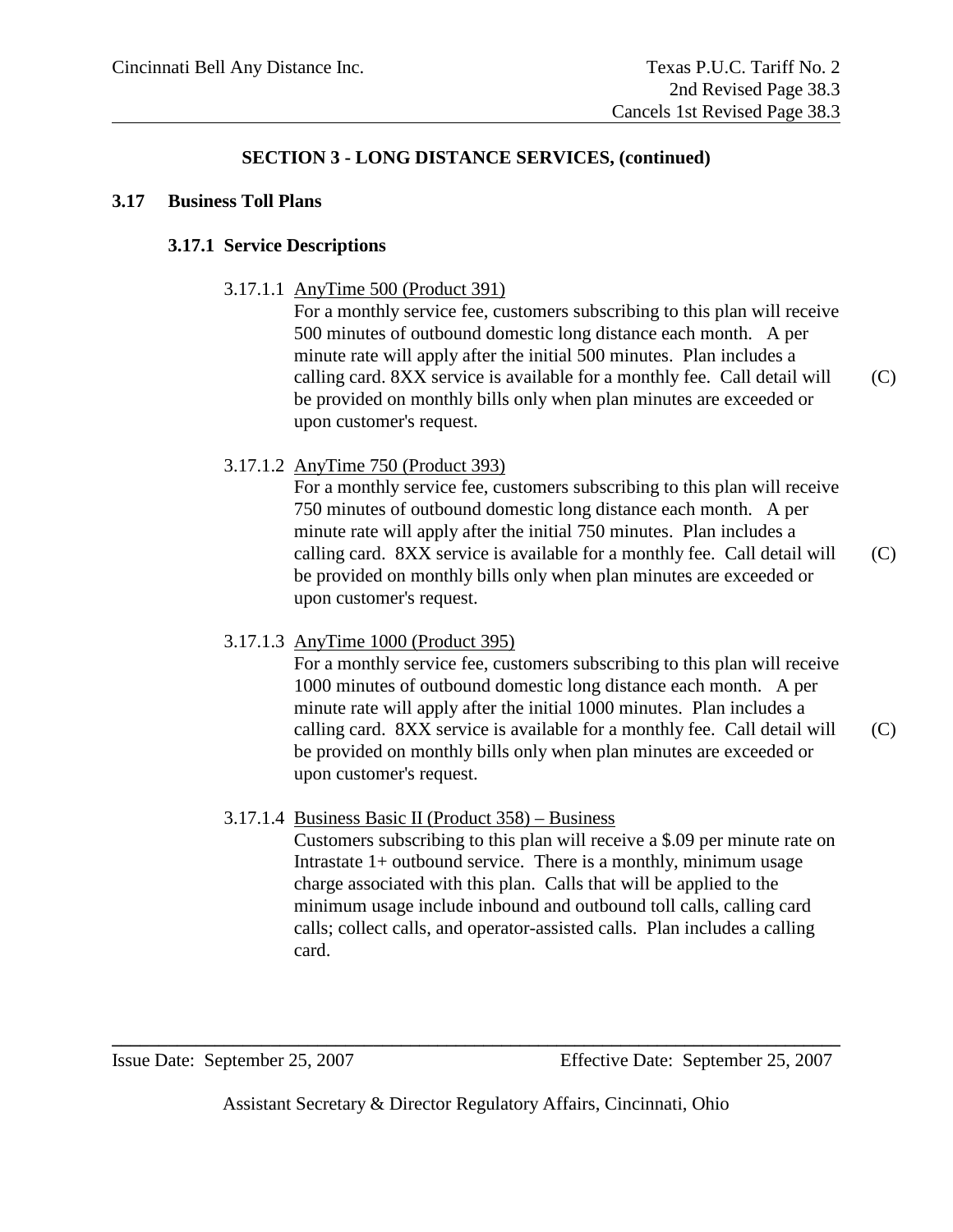#### **3.17 Business Toll Plans (Continued)**

#### **3.17.1 Service Descriptions (Continued)**

3.17.1.5 AnyTime 100 (Product 593)

For a monthly service fee, customers subscribing to this plan will receive 100 minutes of outbound domestic long distance each month. A per minute rate will apply after the initial 100 minutes. Plan includes a calling card. 8XX service is available for a monthly fee. Call detail (C) will be provided on monthly bills only when plan minutes are exceeded or upon customer's request.

### 3.17.1.6 AnyTime 375 (Product 948)

For a monthly service fee, customers subscribing to this plan will receive 375 minutes of outbound domestic long distance each month. A per minute rate will apply after the initial 375 minutes. Plan includes a calling card. 8XX service is available for a monthly fee. Call detail will (C) be provided on monthly bills only when plan minutes are exceeded or upon customer's request.

#### 3.17.1.7 AnyTime 4000 (Product 475)

For a monthly service fee, customers subscribing to this plan will receive 4000 minutes of outbound domestic long distance each month. A per minute rate will apply after the initial 4000 minutes. Plan includes one inbound 8XX number and a calling card.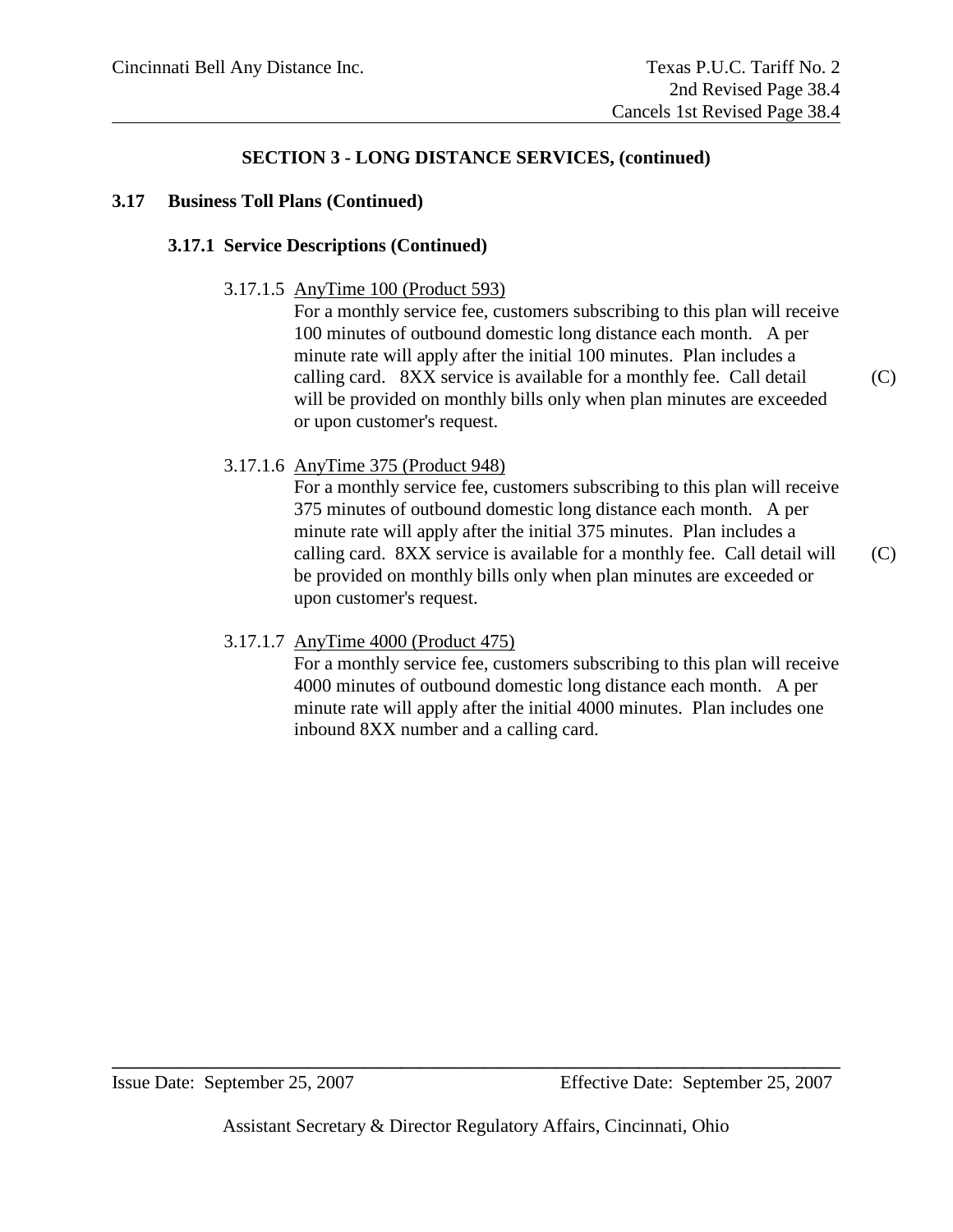## **3.17 Business Toll Plans (Continued)**

## **3.17.2 Rates and Charges**

3.17.2.1 AnyTime 500 (Product 391)

|                                          | <b>Rates Per Minute</b>                                                   |     |
|------------------------------------------|---------------------------------------------------------------------------|-----|
| $1+$ Outbound                            | \$0.06                                                                    |     |
| 8XX Inbound                              | 0.06                                                                      |     |
| Monthly Service Fee: \$25.00             |                                                                           | (I) |
|                                          | Outbound rate applies after the first 500 domestic direct dialed minutes  |     |
| 3.17.2.2 AnyTime 750 (Product 393)       |                                                                           |     |
|                                          | <b>Rates Per Minute</b>                                                   |     |
| $1+$ Outbound                            | \$0.06                                                                    |     |
| 8XX Inbound                              | 0.06                                                                      |     |
| Monthly Service Fee: \$35.00             |                                                                           | (I) |
|                                          | Outbound rate applies after the first 750 domestic direct dialed minutes  |     |
| 3.17.2.3 AnyTime 1000 (Product 395)      |                                                                           |     |
|                                          | <b>Rates Per Minute</b>                                                   |     |
| $1+$ Outbound                            | \$0.06                                                                    |     |
| 8XX Inbound                              | 0.06                                                                      |     |
| Monthly Service Fee: \$45.00             |                                                                           | (I) |
|                                          | Outbound rate applies after the first 1000 domestic direct dialed minutes |     |
| 3.17.2.4 Business Basic II (Product 358) |                                                                           |     |
|                                          | Rates Per minute                                                          |     |
| $1+$ Outbound                            | \$0.10                                                                    | (I) |
| 8XX Inbound                              | 0.15                                                                      |     |
| Monthly minimum usage charge: \$7.95     |                                                                           | (I) |
|                                          |                                                                           |     |

Assistant Secretary & Managing Director, Regulatory Affairs, Cincinnati, Ohio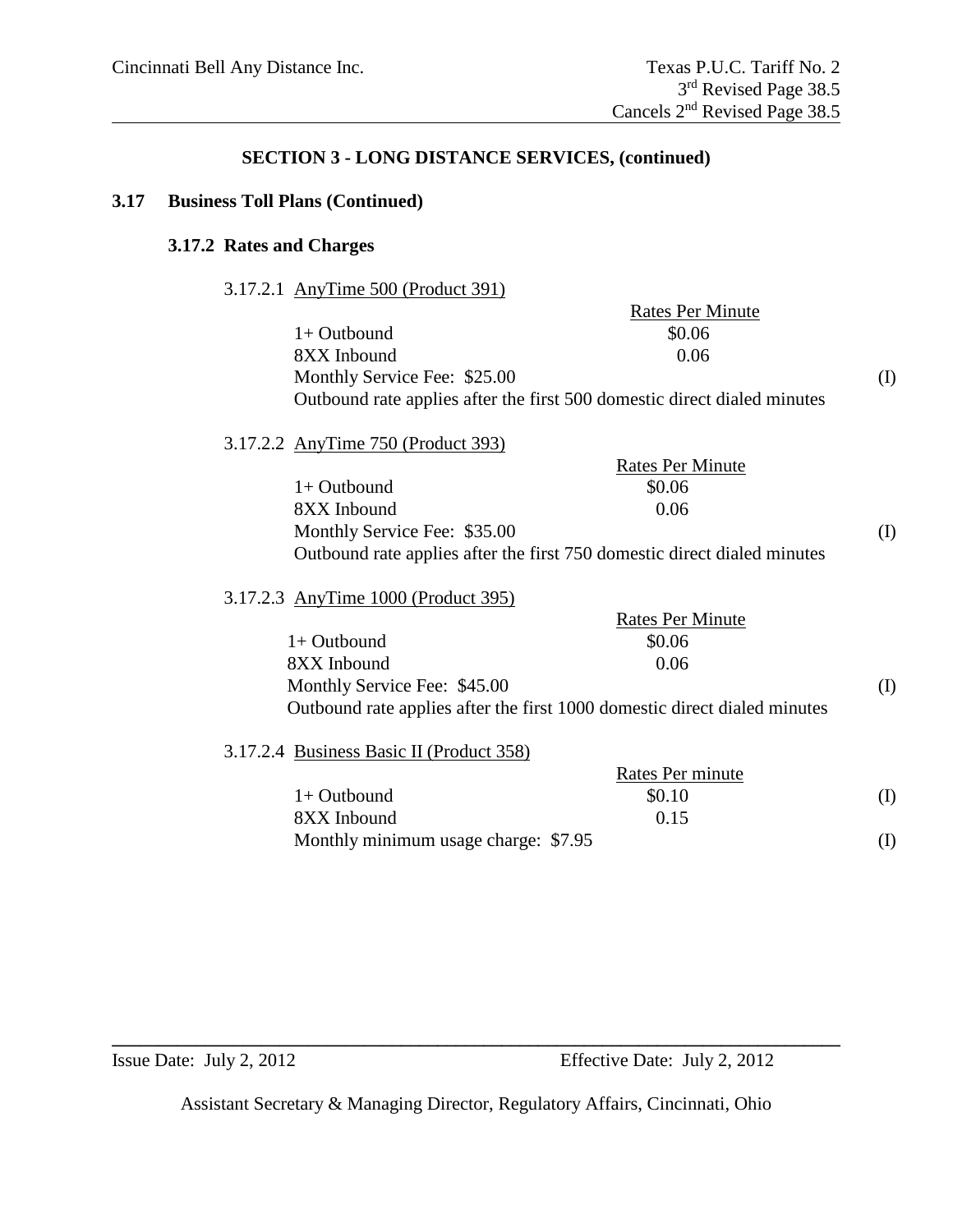#### **3.17 Business Toll Plans (Continued)**

#### **3.17.2 Rates and Charges (Continued)**

#### 3.17.2.5 AnyTime 100 (Product 593)

| Rates Per minute                                                          |     |
|---------------------------------------------------------------------------|-----|
| \$0.07                                                                    |     |
| 0.07                                                                      |     |
|                                                                           | (I) |
| Outbound rate applies after the first 5000 domestic direct dialed minutes |     |
|                                                                           |     |

# 3.17.2.6 AnyTime 375 (Product 948)

|                                                                           | Rates Per minute |     |
|---------------------------------------------------------------------------|------------------|-----|
| $1+$ Outbound                                                             | \$0.07           |     |
| 8XX Inbound                                                               | 0.07             |     |
| Monthly Service Fee: \$18.00                                              |                  | (1) |
| Outbound rate applies to calls after the first 375 domestic direct dialed |                  |     |
| minutes                                                                   |                  |     |

### 3.17.2.7 AnyTime 4000 (Product 475)

|                               | Rates Per minute |          |
|-------------------------------|------------------|----------|
| $1+$ Outbound                 | \$0.06           |          |
| 8XX Inbound                   | 0.06             | $\bf(1)$ |
| Monthly Service Fee: \$150.00 |                  |          |
|                               |                  |          |

Outbound rate applies after the first 4000 domestic direct dialed minutes

Assistant Secretary & Managing Director, Regulatory Affairs, Cincinnati, Ohio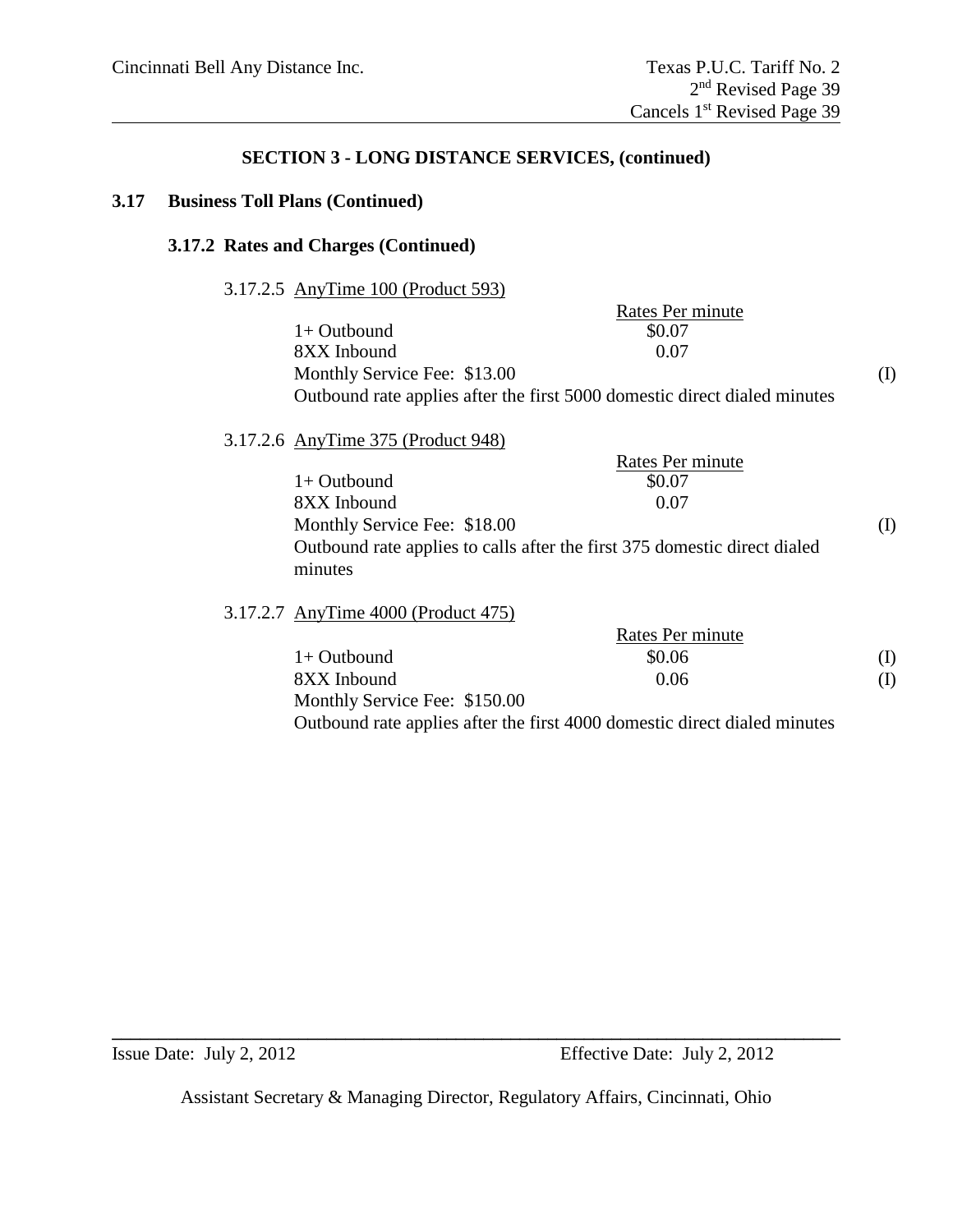Assistant Secretary & Director Regulatory Affairs, Cincinnati, Ohio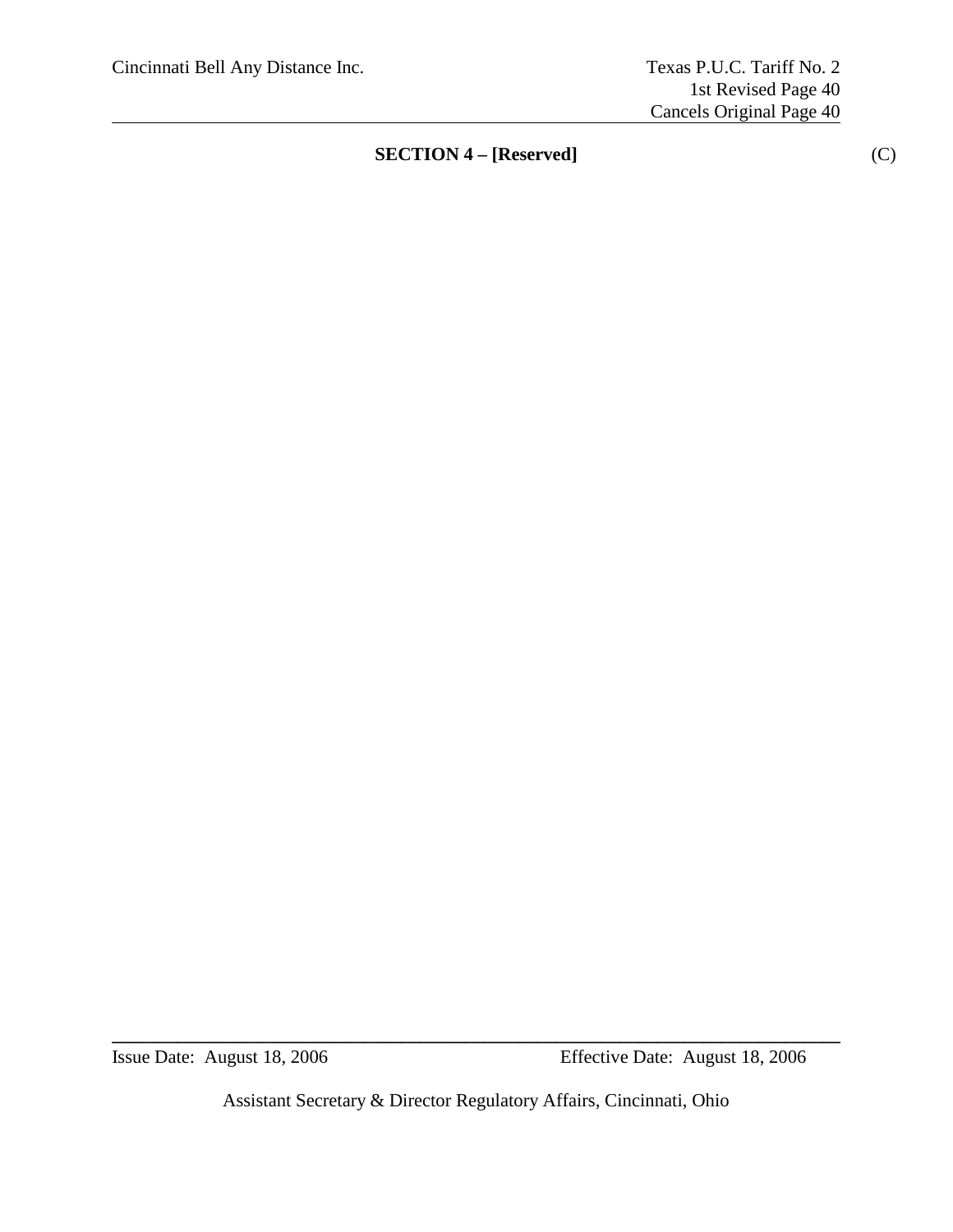Assistant Secretary & Director Regulatory Affairs, Cincinnati, Ohio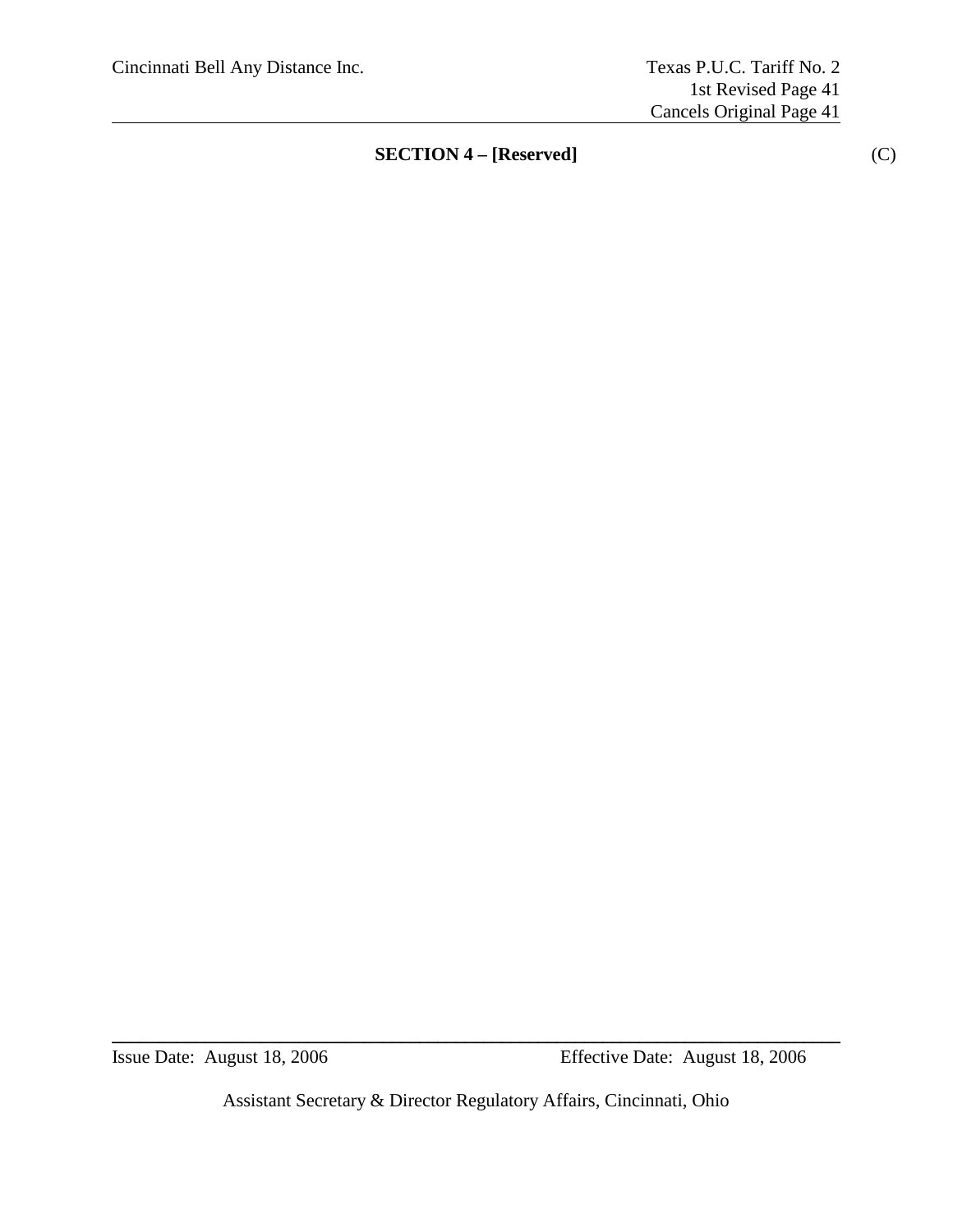Assistant Secretary & Director Regulatory Affairs, Cincinnati, Ohio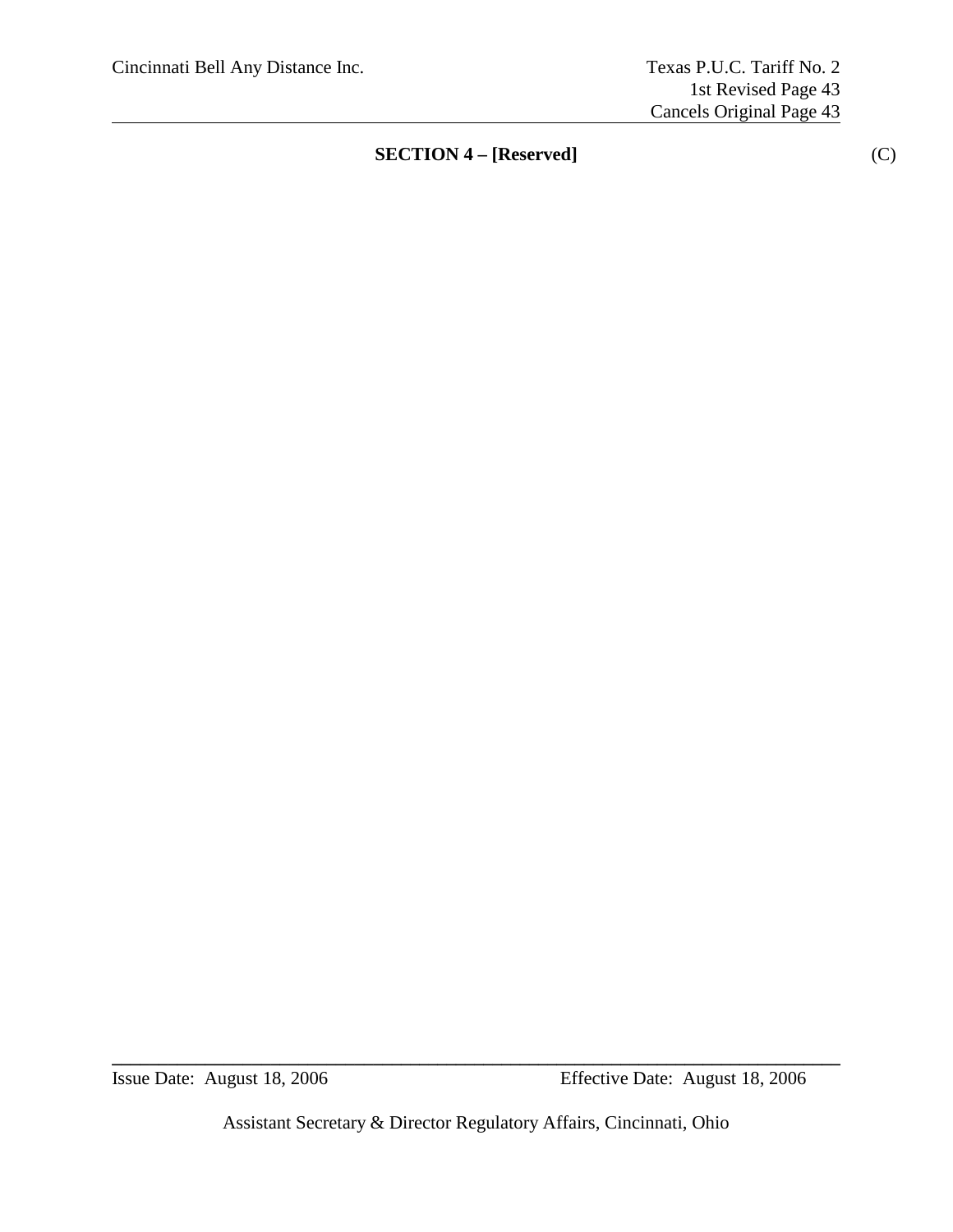1st Revised Page 44 Cancels Original Page 44

**SECTION 4 – [Reserved]** (C)

Assistant Secretary & Director Regulatory Affairs, Cincinnati, Ohio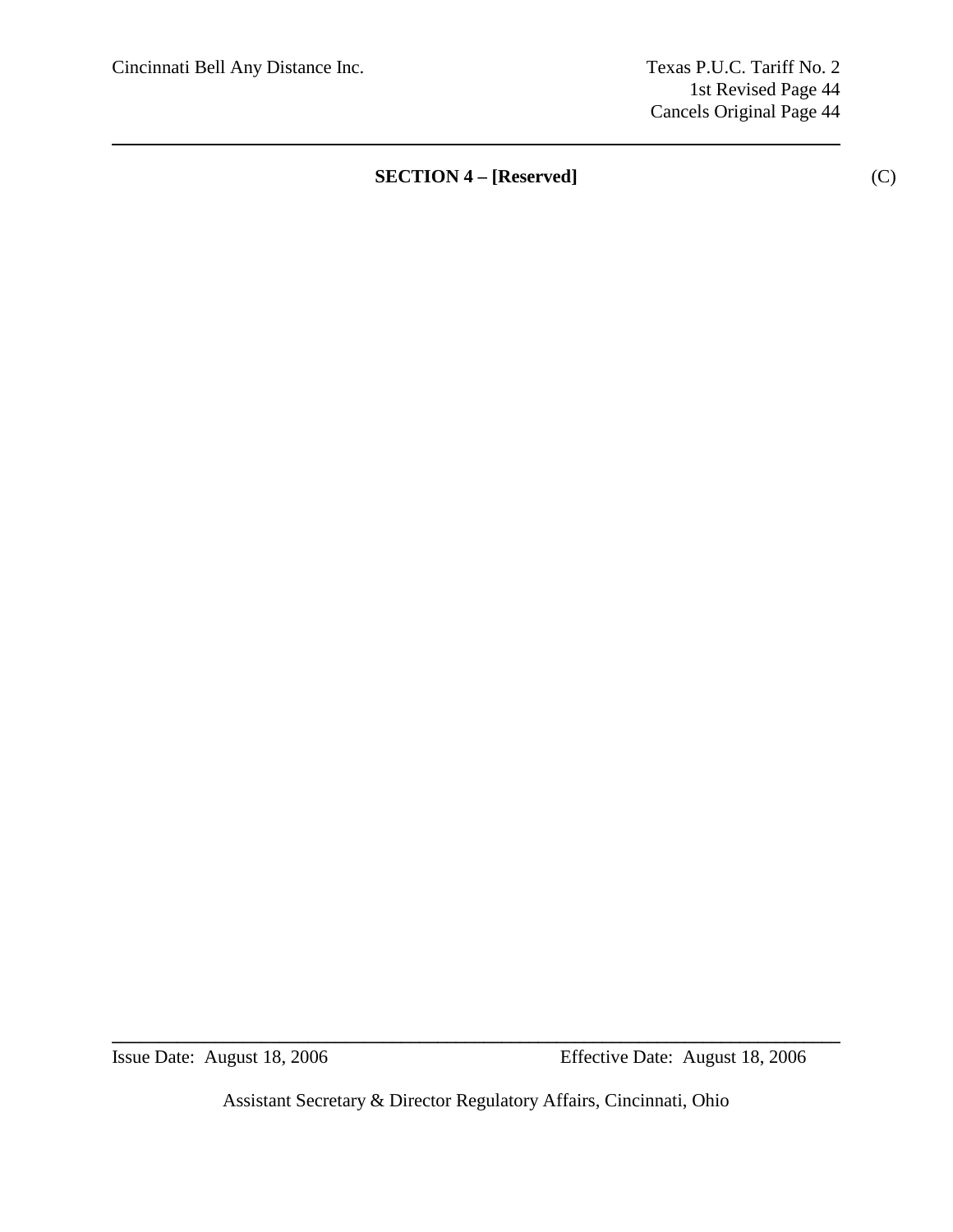1st Revised Page 45 Cancels Original Page 45

**SECTION 4 – [Reserved]** (C)

Assistant Secretary & Director Regulatory Affairs, Cincinnati, Ohio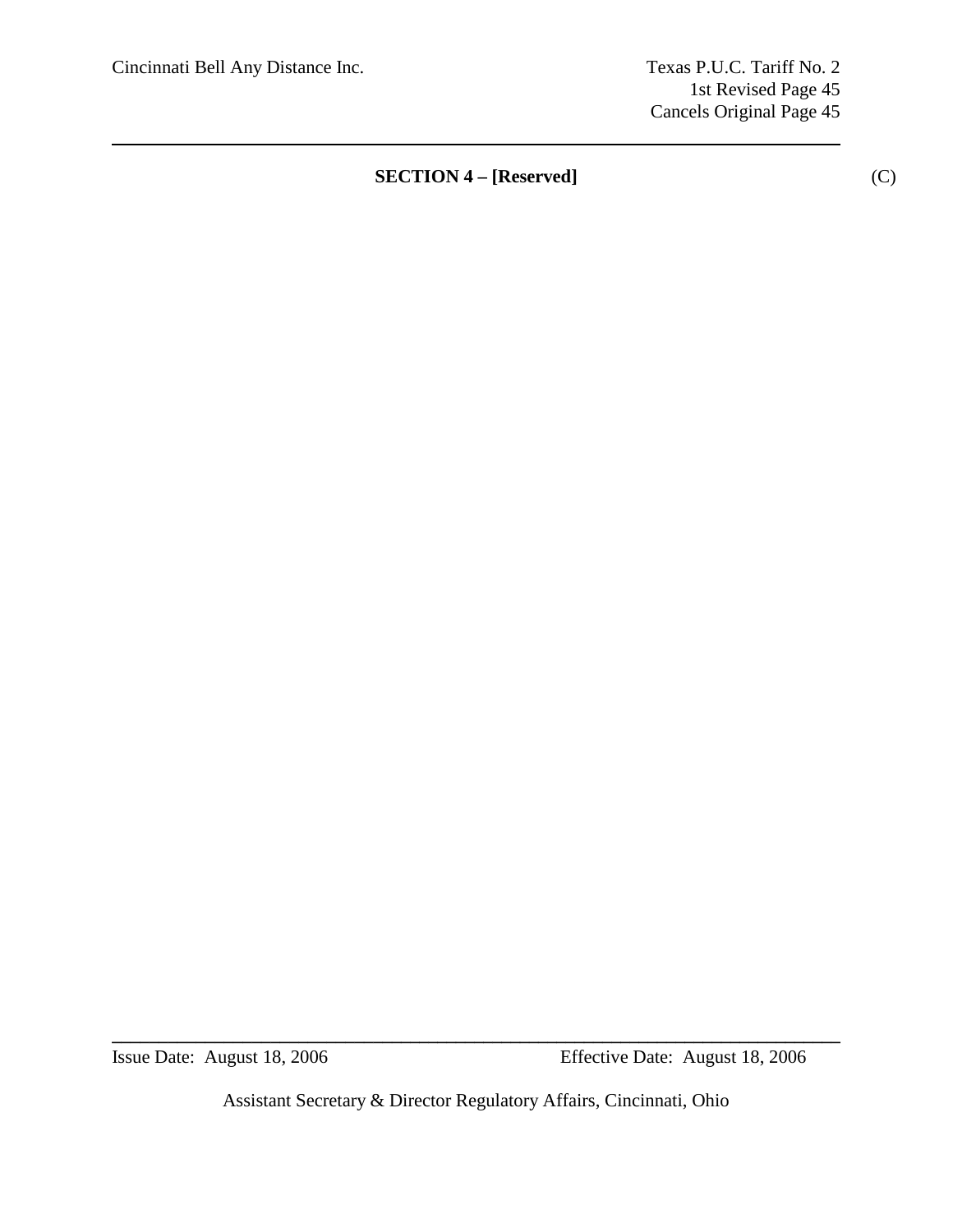1st Revised Page 46 Cancels Original Page 46

**SECTION 4 – [Reserved]** (C)

Assistant Secretary & Director Regulatory Affairs, Cincinnati, Ohio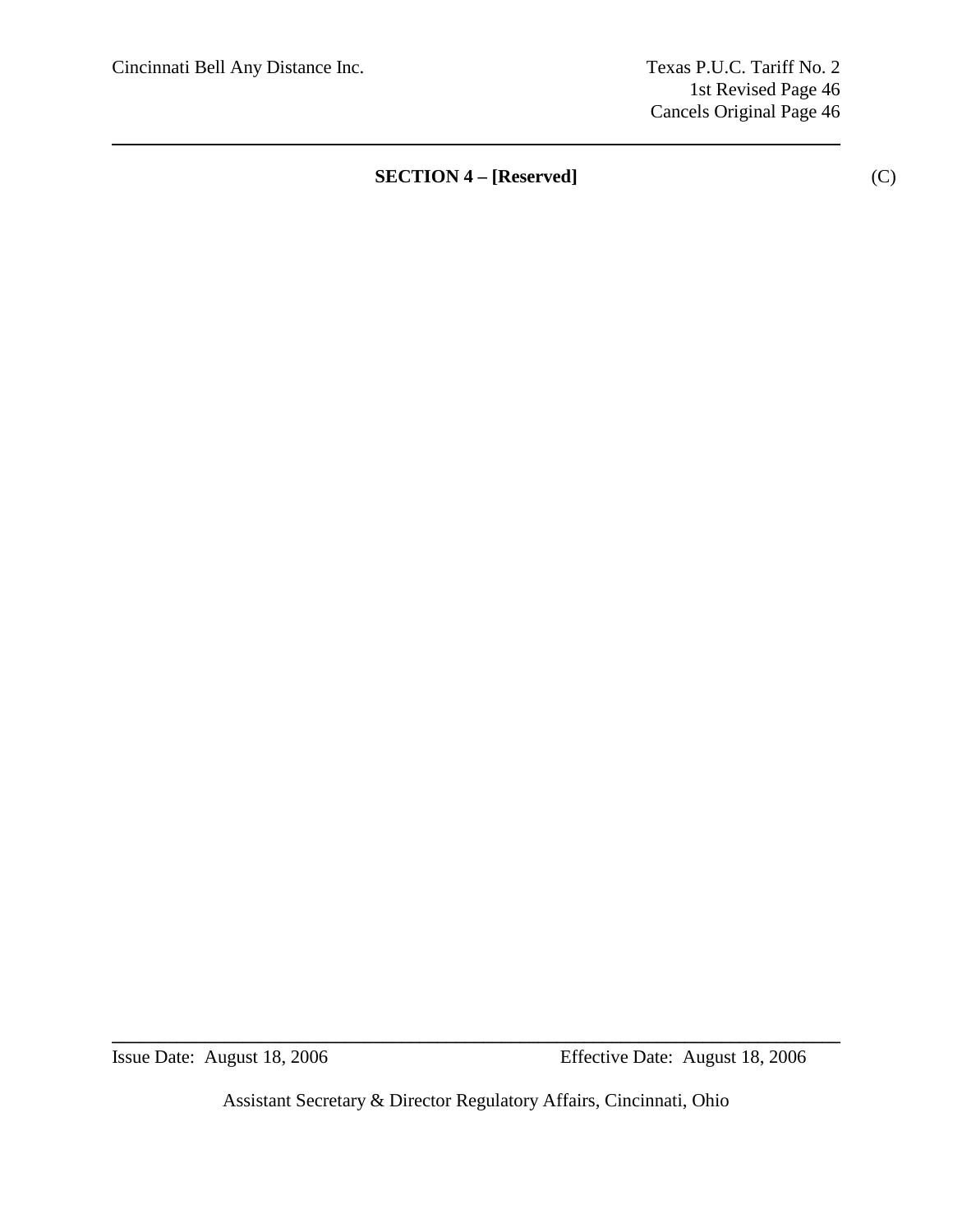1st Revised Page 47 Cancels Original Page 47

**SECTION 4 – [Reserved]** (C)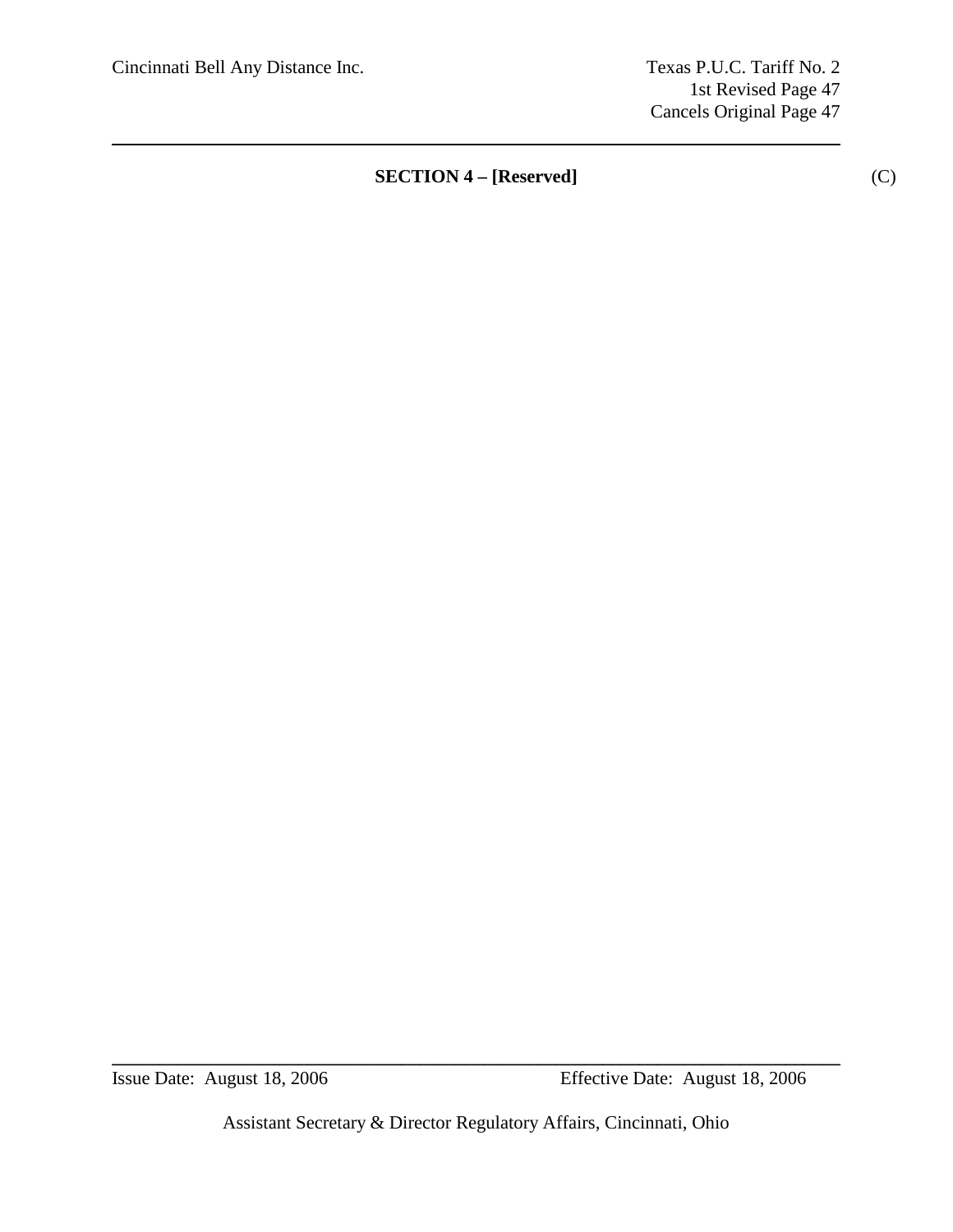Issue Date: August 18, 2006 Effective Date: August 18, 2006

Assistant Secretary & Director Regulatory Affairs, Cincinnati, Ohio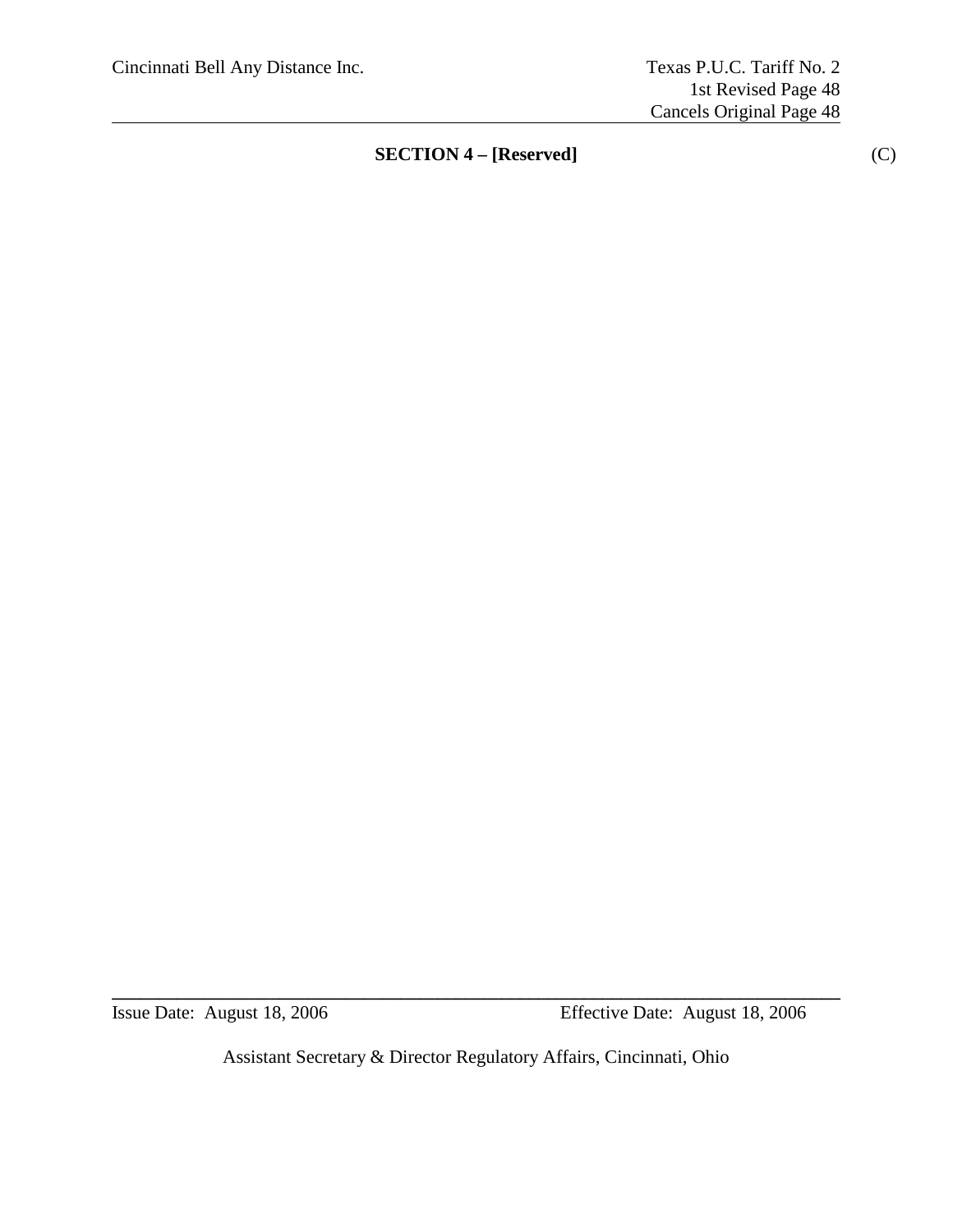Assistant Secretary & Director Regulatory Affairs, Cincinnati, Ohio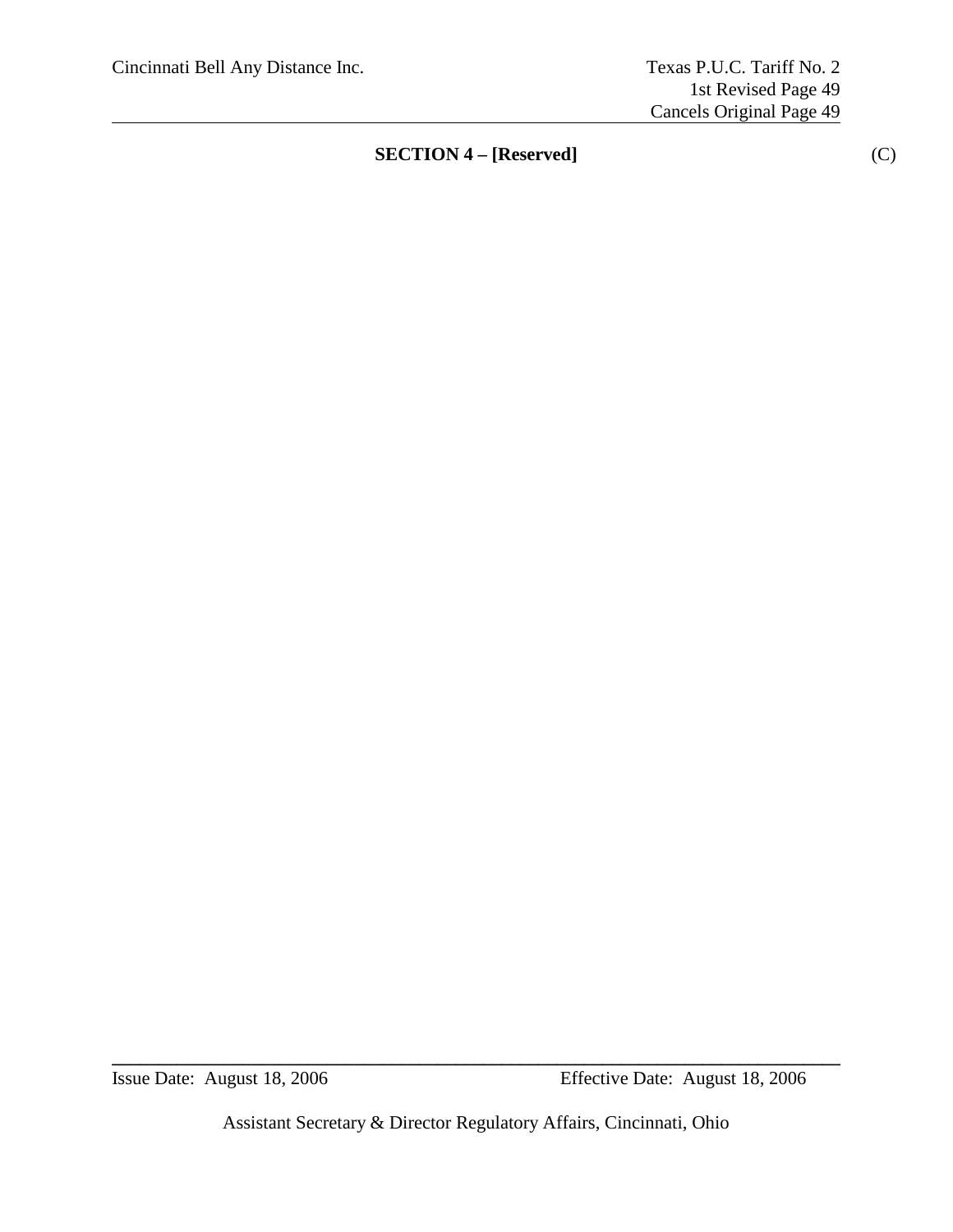Issue Date: August 18, 2006 Effective Date: August 18, 2006

Assistant Secretary & Director Regulatory Affairs, Cincinnati, Ohio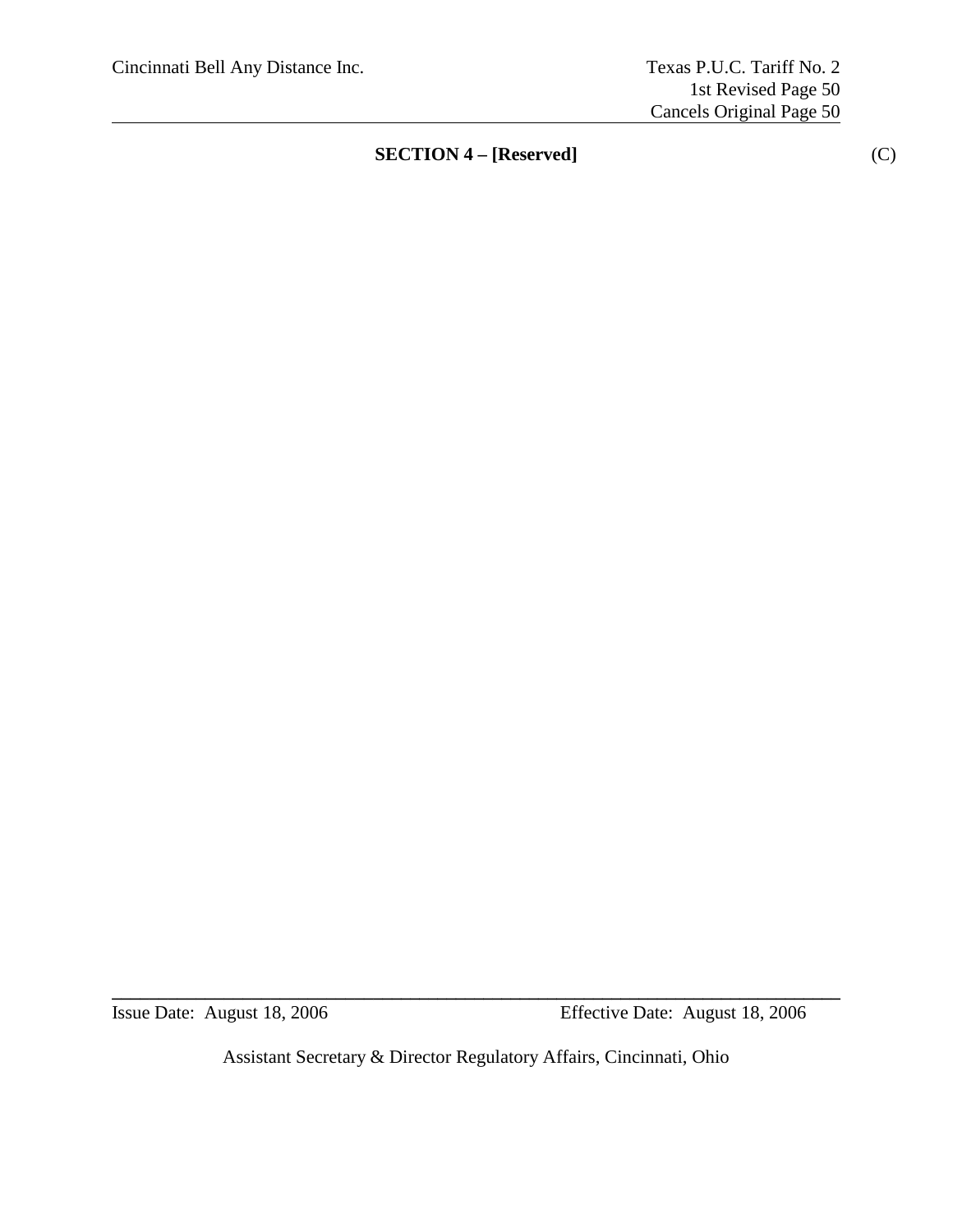Assistant Secretary & Director Regulatory Affairs, Cincinnati, Ohio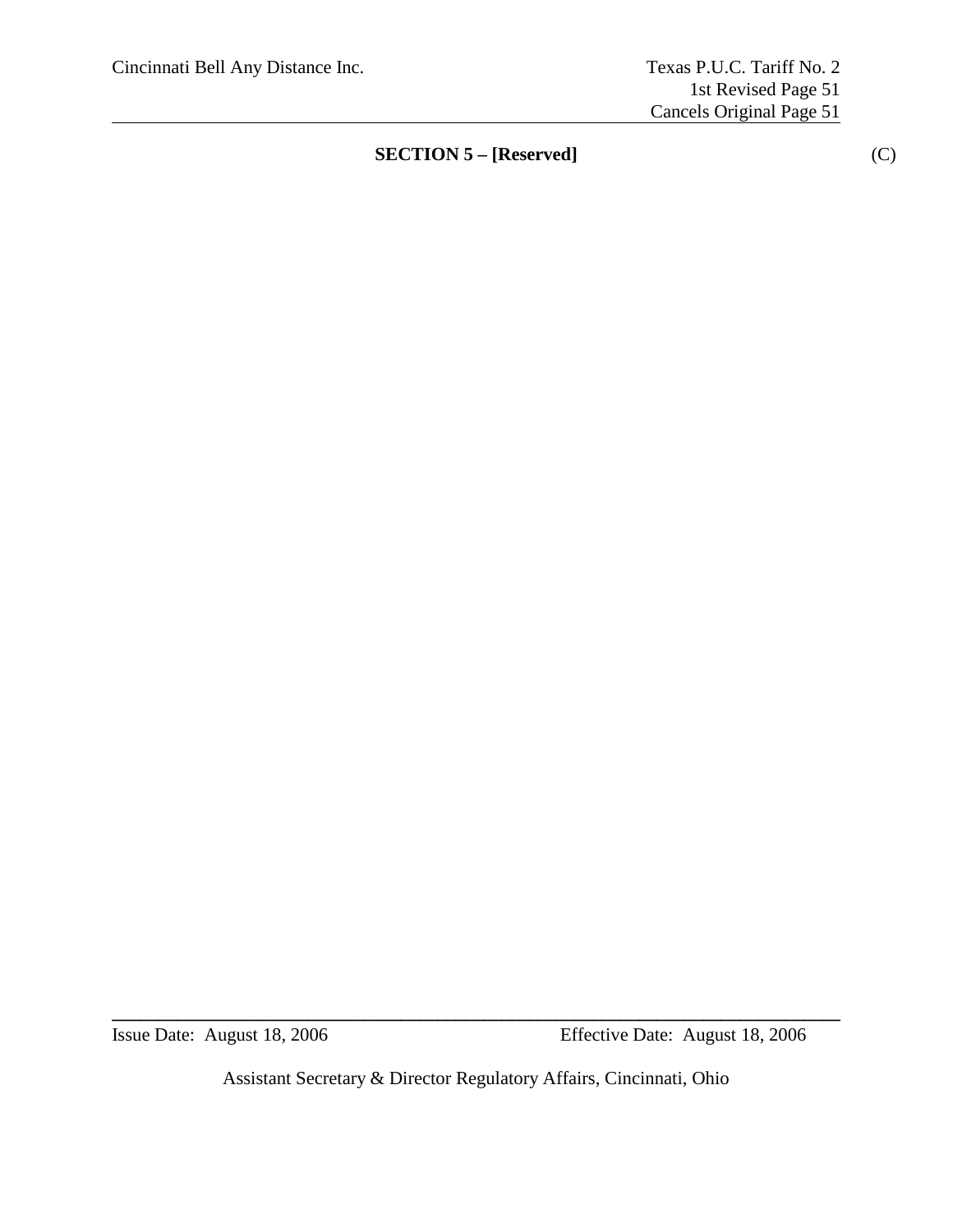Assistant Secretary & Director Regulatory Affairs, Cincinnati, Ohio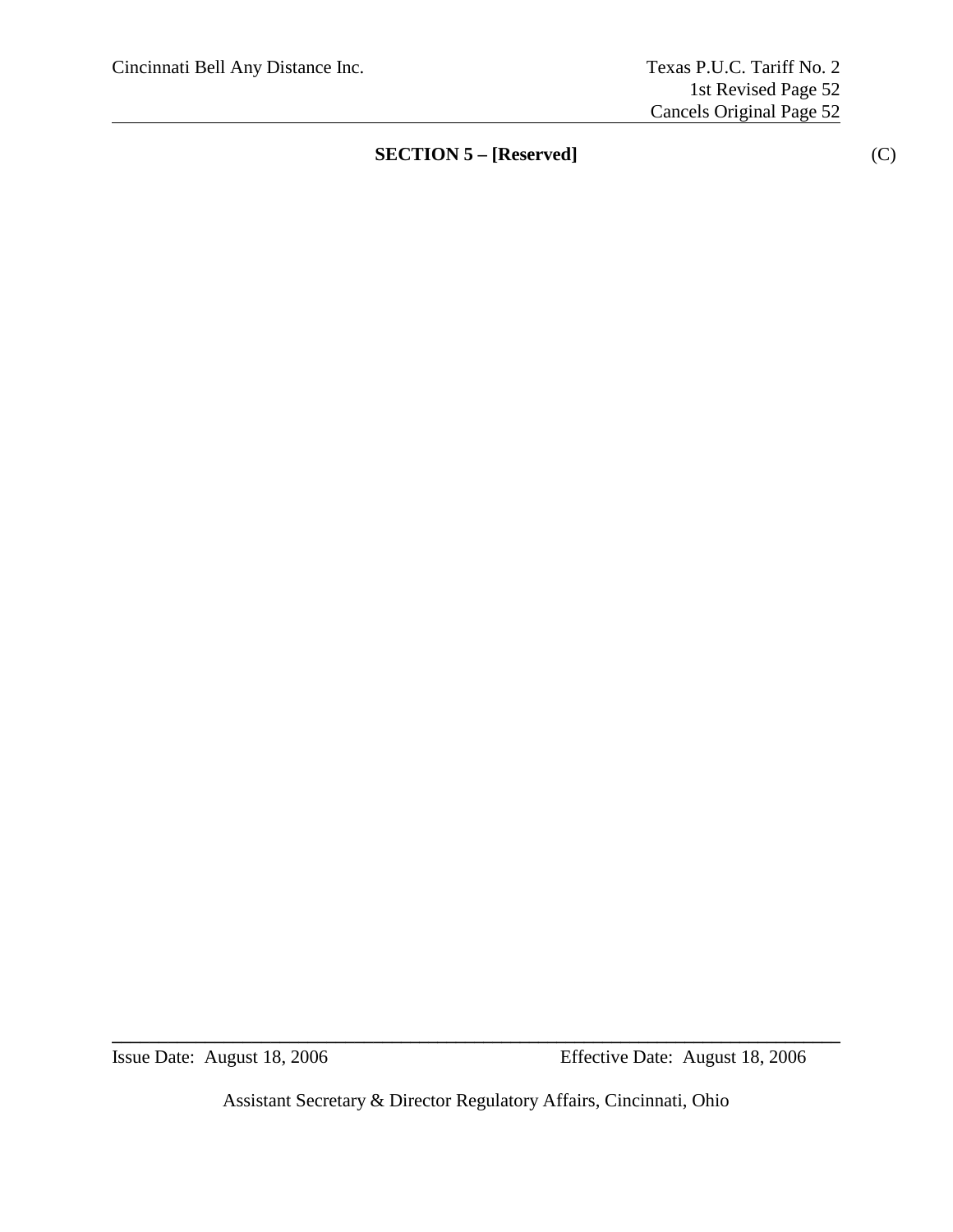1st Revised Page 53 Cancels Original Page 53

**SECTION 5 – [Reserved]** (C)

Assistant Secretary & Director Regulatory Affairs, Cincinnati, Ohio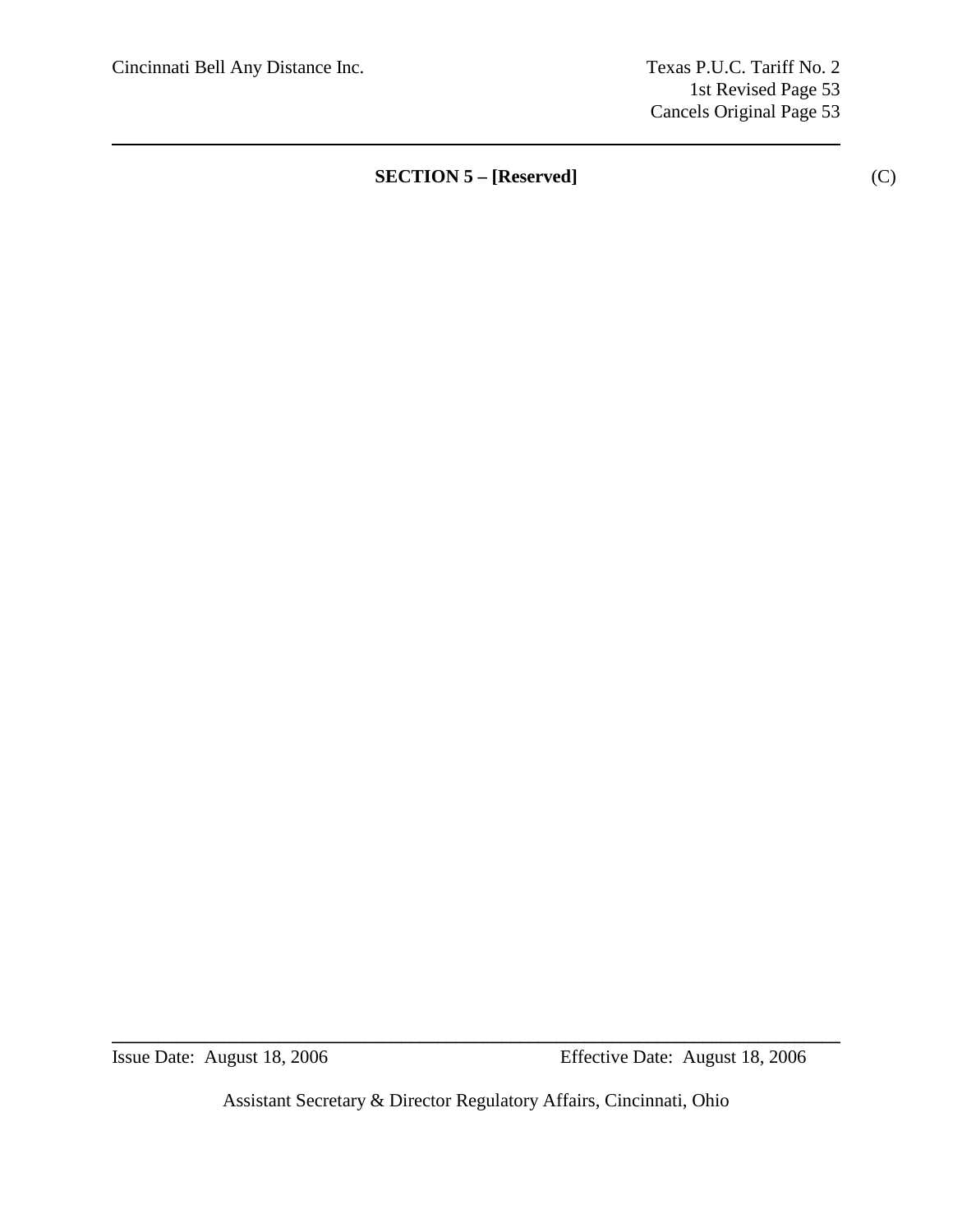1st Revised Page 54 Cancels Original Page 54

**SECTION 5 – [Reserved]** (C)

Assistant Secretary & Director Regulatory Affairs, Cincinnati, Ohio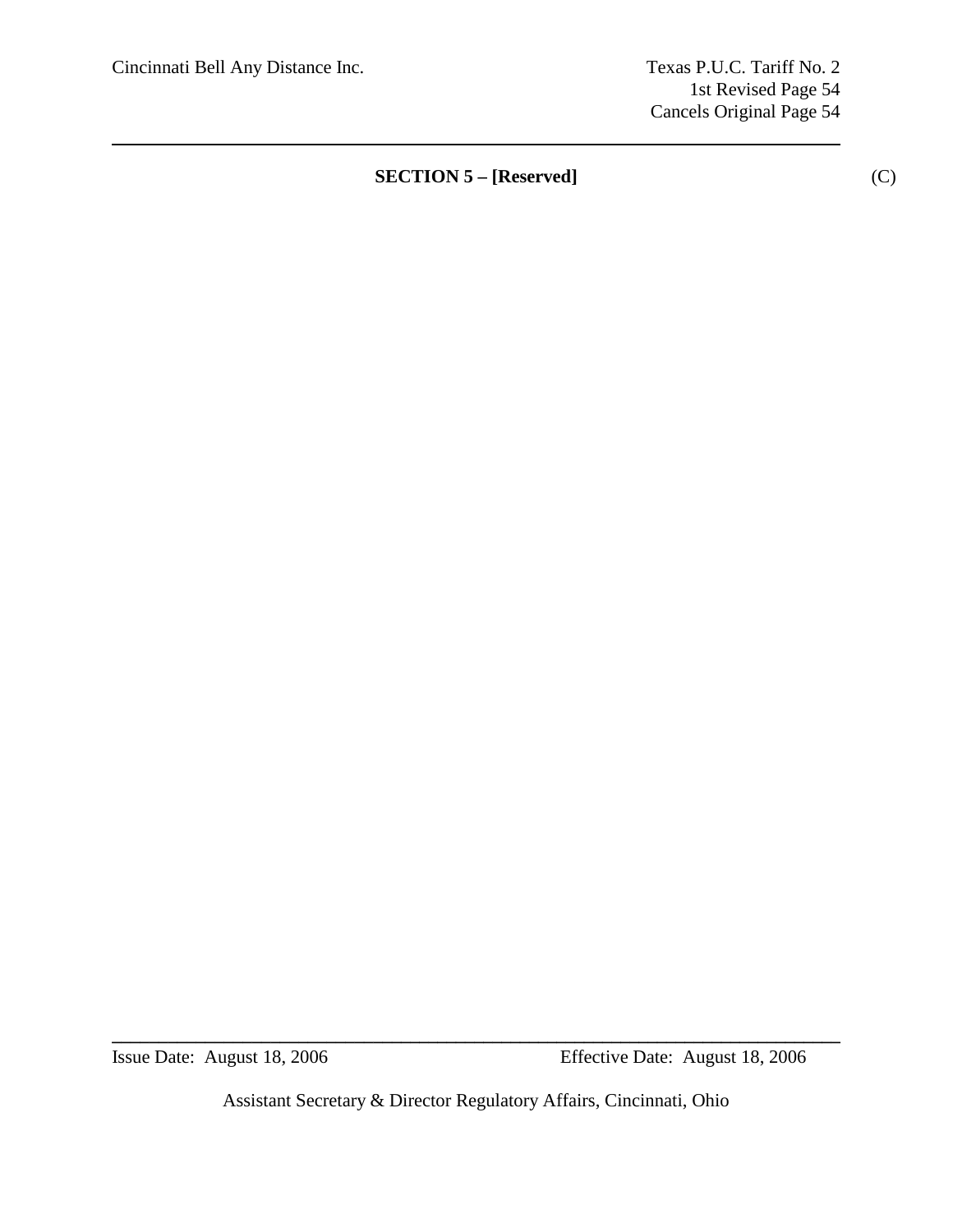1st Revised Page 55 Cancels Original Page 55

**SECTION 5 – [Reserved]** (C)

Assistant Secretary & Director Regulatory Affairs, Cincinnati, Ohio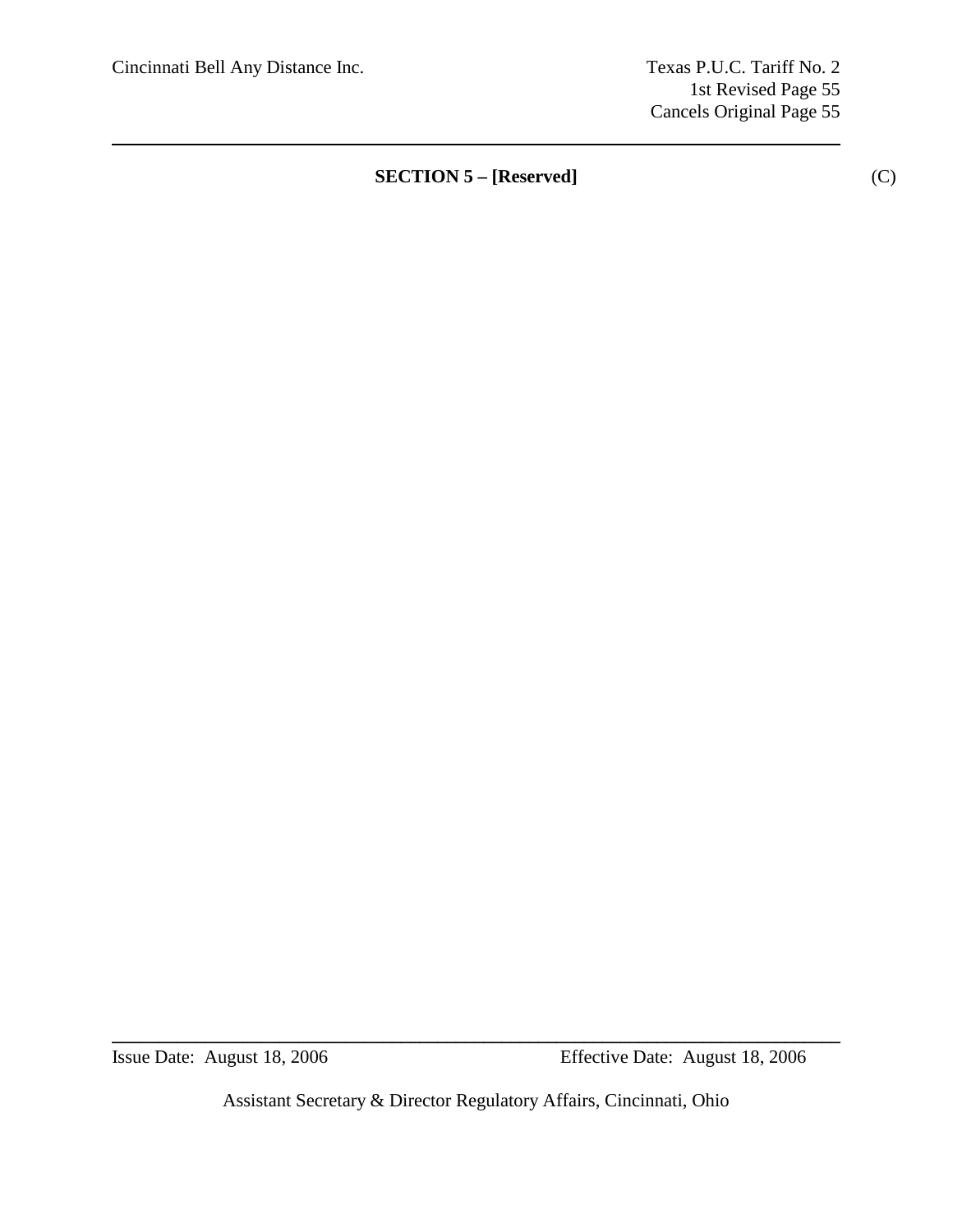1st Revised Page 56 Cancels Original Page 56

**SECTION 5 – [Reserved]** (C)

Assistant Secretary & Director Regulatory Affairs, Cincinnati, Ohio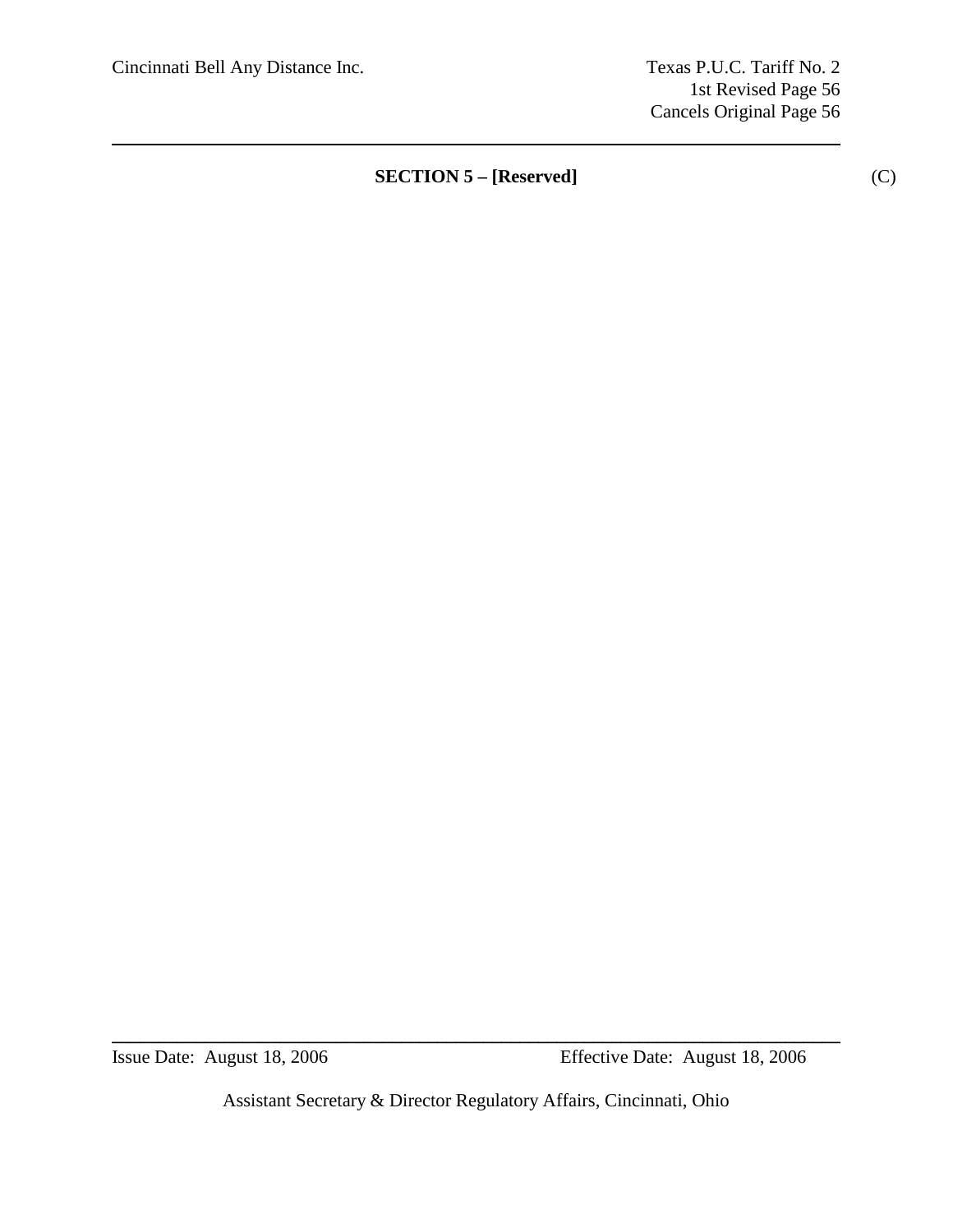# **SECTION 6 - OBSOLETE SERVICE OFFERINGS**

The services in this Section are available only to existing customers. Upon expiration of the contract term, existing customers my either elect to continue these services at these rates or may subscribe to the then current service offerings under preceding paragraphs of this tariff.

**6.1 [Reserved]** (C)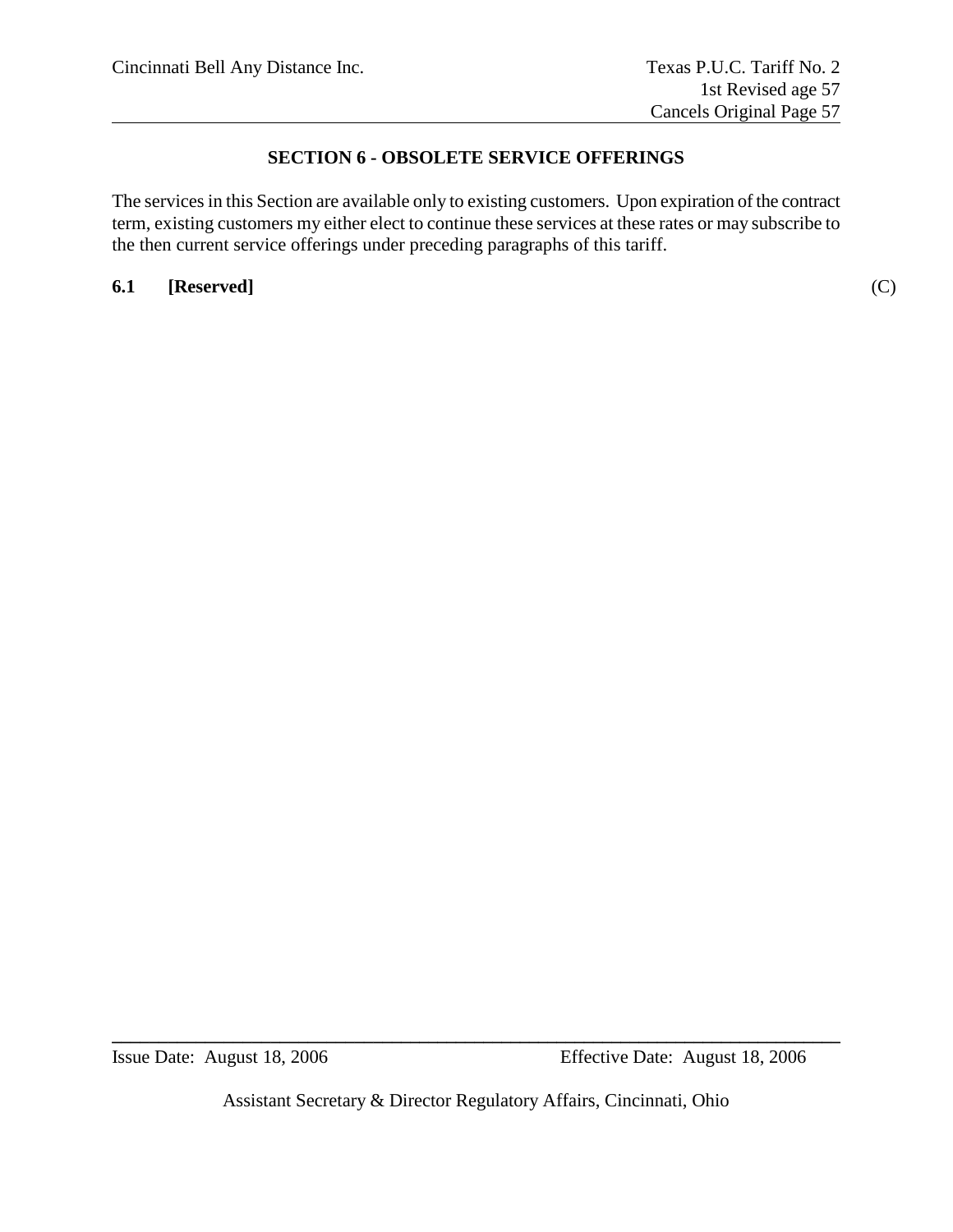# **6.1 [Reserved]** (C)

Assistant Secretary & Director Regulatory Affairs, Cincinnati, Ohio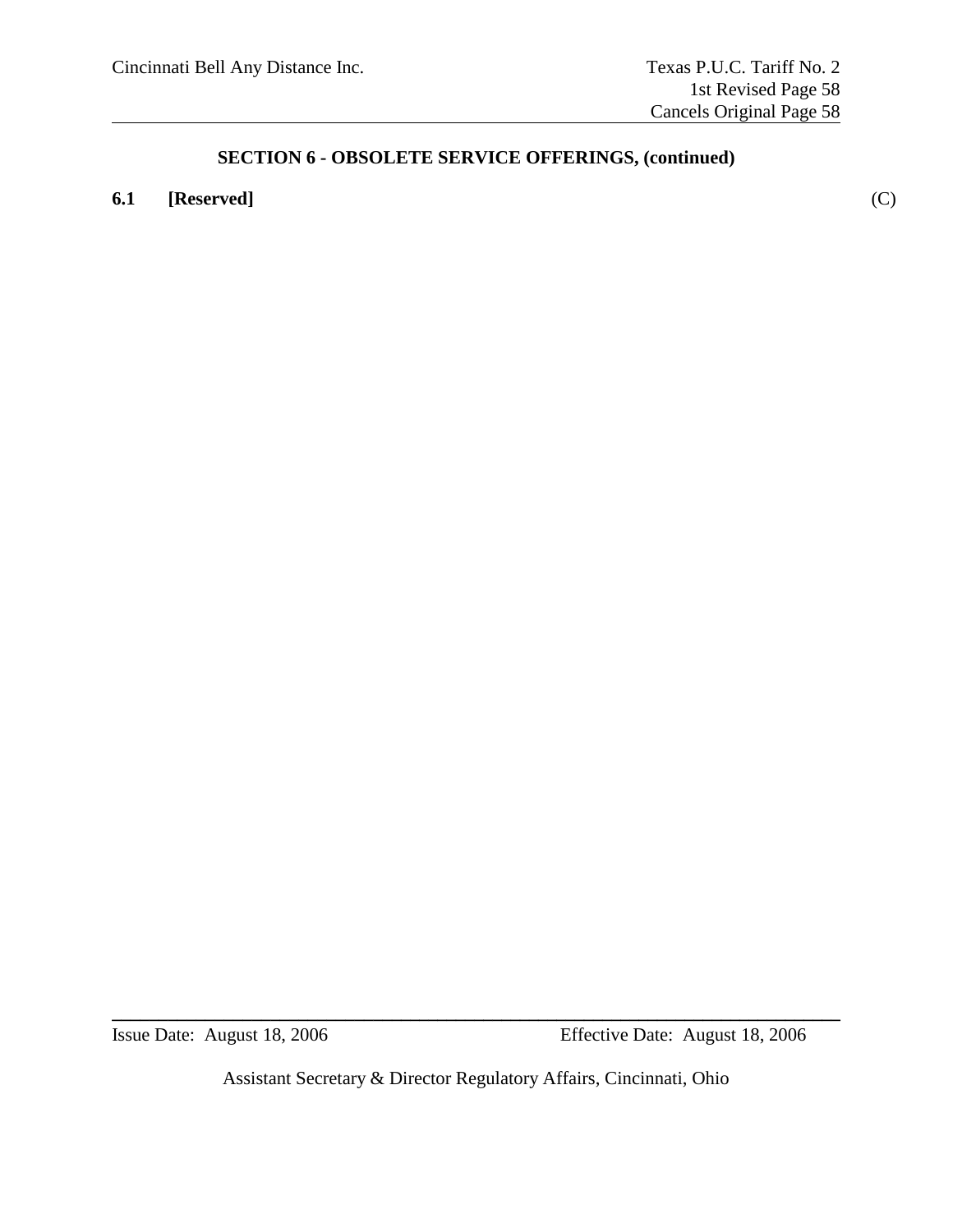# **6.1 [Reserved]** (C)

Assistant Secretary & Director Regulatory Affairs, Cincinnati, Ohio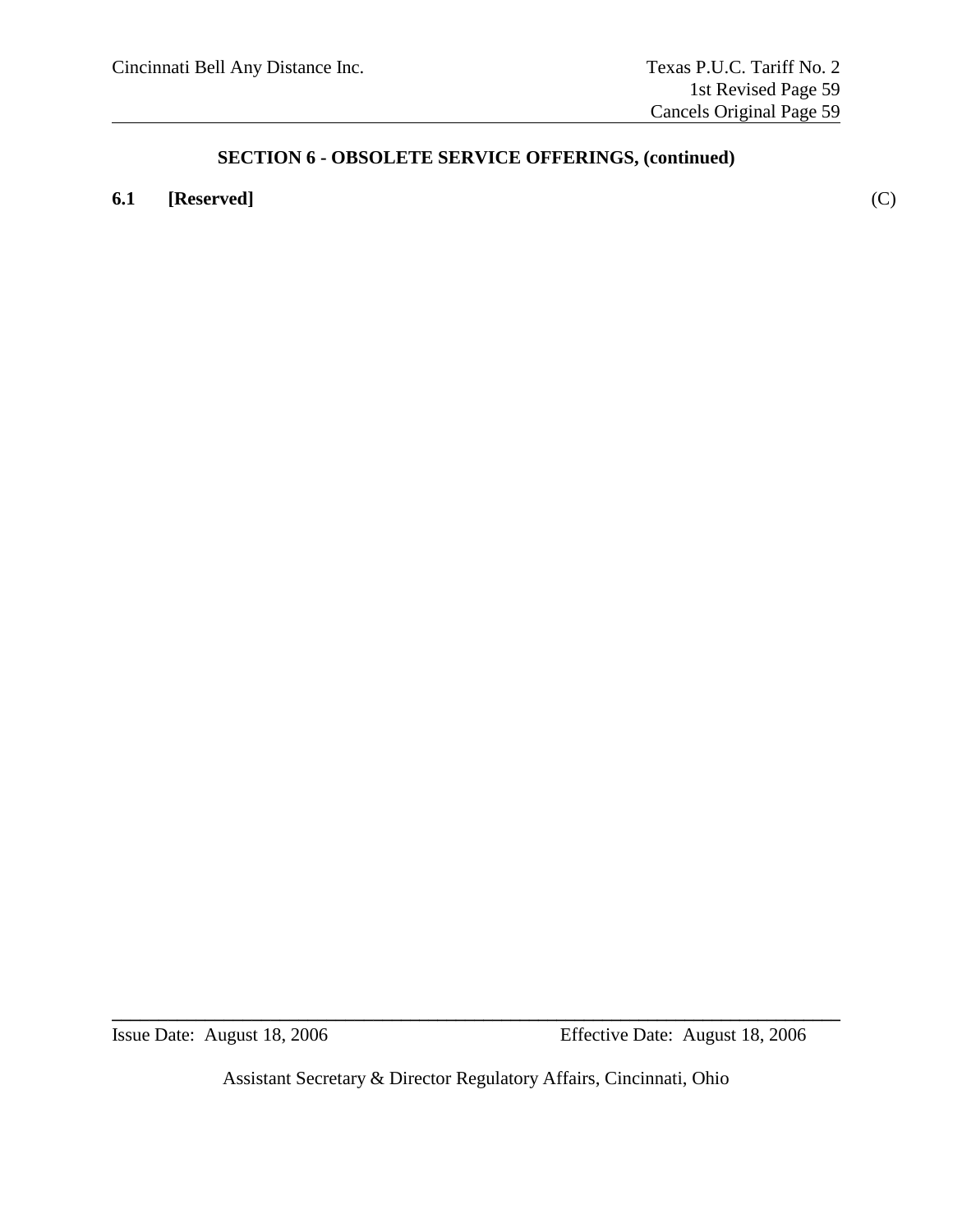# **6.1 [Reserved]** (C)

Assistant Secretary & Director Regulatory Affairs, Cincinnati, Ohio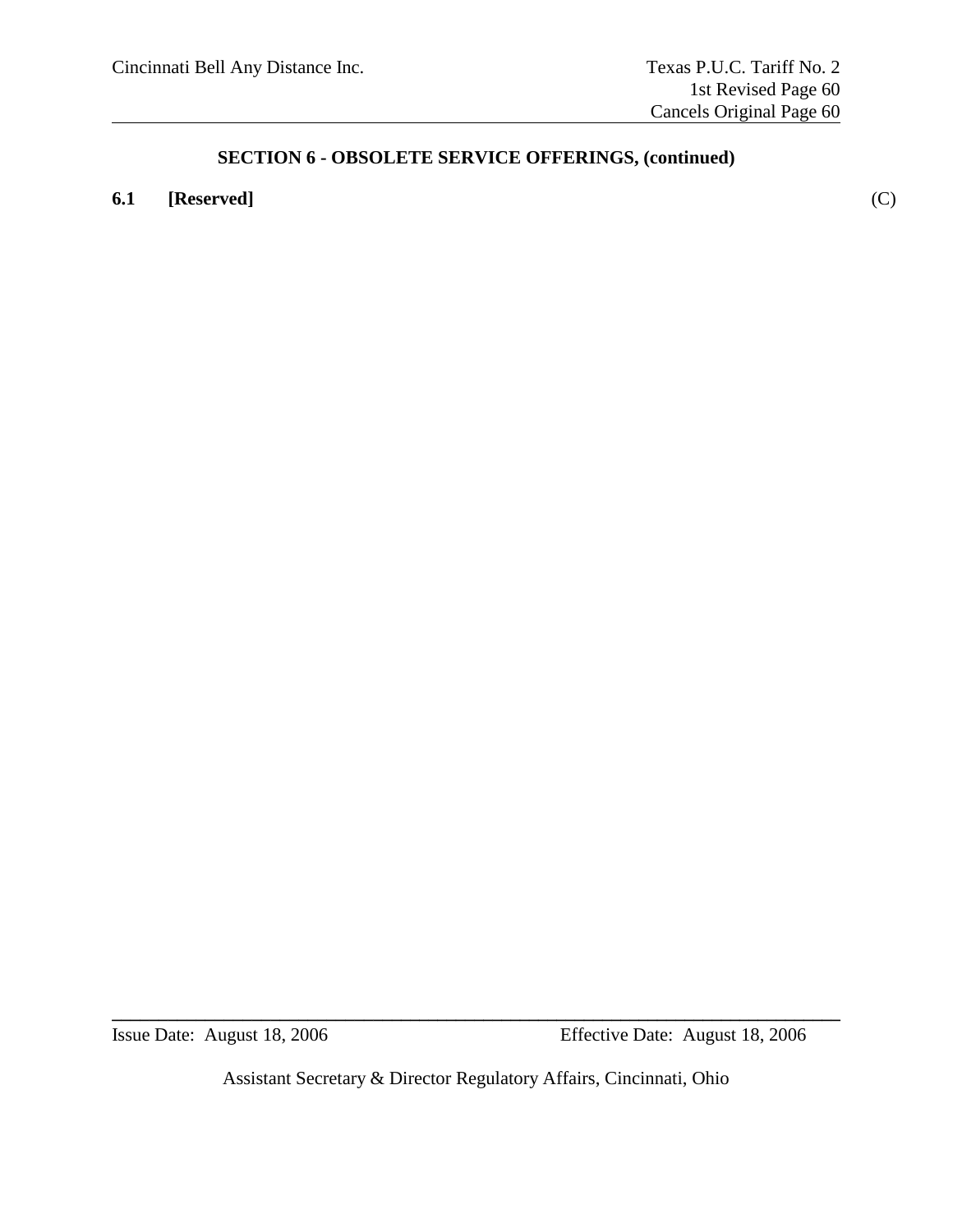# **6.1 [Reserved]** (C)

Assistant Secretary & Director Regulatory Affairs, Cincinnati, Ohio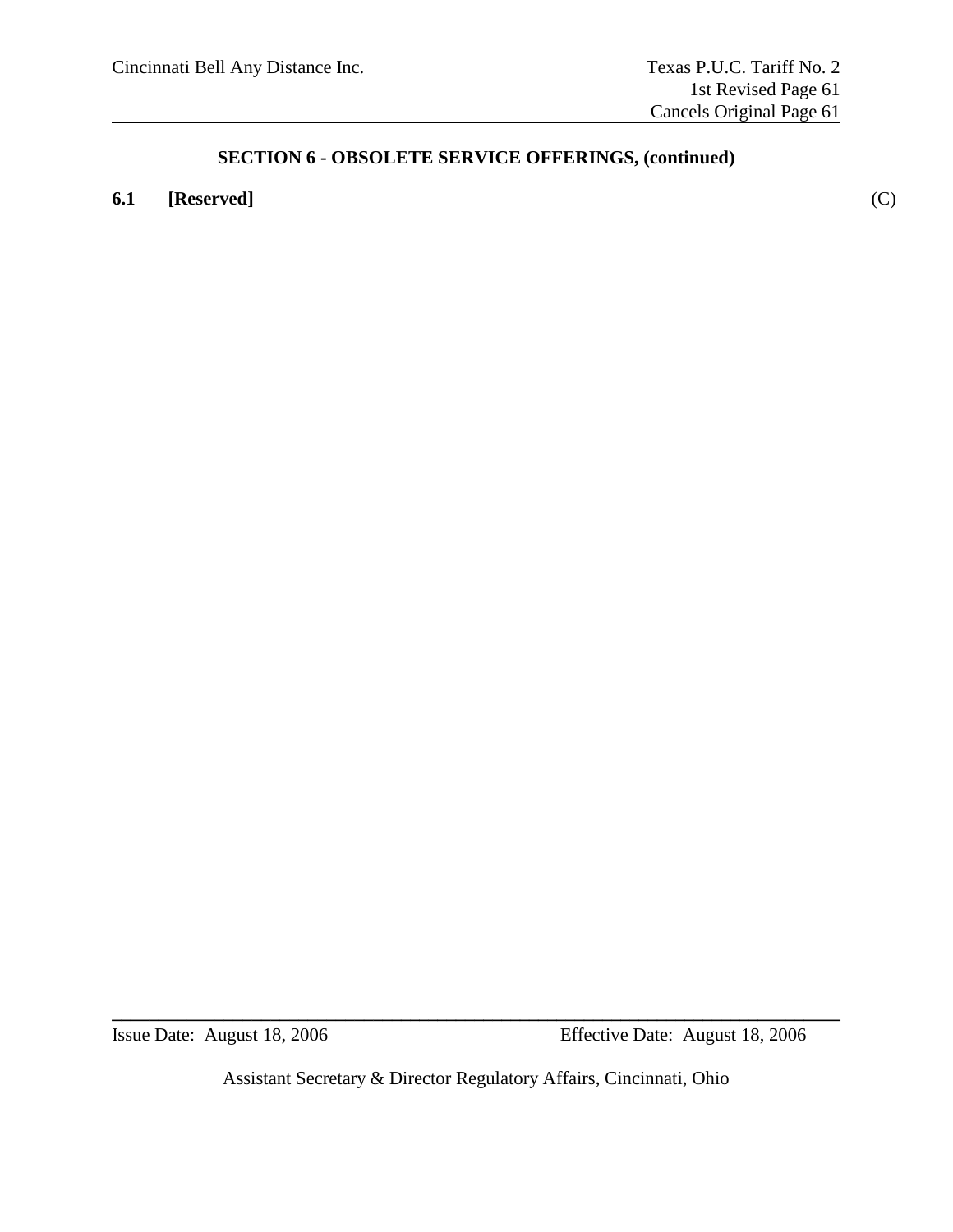# **6.1 [Reserved]** (C)

Assistant Secretary & Director Regulatory Affairs, Cincinnati, Ohio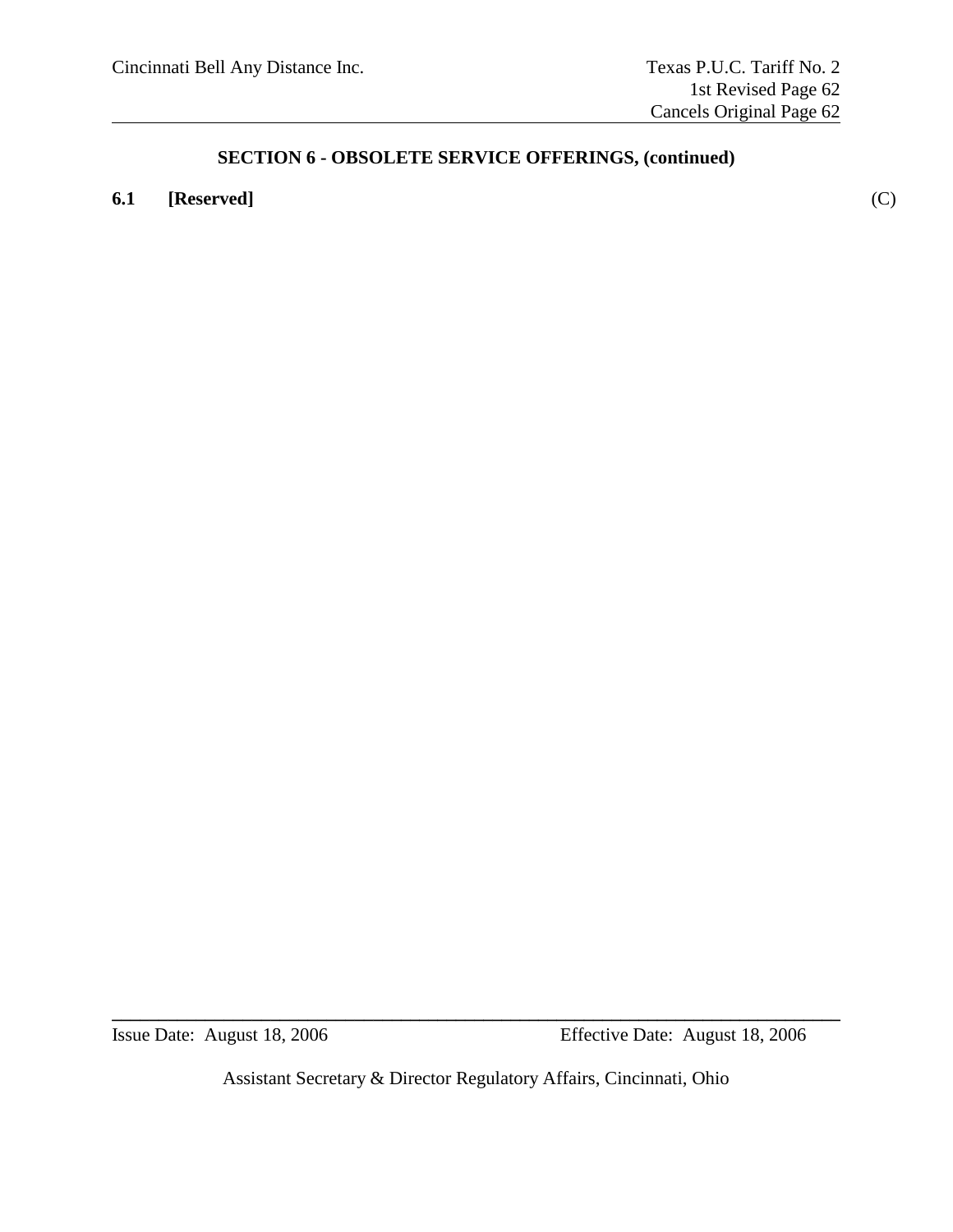# **6.2 [Reserved]** (C)

Assistant Secretary & Director Regulatory Affairs, Cincinnati, Ohio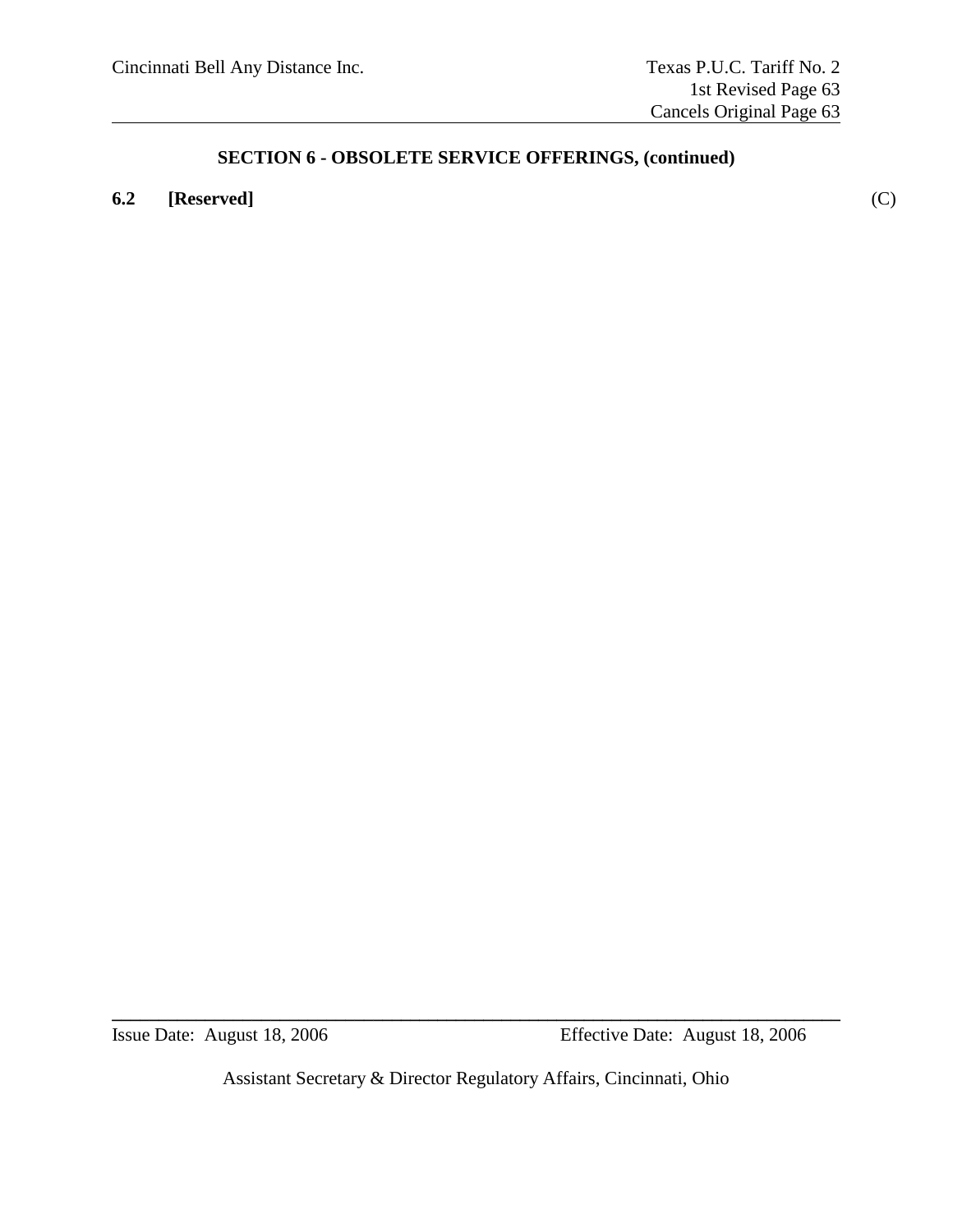# **6.2 [Reserved]** (C)

Assistant Secretary & Director Regulatory Affairs, Cincinnati, Ohio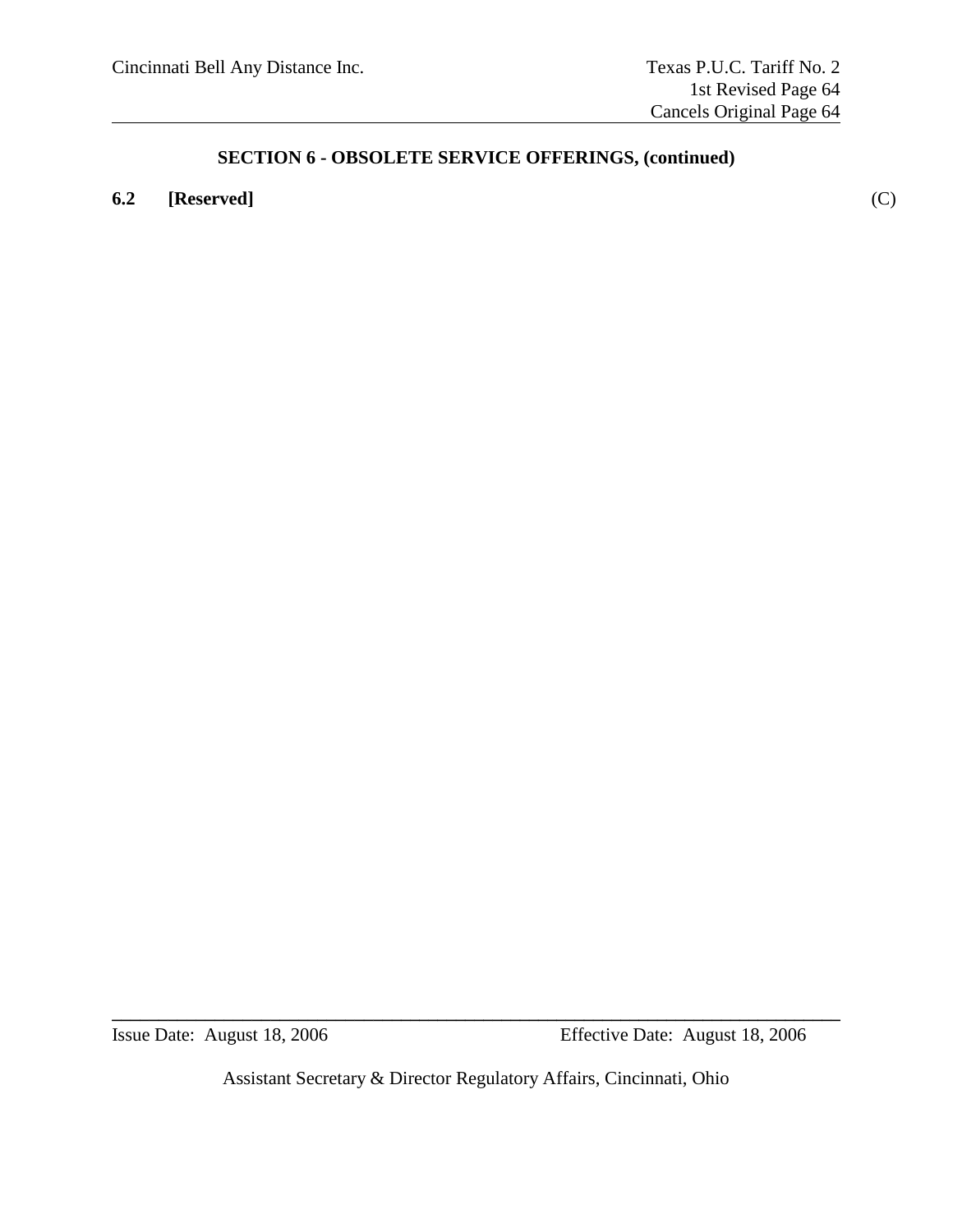### **6.2 [Reserved]** (C)

Assistant Secretary & Director Regulatory Affairs, Cincinnati, Ohio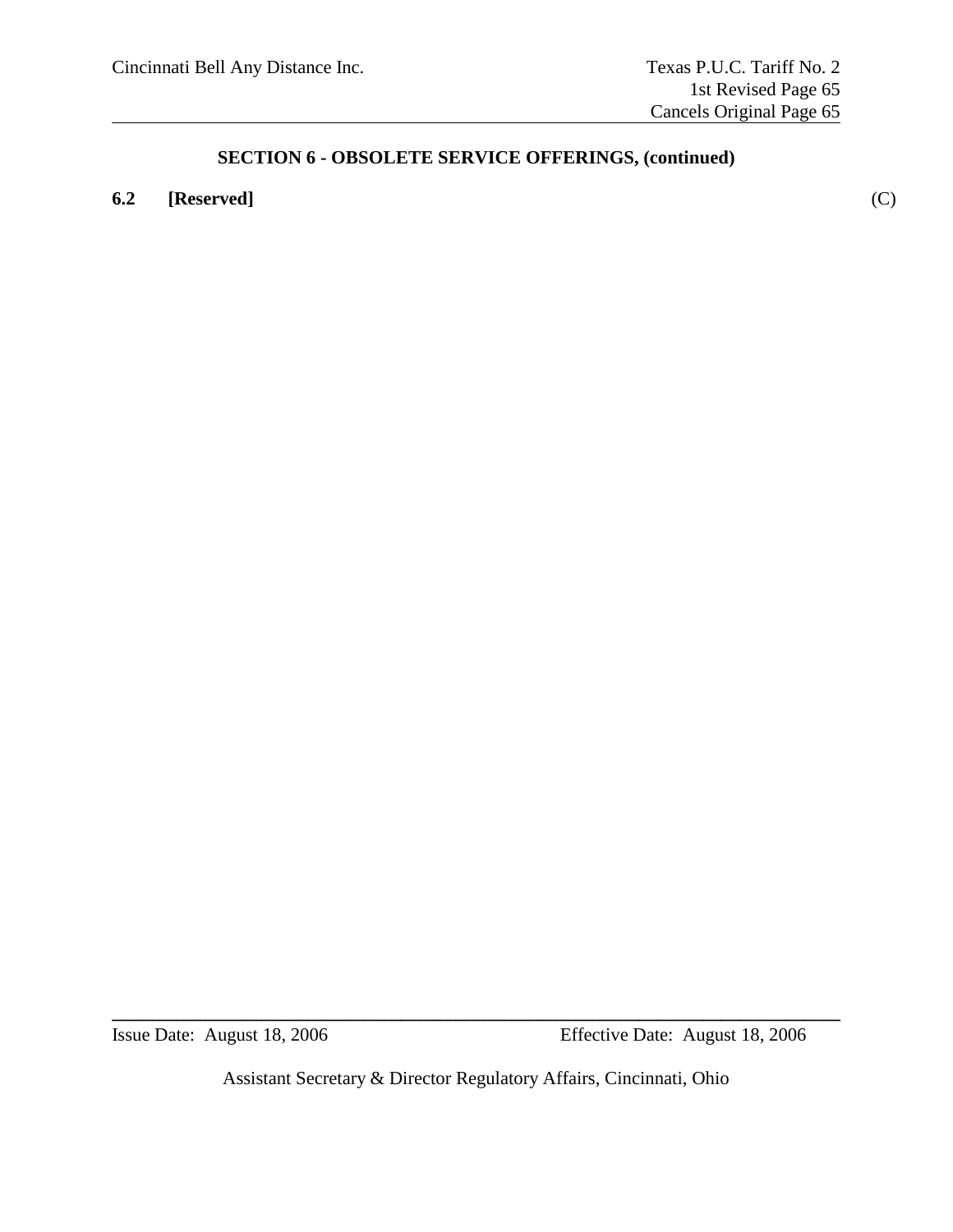### **6.2 [Reserved]** (C)

Assistant Secretary & Director Regulatory Affairs, Cincinnati, Ohio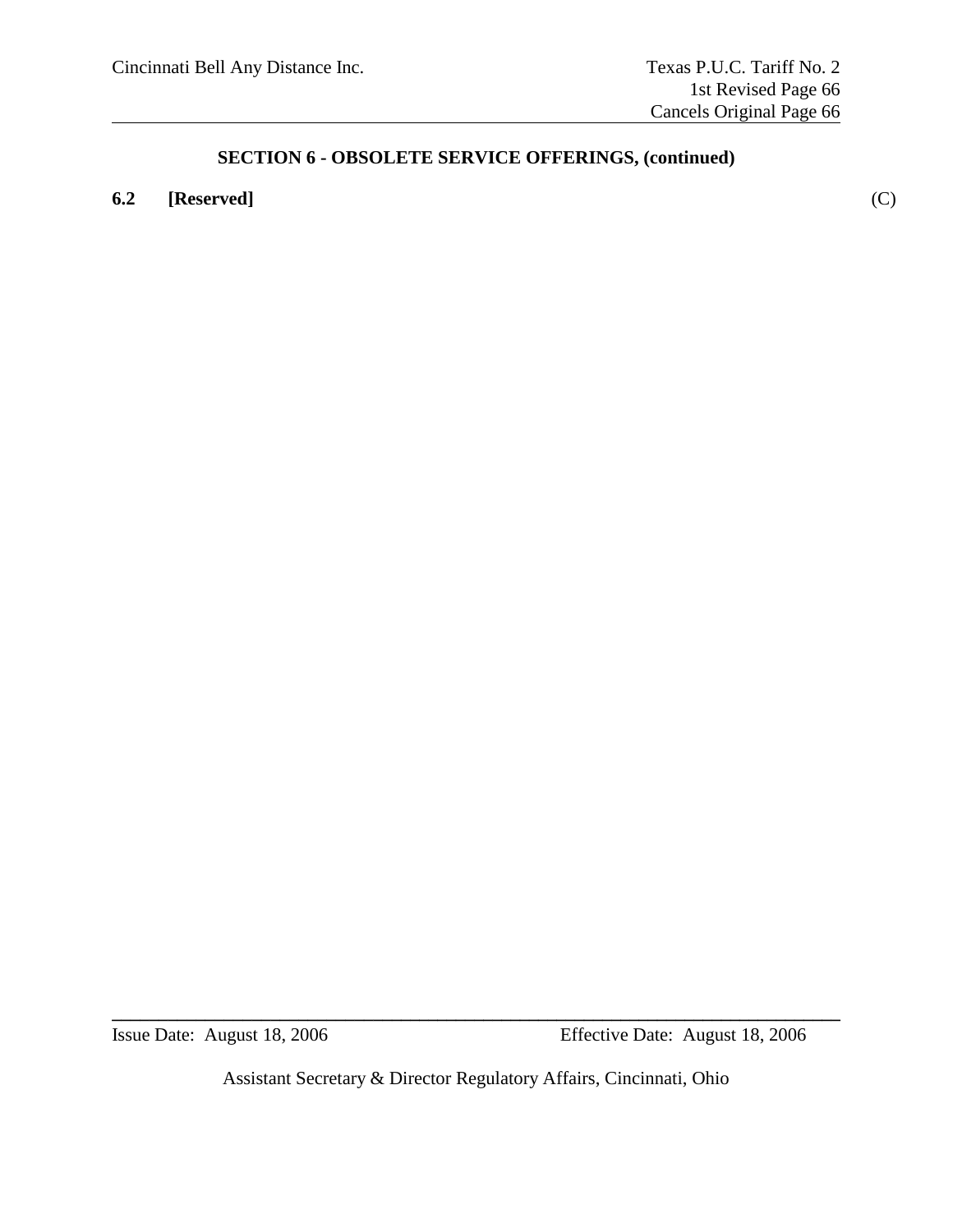### **6.3 [Reserved]** (C)

Assistant Secretary & Director Regulatory Affairs, Cincinnati, Ohio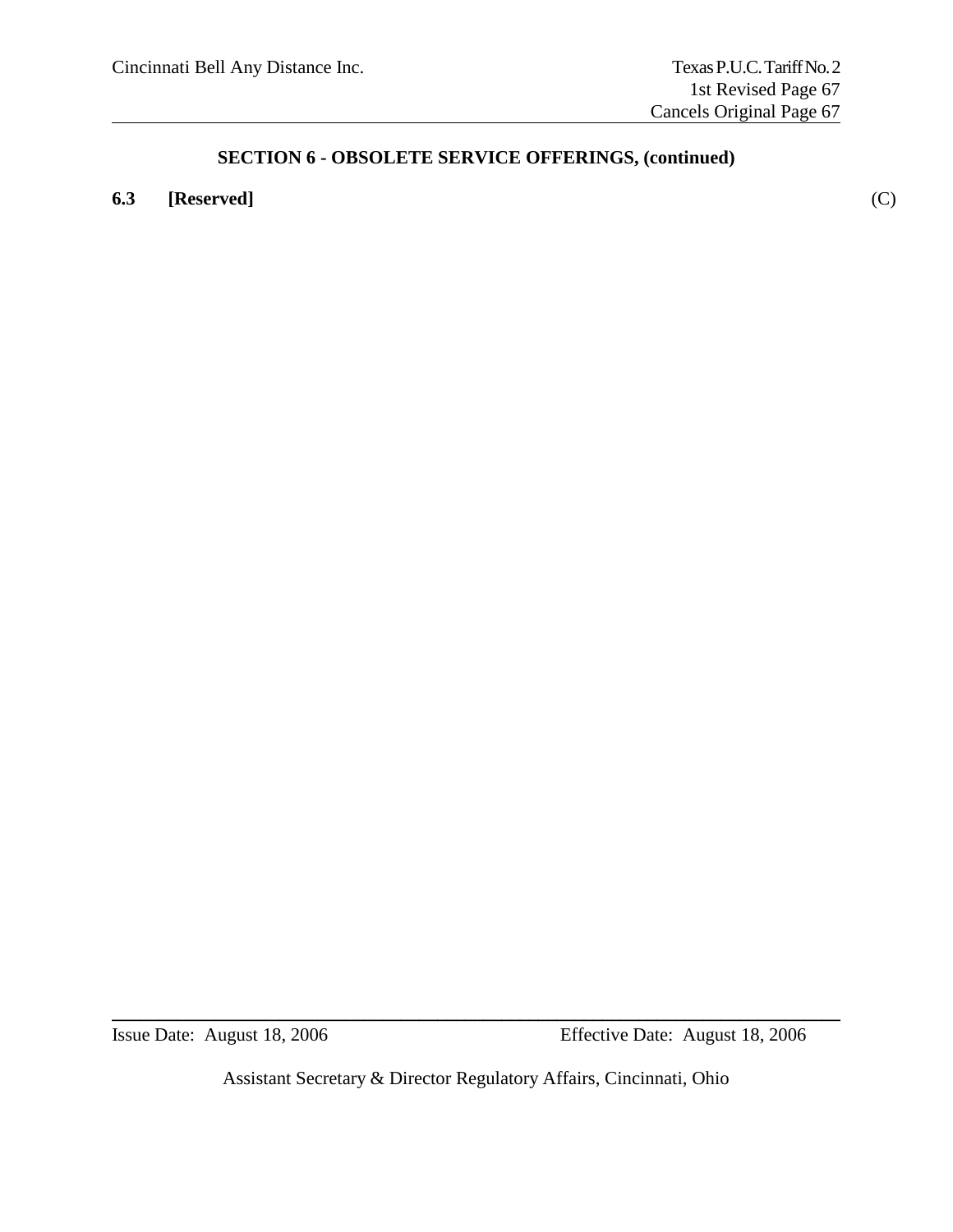### **6.3 [Reserved]** (C)

Assistant Secretary & Director Regulatory Affairs, Cincinnati, Ohio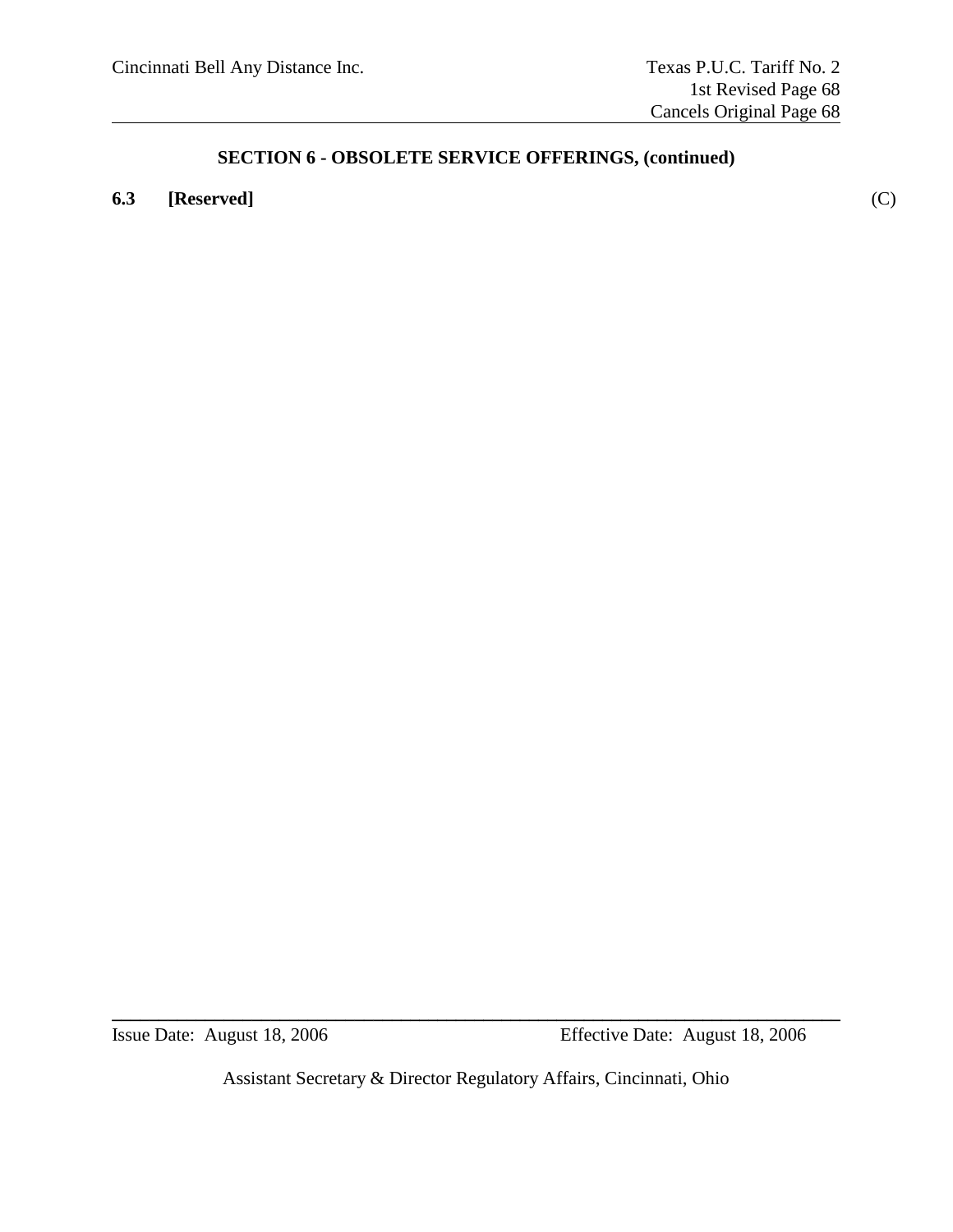### **6.3 [Reserved]** (C)

Assistant Secretary & Director Regulatory Affairs, Cincinnati, Ohio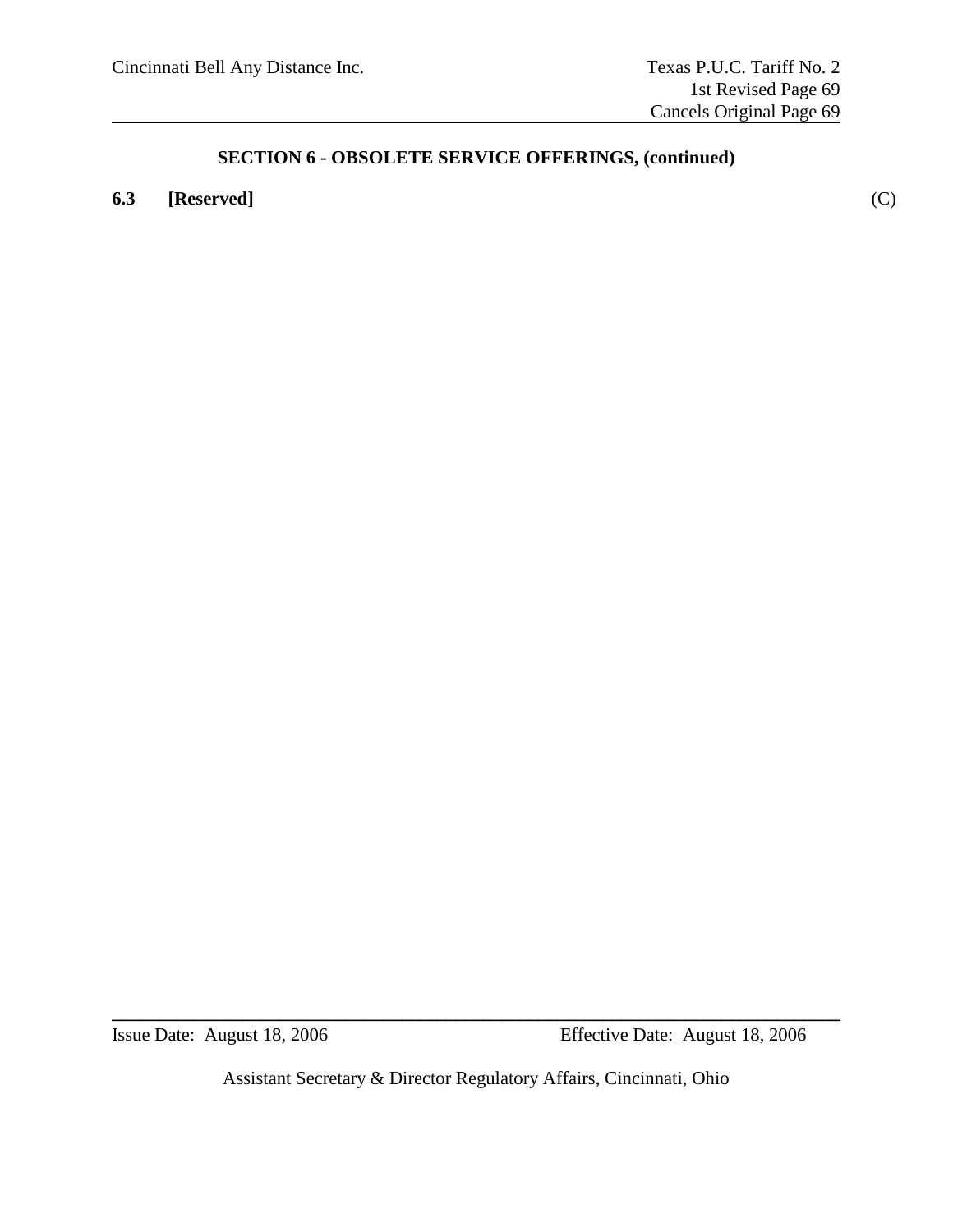### **6.3 [Reserved]** (C)

Assistant Secretary & Director Regulatory Affairs, Cincinnati, Ohio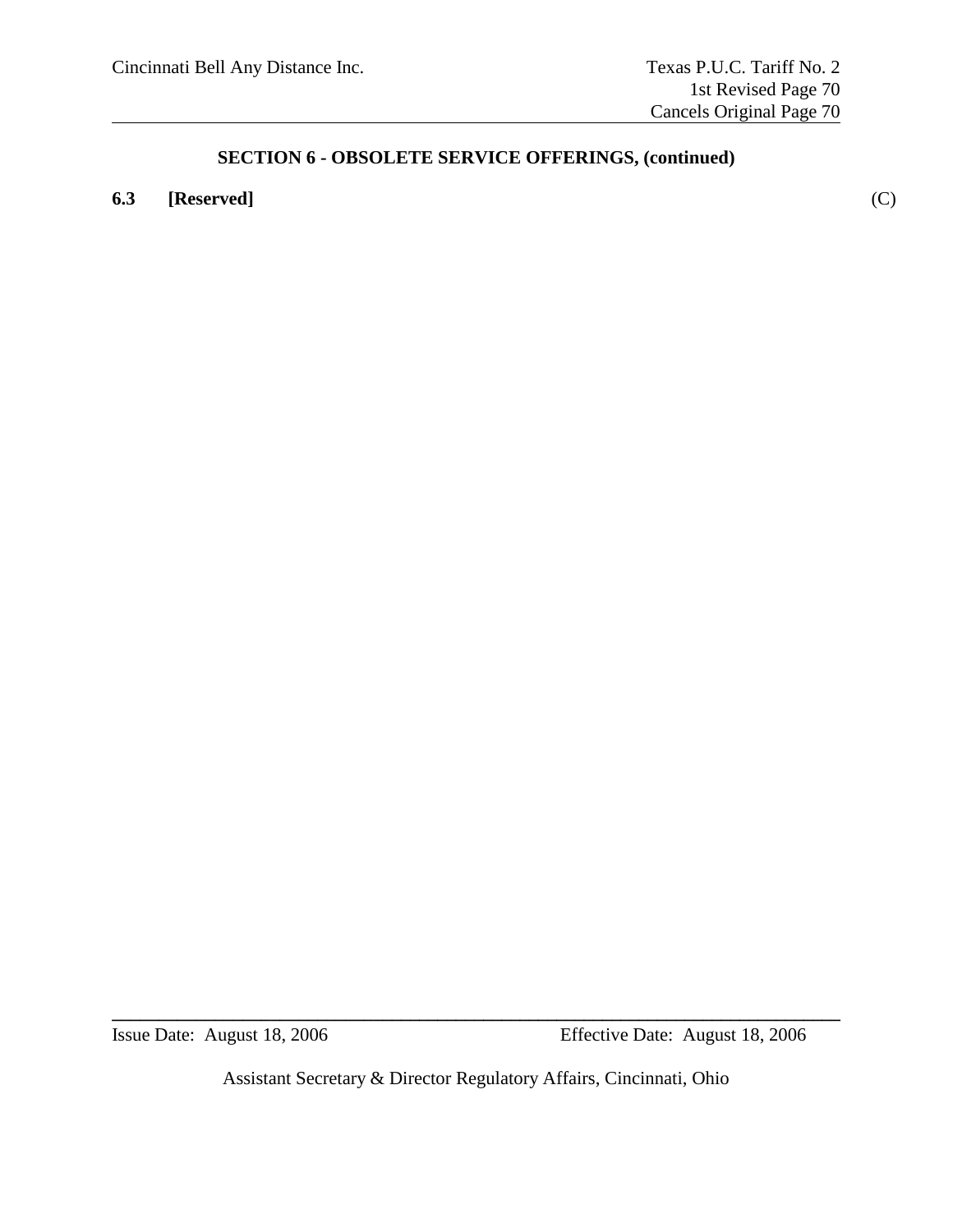### **6.3 [Reserved]** (C)

Assistant Secretary & Director Regulatory Affairs, Cincinnati, Ohio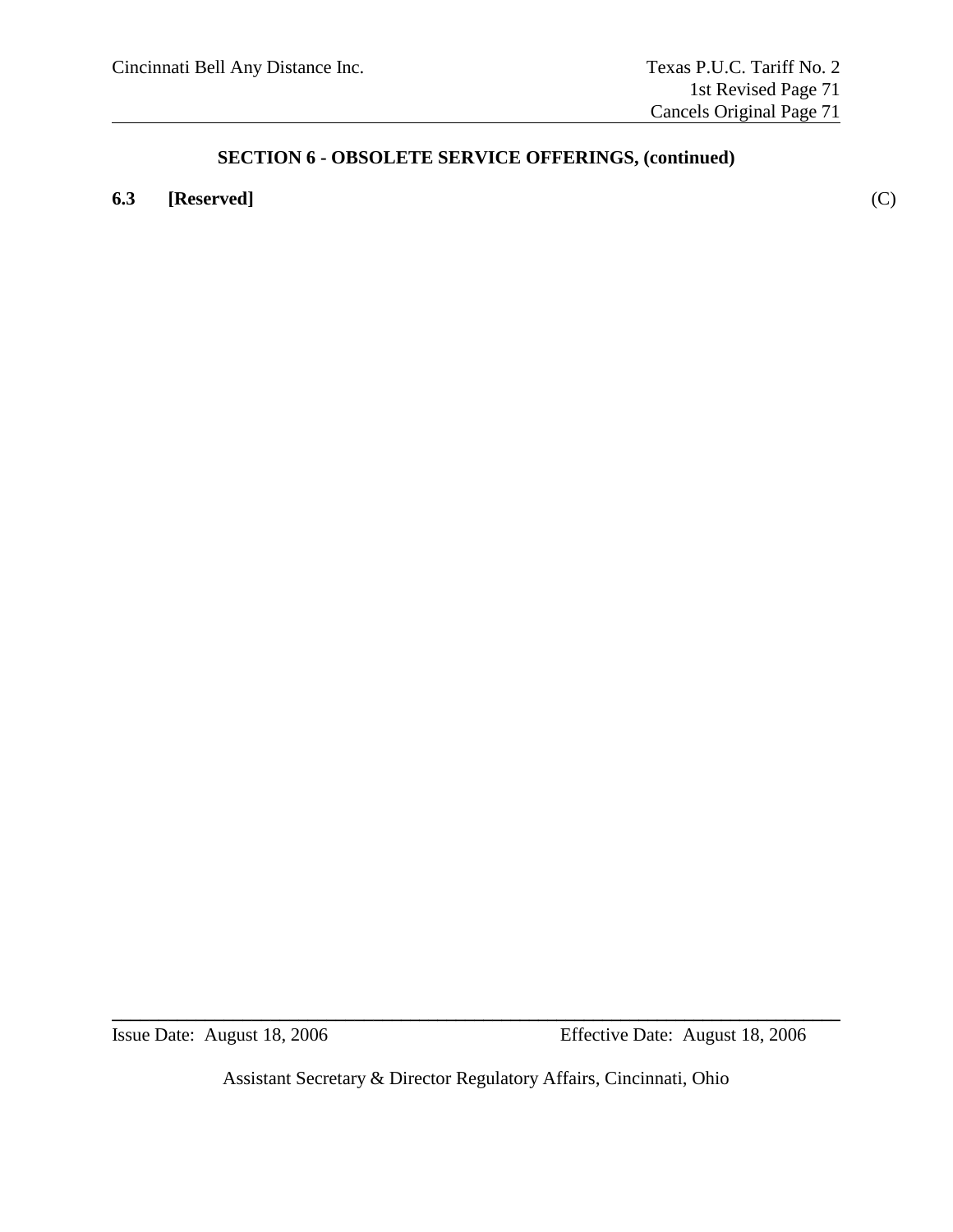### **6.3 [Reserved]** (C)

Assistant Secretary & Director Regulatory Affairs, Cincinnati, Ohio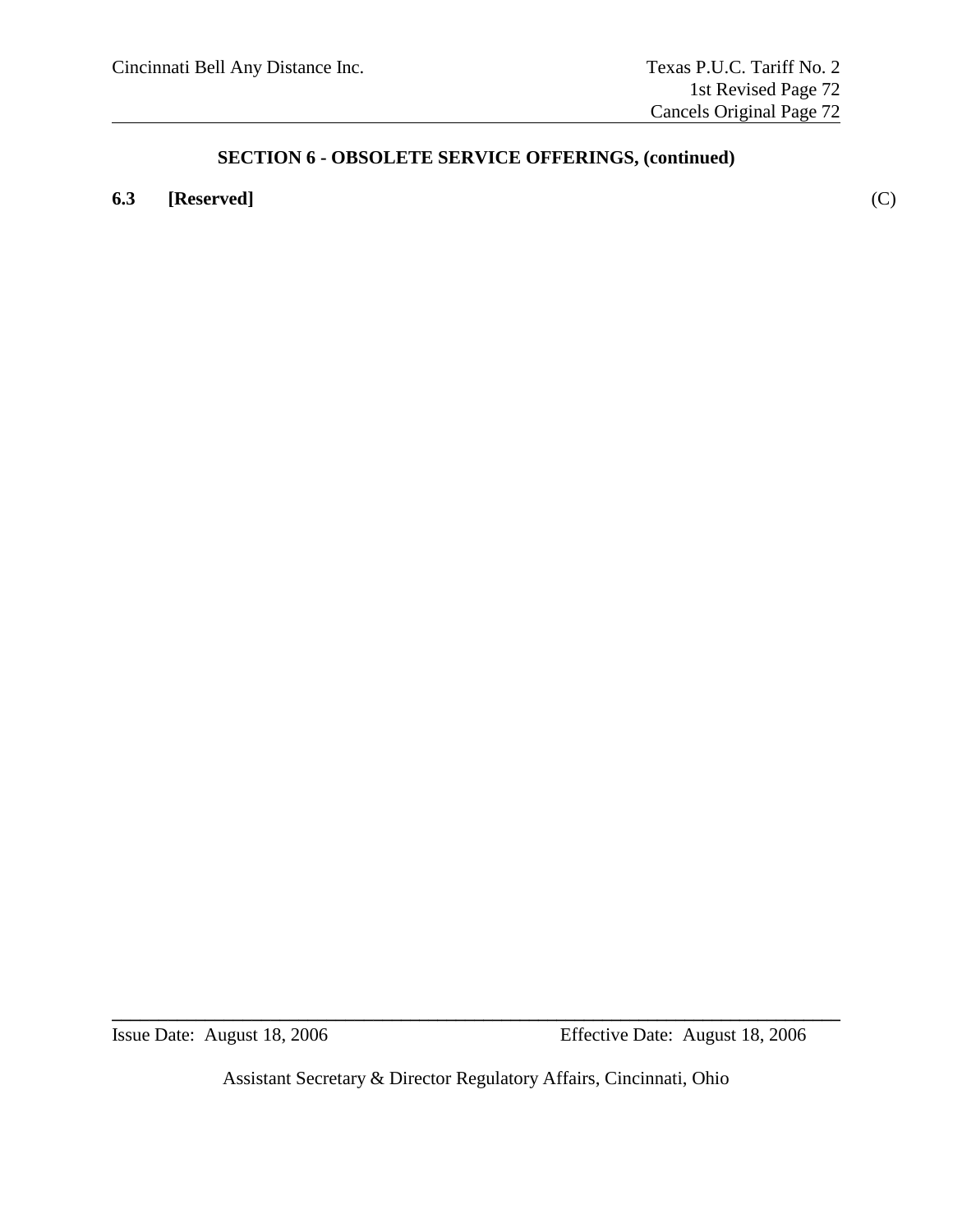### **6.3 [Reserved]** (C)

Assistant Secretary & Director Regulatory Affairs, Cincinnati, Ohio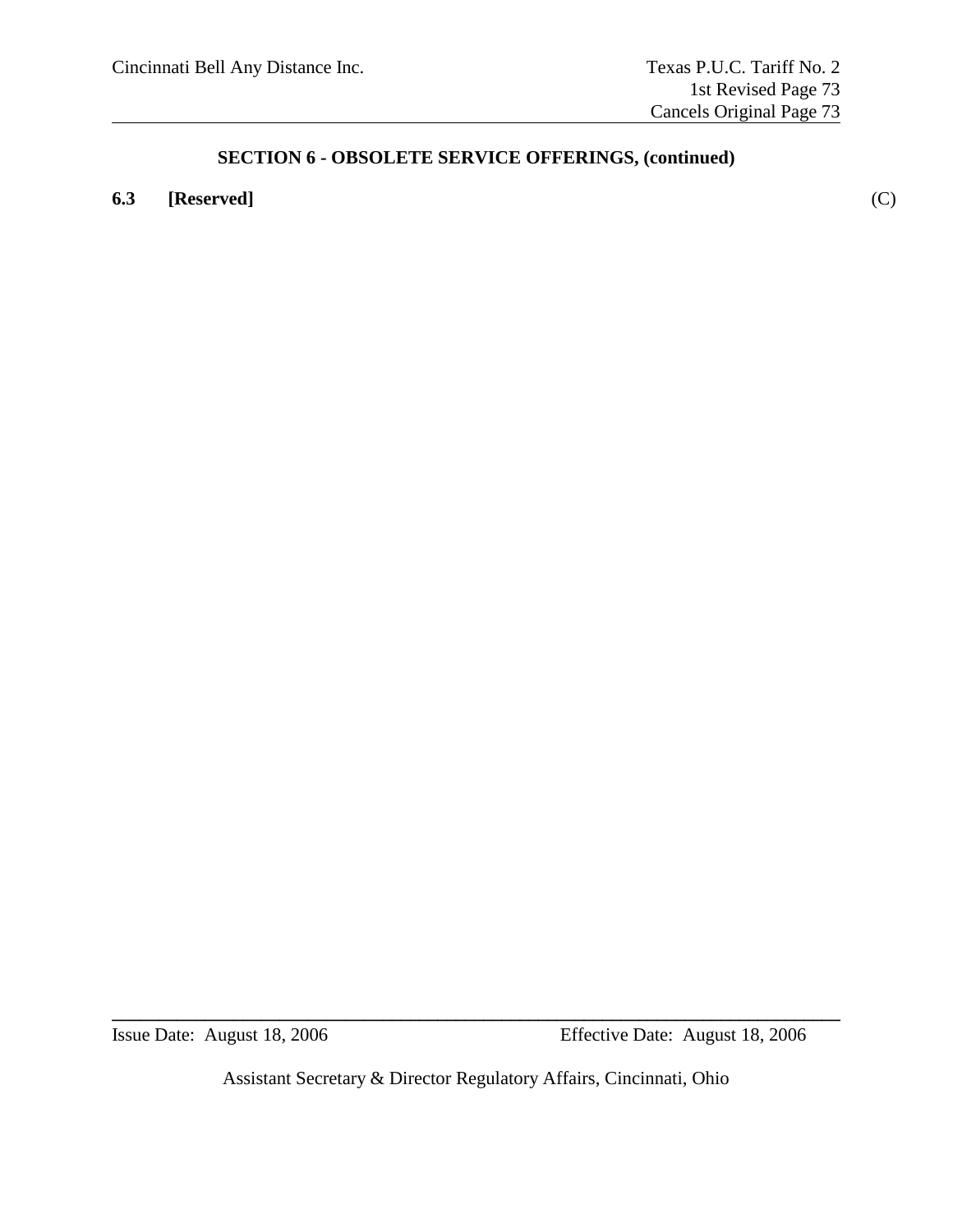### **6.3 [Reserved]** (C)

Assistant Secretary & Director Regulatory Affairs, Cincinnati, Ohio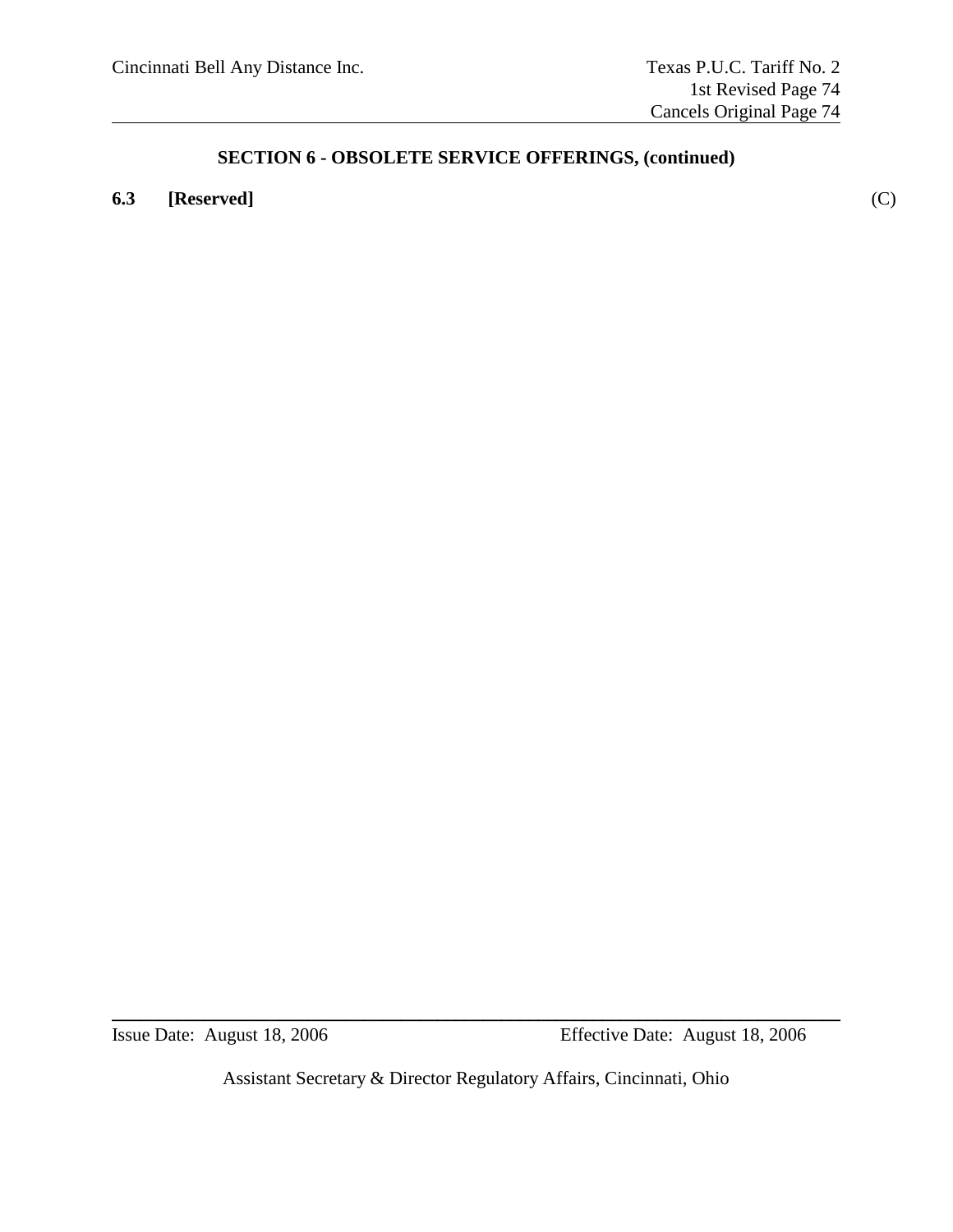### **6.3 [Reserved]** (C)

Assistant Secretary & Director Regulatory Affairs, Cincinnati, Ohio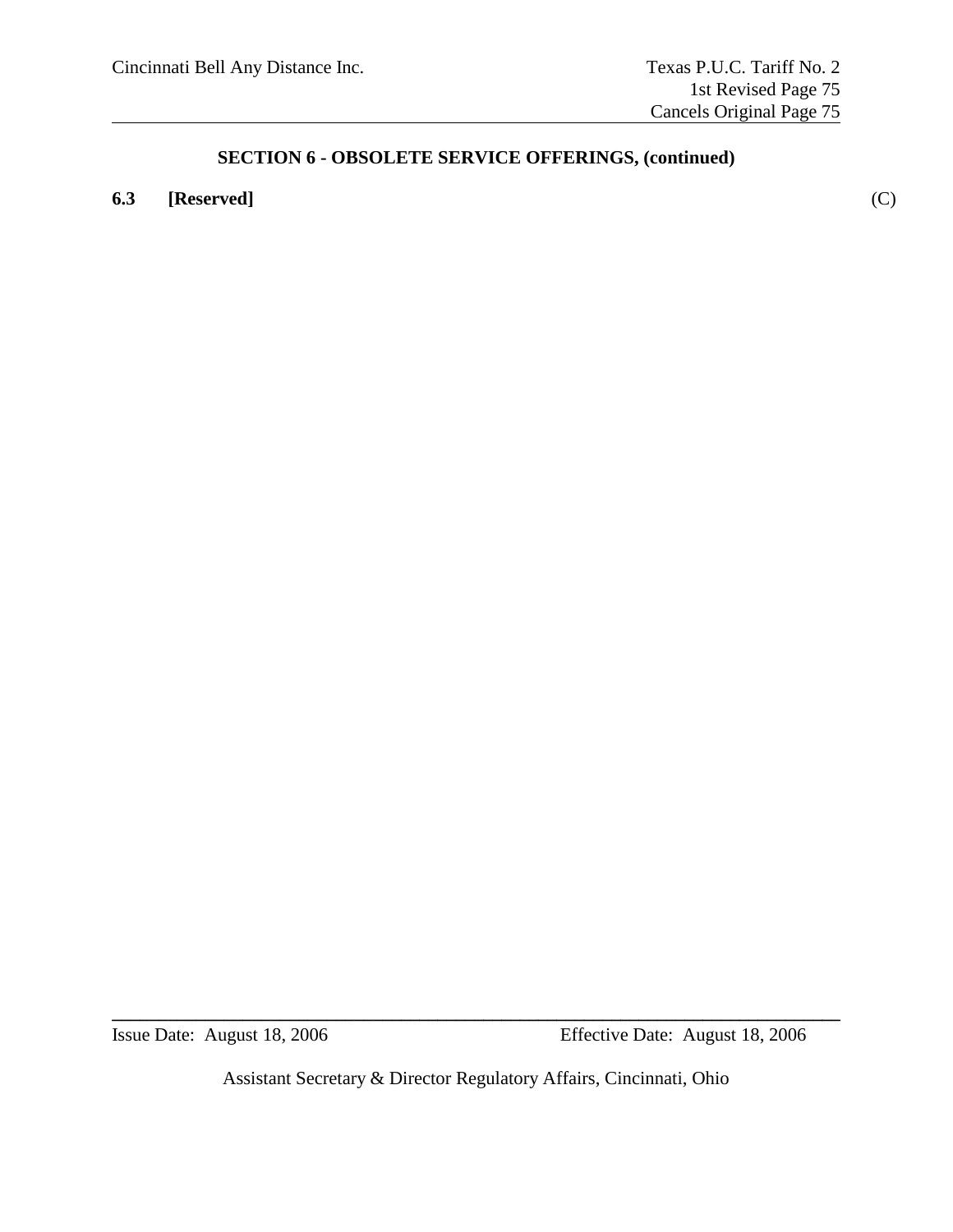### **6.3 [Reserved]** (C)

Assistant Secretary & Director Regulatory Affairs, Cincinnati, Ohio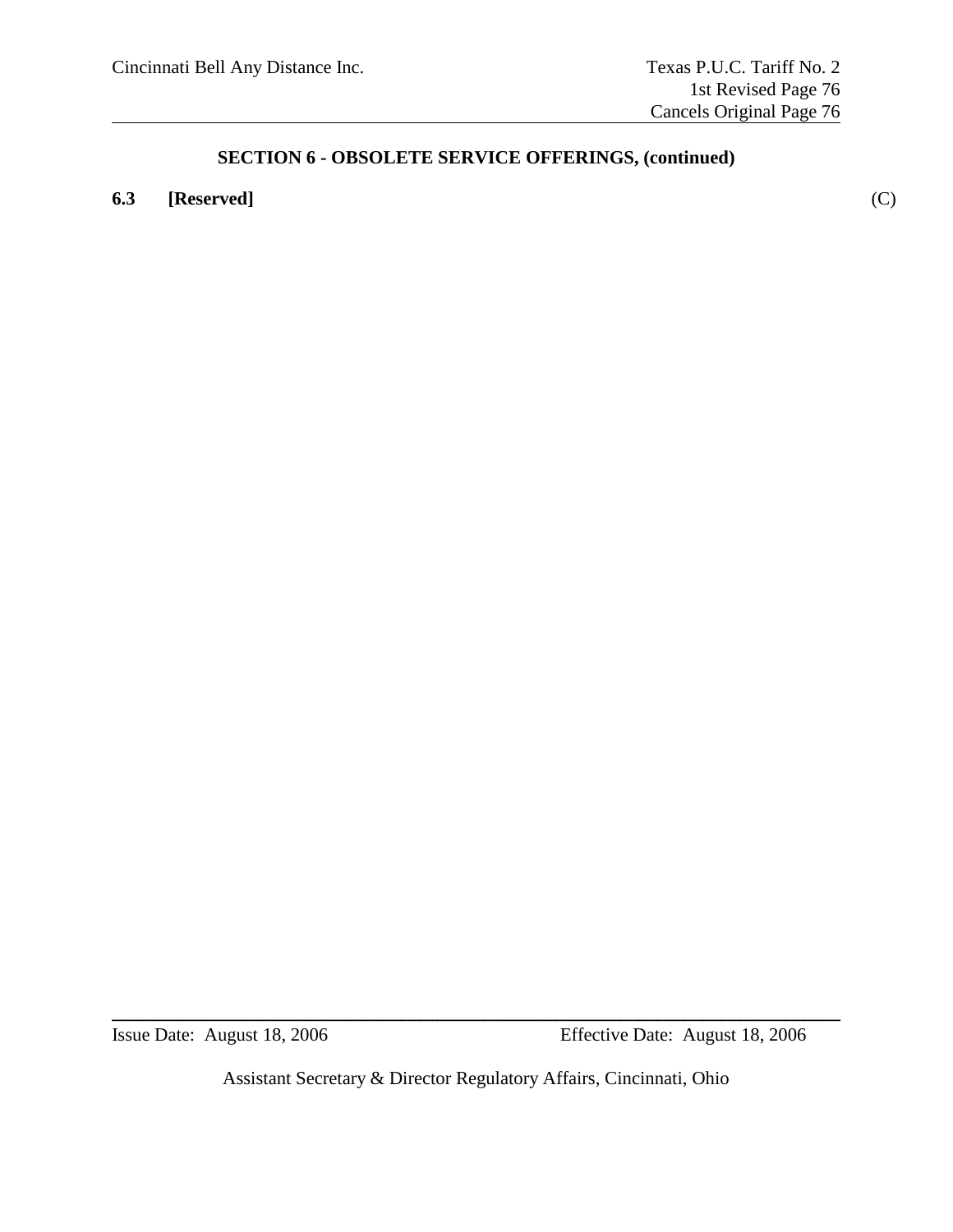### **6.3 [Reserved]** (C)

Assistant Secretary & Director Regulatory Affairs, Cincinnati, Ohio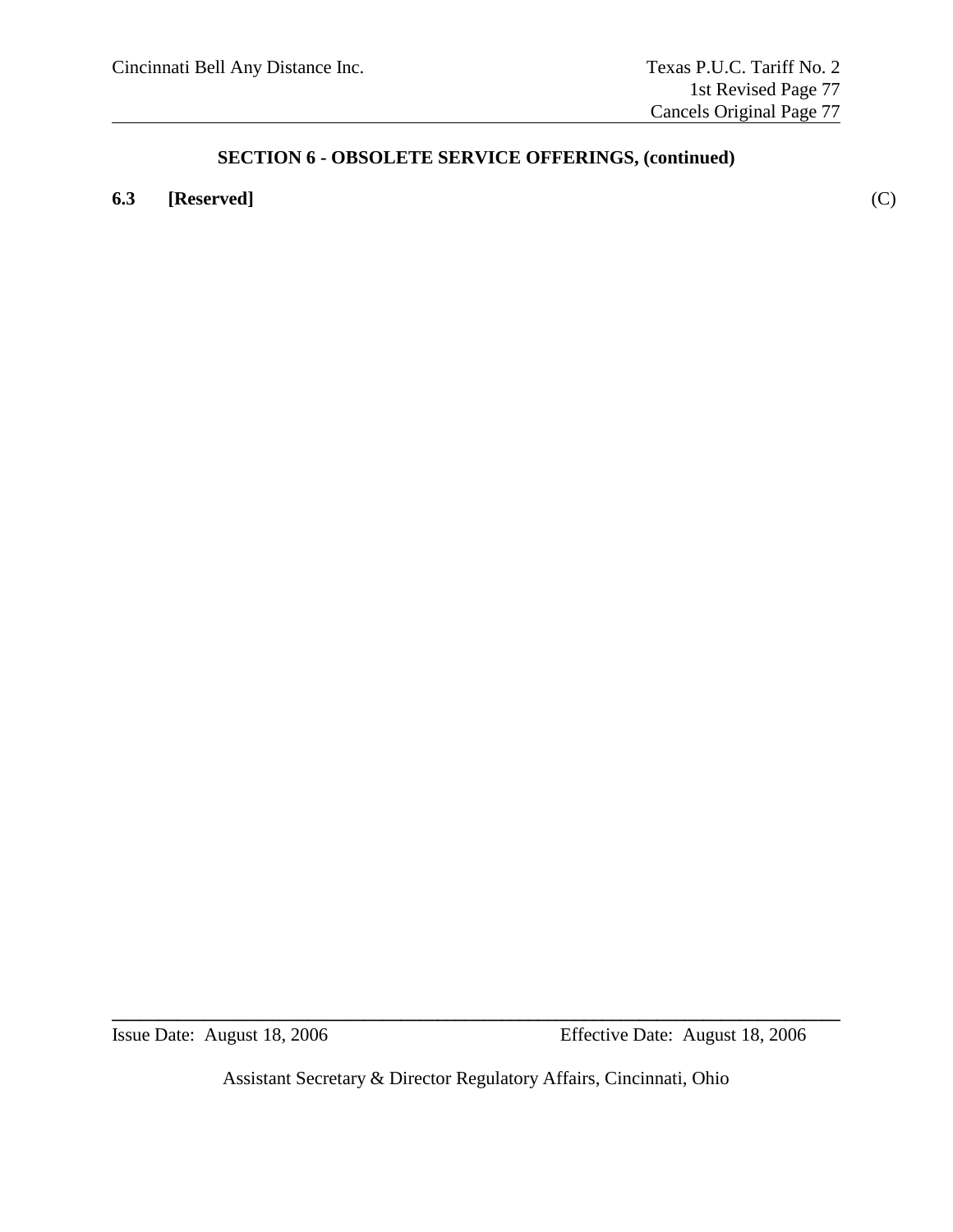### **6.3 [Reserved]** (C)

Assistant Secretary & Director Regulatory Affairs, Cincinnati, Ohio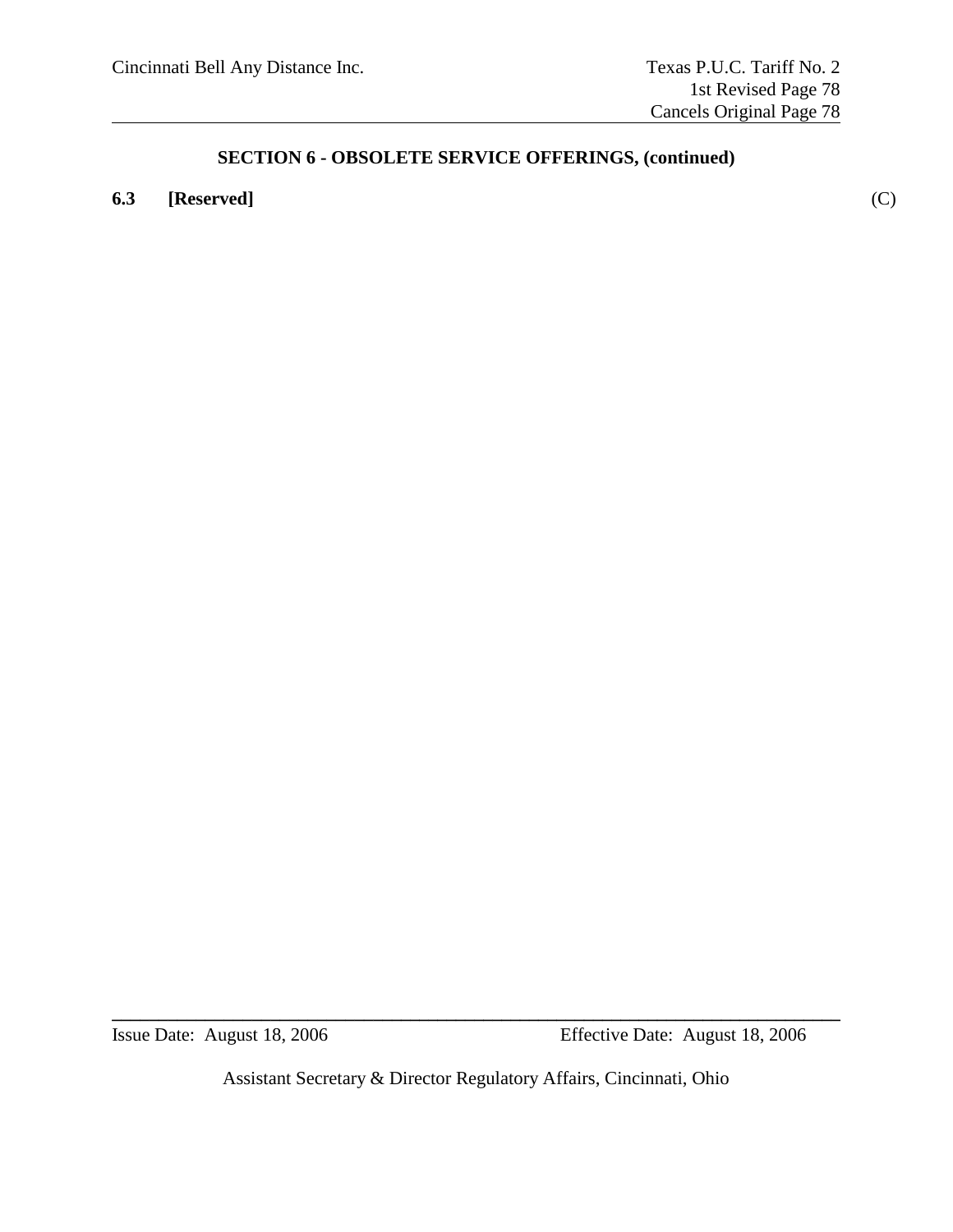### **6.3 [Reserved]** (C)

Assistant Secretary & Director Regulatory Affairs, Cincinnati, Ohio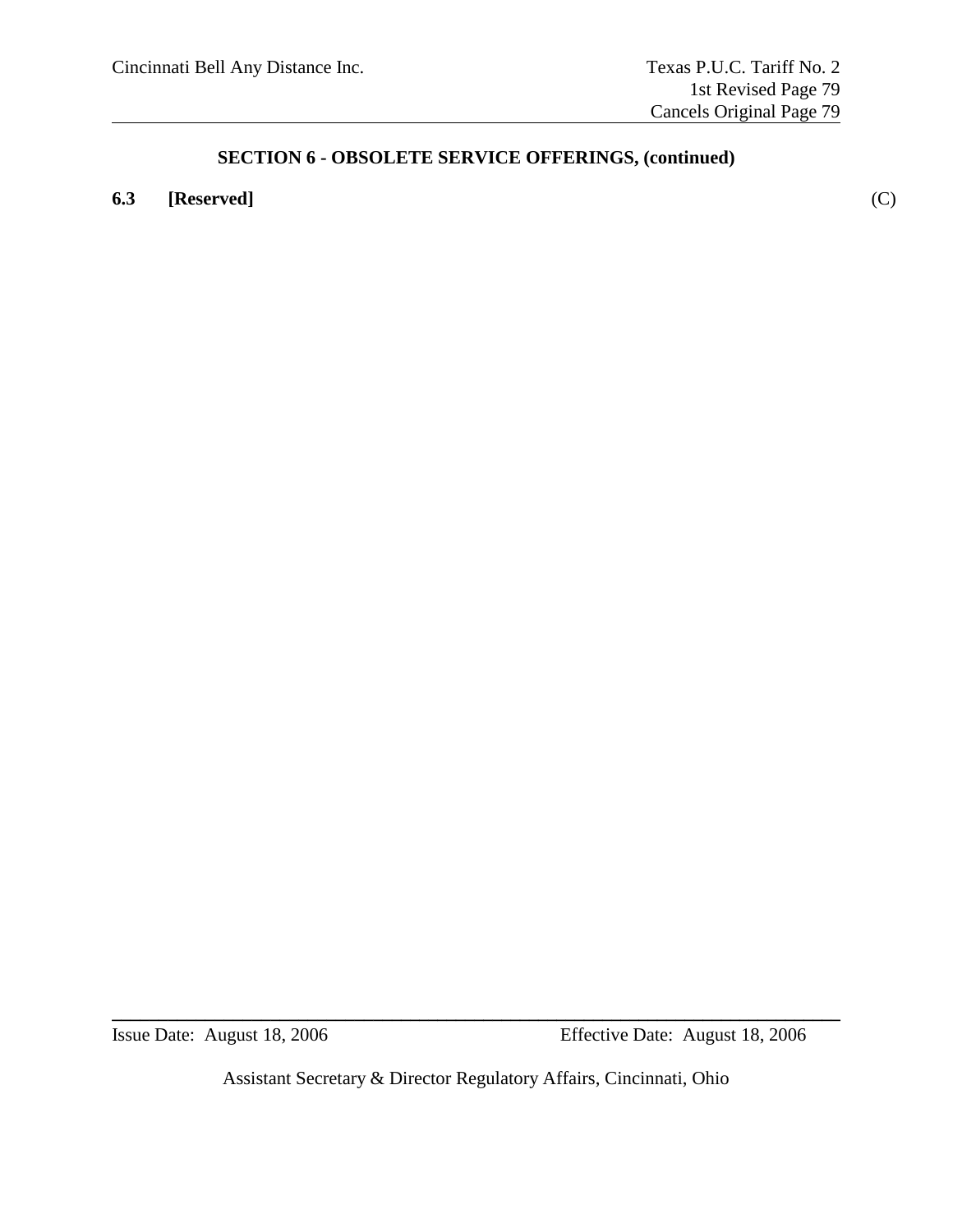### **6.3 [Reserved]** (C)

Assistant Secretary & Director Regulatory Affairs, Cincinnati, Ohio